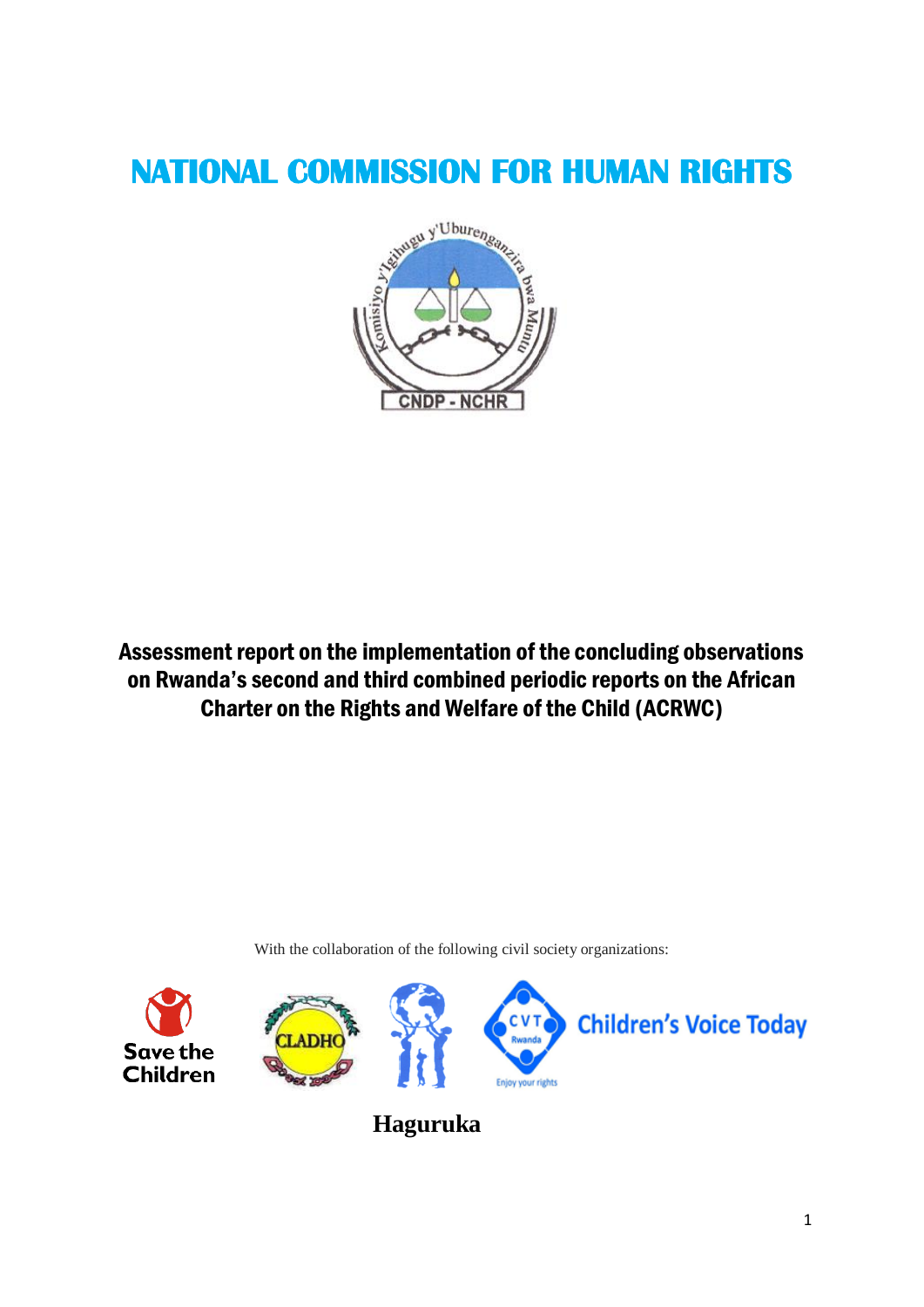# **Table of content**

|      |                                                           | Page                    |
|------|-----------------------------------------------------------|-------------------------|
|      |                                                           | 3                       |
|      |                                                           | 3                       |
|      |                                                           | $\boldsymbol{4}$        |
|      |                                                           | $\boldsymbol{4}$        |
| 4.1. |                                                           | $\boldsymbol{4}$        |
|      | 4.2.                                                      | $\overline{\mathbf{4}}$ |
|      | 4.3.                                                      | 4                       |
| 4.4. |                                                           | 5                       |
|      |                                                           | 5                       |
| 6.   |                                                           | 6                       |
|      |                                                           | 7                       |
|      | <b>Annex: Recommendations to organs of implementation</b> |                         |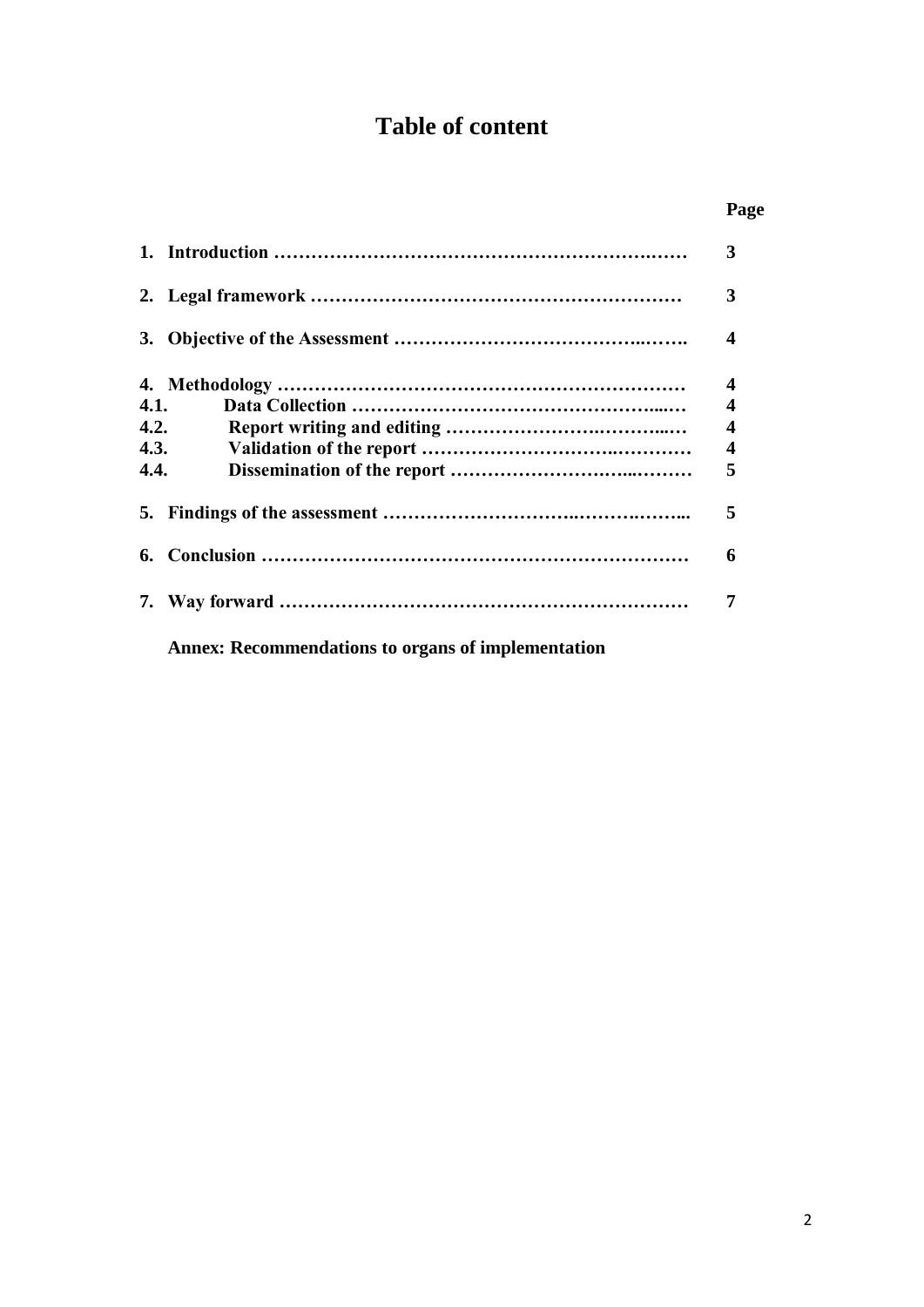# **1. Introduction**

On May 11, 2001, Rwanda ratified the African Charter on the Rights and Welfare of the Child (ACRWC) which came into effect on July 17 of the same year. The establishment of the ACRWC followed the Declaration on the Rights and Welfare of the African Child (AHG/ST.4 Rev.l) adopted by the Assembly of Heads of State and Government of the Organization of African Unity, at its Sixteenth Ordinary Session in Monrovia, Liberia, from 17 to 20 July 1979, which recognized the need to take appropriate measures to promote and protect the rights and welfare of the African Child.

This followed the precarious situation in which most African children find themselves while they are supposed to occupy a unique and privileged position in African society. Rwanda, like all other States Parties that have ratified the Charter, is very much bound by its obligations.

The ratification of the ACRWC is an explicit guarantee of the acceptance of all obligations under the Charter, including respect, promotion and protection of the rights and welfare of the child. It goes without saying that the implementation of the appropriate policies, laws and programs has enabled children to enjoy the rights that are recognized not only by the said Charter but also by other international instruments dedicated to them.

Thus, Rwanda has undertaken to submit periodic national reports on the measures taken and the progress made in the realization of the rights recognized by the Charter and to be evaluated during the presentation of these reports. This is done in accordance with Article 43 of the Charter which states that every State Party to the Charter shall undertake to submit to the African Committee of Experts on the Rights and Welfare of the Child (ACERWC) through the Secretary-General of the Organization of African Unity, reports on the measures they have adopted which give effect to the provisions of this Charter and on the progress made in the enjoyment of these rights within two (2) years of the entry into force of the Charter for the State Party concerned; and thereafter, every three (3) years.

It is in this spirit that, at its  $25<sup>th</sup>$  session held at the headquarters of the African Union Commission in Addis Ababa, Ethiopia, from 20 to 24 April, 2015, the ACERWC considered the second and third combined Rwanda reports. After a careful consideration of the reports, the ACERWC sent to the Government the recommendations that are subject to our assessment.

This report contains the findings of the assessment on the implementation of the recommendations carried out in October and November 2017 by the National Commission for Human Rights in collaboration with civil society organizations responsible for promotion and protection of human rights.

# **2. Legal framework**

The assessment of the implementation of these recommendations was made in a legal framework because the Constitution of the Republic of Rwanda of 2003 revised in 2015 stipulates in its article 42 that the promotion of human rights is a responsibility of the State and that this responsibility is particularly exercised by the National Commission for Human Rights. Moreover, according to the article 7 [8] of the Law n° 19/2013 of 25/03/2013 determining its missions, organization and functioning, the National Commission for Human Rights has the responsibility to carry out research on thematic issues and publish findings with purpose of promoting human rights.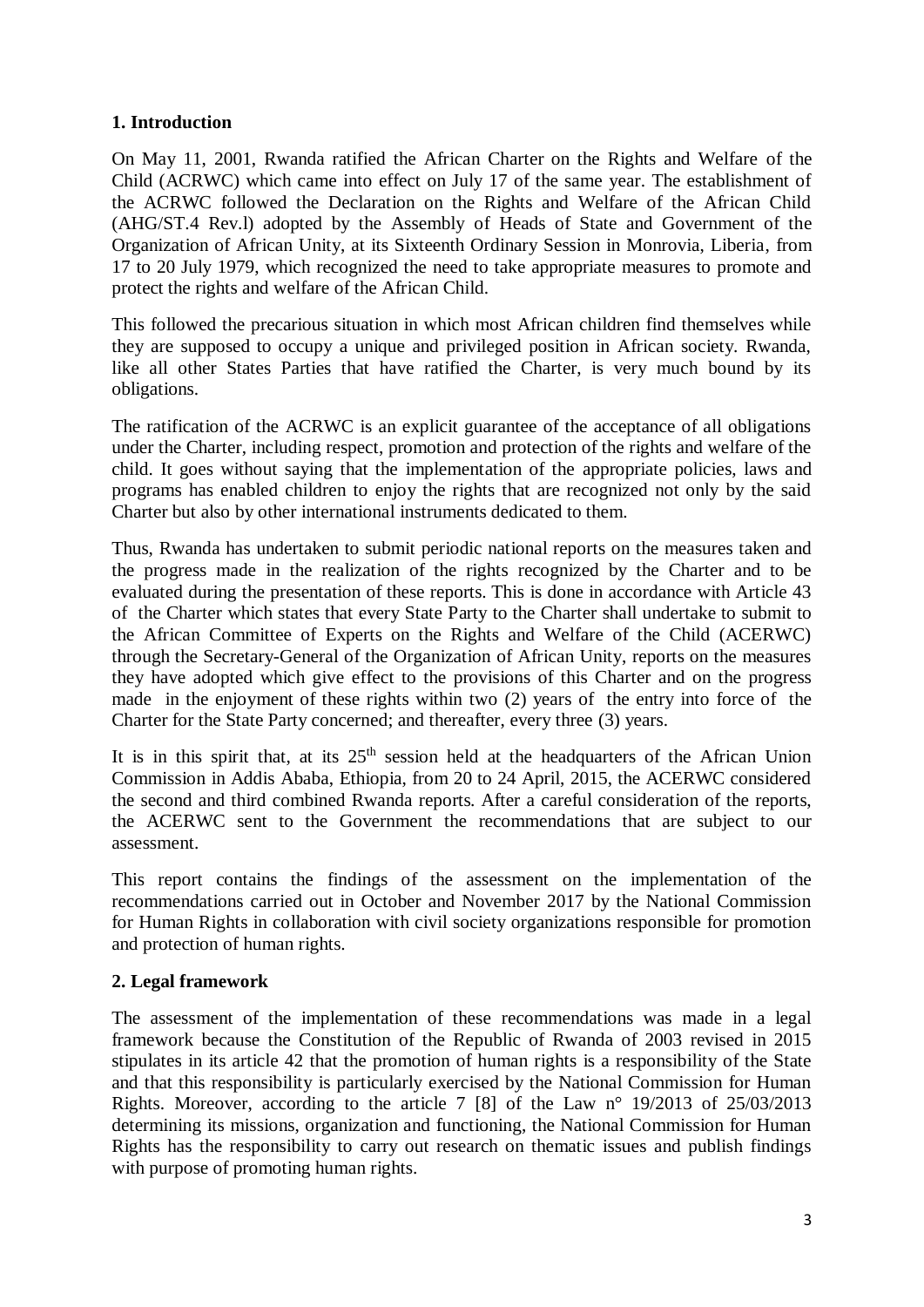This law also clearly defines the framework of collaboration that the Commission has with civil society in this assessment because it emphasizes, in its article 5 [5], the need to collaborate with other foreign national human rights institutions, local associations in human rights promotion and protection activities.

#### **3. Objective of the Assessment**

States Parties to the Charter are required to implement not only its content but also the recommendations resulting from a triennial periodic evaluation. In the interval between two reports, the State is bound to fulfil the obligations to which it has voluntarily subscribed. It is a way of committing State to subscribe to the commitments it has made with regard to this instrument of human rights. This periodic evaluation system indirectly promotes the rights and welfare of the child through concrete actions in several areas.

In this perspective, the assessment that the National Commission for Human Rights has conducted in collaboration with civil society organizations is essentially aimed at ascertaining the level of progress in the implementation of these recommendations. It also gives the opportunity to public institutions to share the achievements and speed up the implementation of the remaining recommendations.

# **4. Methodology**

# **4.1. Data Collection**

The initial phase of the evaluation was to develop tools and guidelines for data collection. Thus, appropriate questions for each recommendation were developed. In addition, each question was addressed explicitly to a public institution in charge of implementing a specific recommendation.

It should also be noted that the institutions that had to provide information on the implementation of the recommendations had been informed beforehand by mail before fieldwork.

Research teams consisting of staff from the Save the Children, CLADHO, Haguruka, Children's Voice Today and the National Commission for Human Rights were assigned to specific government institutions based on the related recommendations. The teams used tools developed to facilitate their interviews and discussions for collection of data. Information was also collected through the use of direct communication, media, including websites browsing. Other information has been sent to the National Commission for Human Rights by mail and email.

# **4.2. Report writing and editing**

After consolidating all the data, a team of five (5) people, two (2) from the National Commission for Human Rights and three (3) from the mentioned civil society organizations, assessed and determined the level of implementation of each recommendation, which are combined into the final report.

# **4.3. Validation of the report**

Different ministries and government institutions involved in the implementation of the recommendations, civil society organizations and other stakeholders were invited to a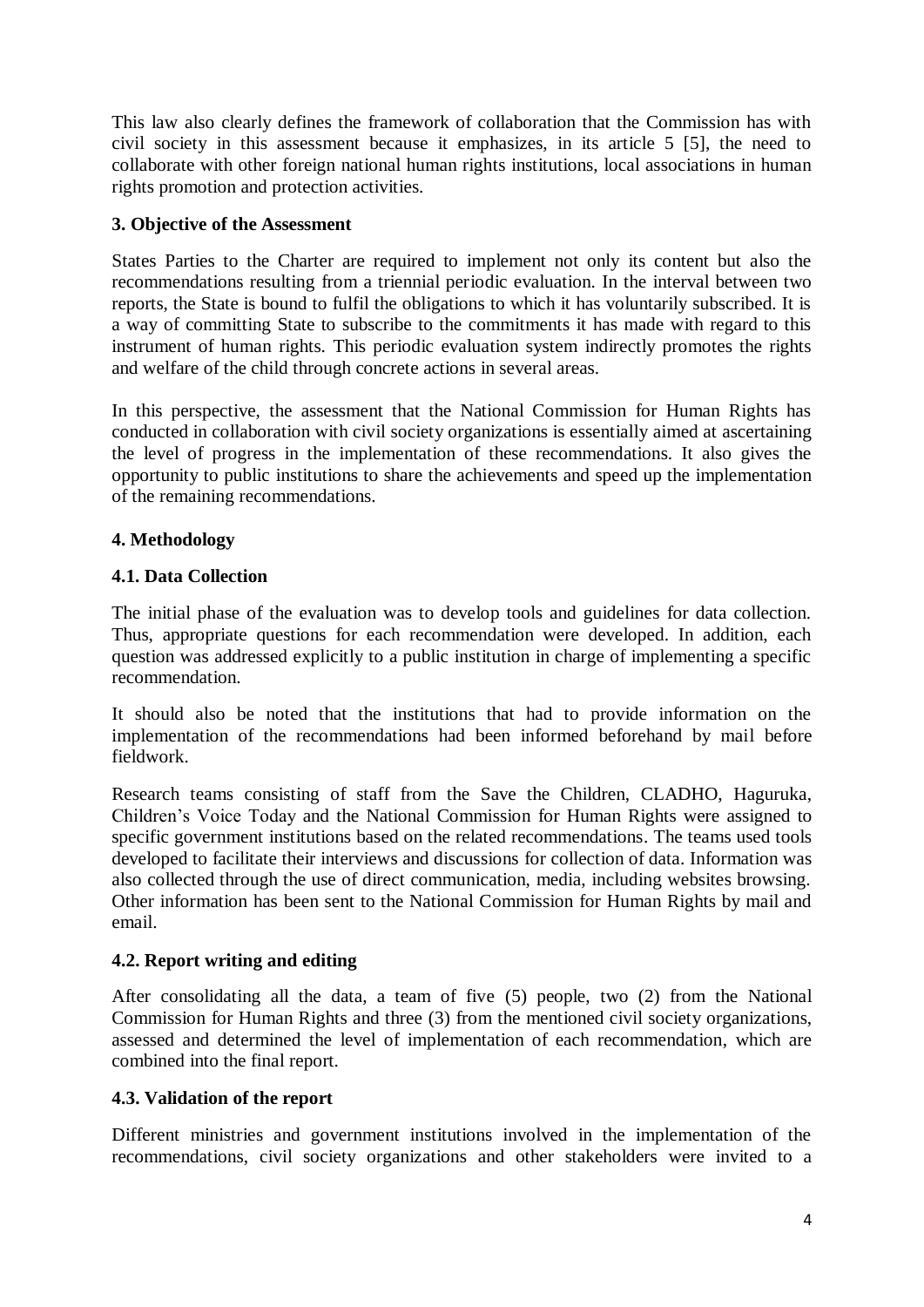validation workshop on 27 March 2018 and provided inputs and contributions, which were incorporated in the final report.

#### **4.4. Dissemination of the report**

This report is shared with all the institutions that are responsible for the implementation of the concluding observations and with the civil society organizations that participated in the assessment process. The report was also made available to the public, through the Commission's website and library, in order to facilitate access by other stakeholders, rights holders as well as duty bearers.

#### **5. Findings of the assessment**

The assessment proved that more than a half of the recommendations issued by the ACERWC have been implemented. The following summarized table indicated the level of implementation. For easy reference recommendations are divided into two (2) categories: fully implemented and partially implemented.

#### **Table illustrating the level of implementation**

| <b>African</b><br>Instrument | <b>Number of recommendations</b> | <b>Fully implemented</b> | <b>Partially implemented</b> |
|------------------------------|----------------------------------|--------------------------|------------------------------|
| <b>ACRWC</b>                 | 30                               |                          |                              |



#### **Level of implementation of ACRWC Concluding observations**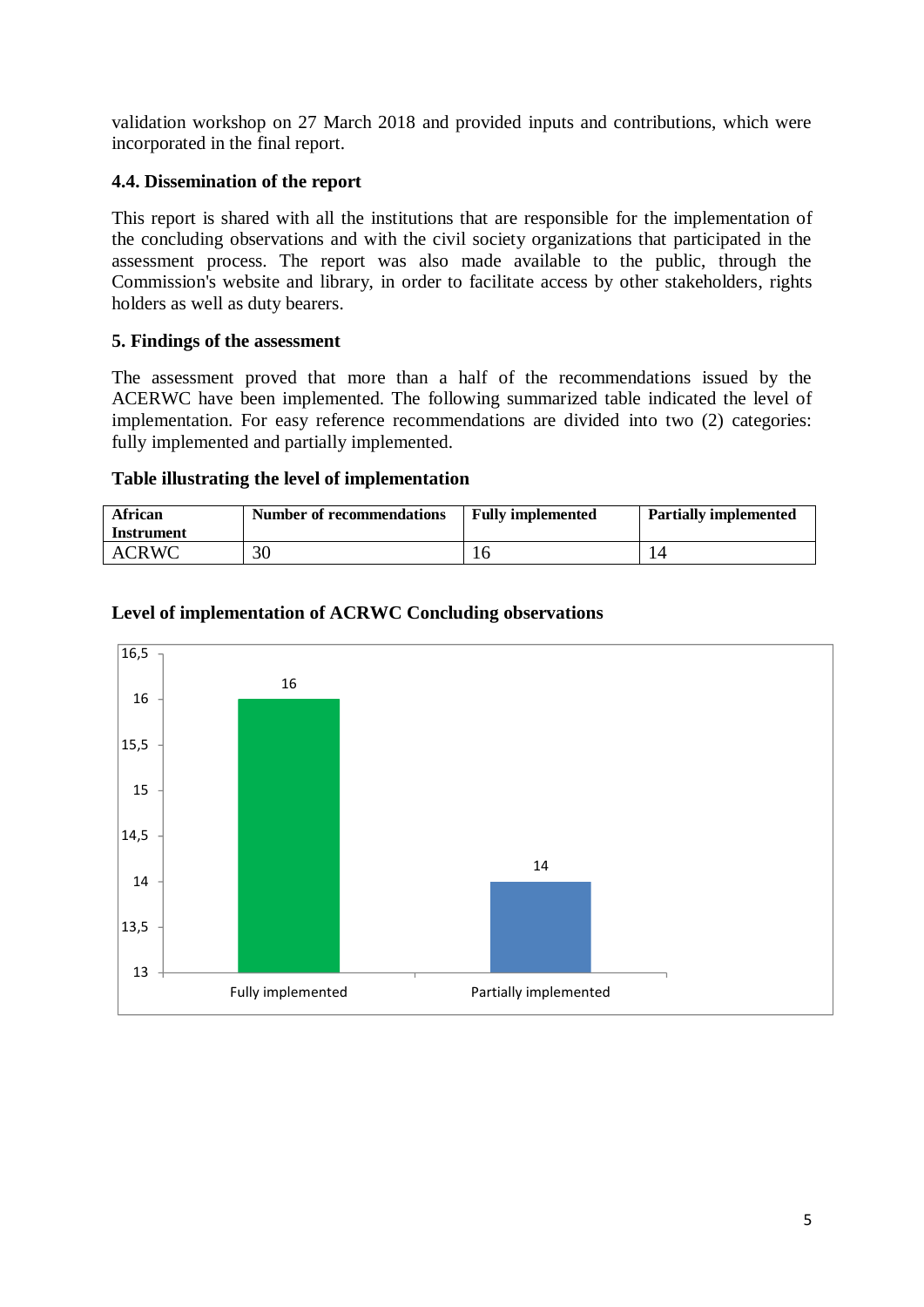

Recommendations that are fully implemented are mainly those related to the implementation of policies, laws and programs that enhance the rights and well-being of the child. These are also the ones that require statistics that support progress in this area.

A lot has been done to improve birth registration but because some hospitals are yet to get the required infrastructure to fully operationalize the service, the recommendation is marked as partially implemented. Recommendations on urban-rural disparity, access to clean water, lack of law eliminating explicitly corporal punishment in all settings and the criminalization of all worst forms of child labour necessitated the Commission to conclude that such recommendations are not yet implemented. Details on the implementation of all the recommendations and recommendations made by National Commission for Human Rights to the different implementing institutions are detailed the table below.

# **6. Conclusion**

This assessment ascertaining the level of progress in the implementation of these recommendations. It also gives the opportunity to public institutions to share the achievements and speed up the implementation of the remaining recommendations.

As stated above, results from the assessment indicate that more than a half of the recommendations issued by ACERWC have been implemented. Relevant recommendations to the institutions concerned in order to accelerate the implementation of outstanding recommendations were also formulated.

The National Commission for Human Rights and its partners express their sincere gratitude public institutions who contributed to this assessment and looks forward to the full implementation of all recommendations directed to them.

The following is the summary of the results:

Among 30 recommendations of the ACERWC, 16 were fully implemented (representing 53.33 %) and 14 partially implemented (46.66 %).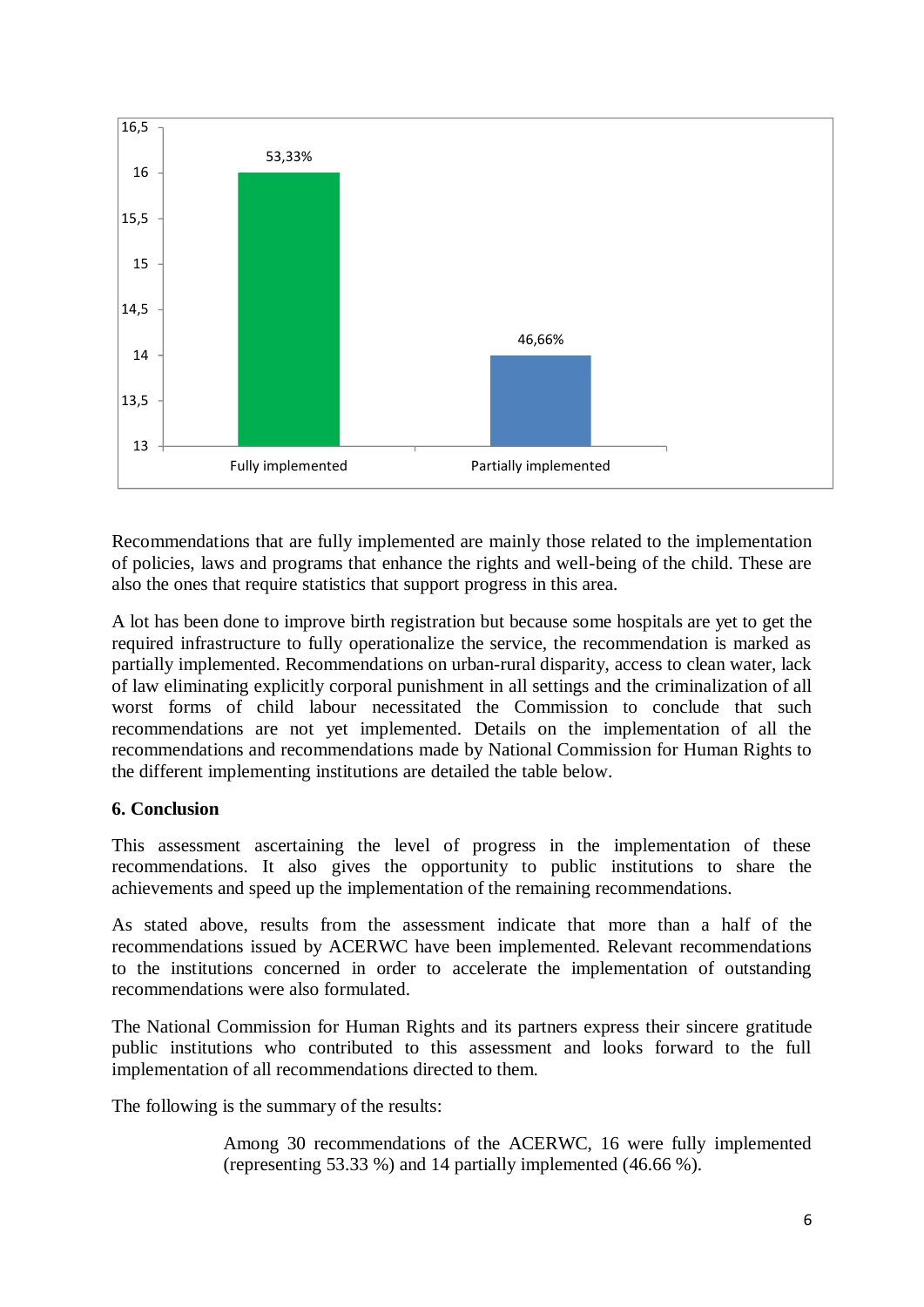Considering the number of all the recommendations from the ACERWC, it should be concluded that more efforts are needed for a fully implementation of the 14 partially implemented recommendations before submission of the next periodic report.

Although most of the recommendations have been fully implemented, it is necessary and urgent for the public institutions concerned to revisit and improve details and to make progress in the implementation of these partially implemented recommendations.

The Office of the Prime Minister, which is responsible for overseeing the Cabinet's activities, should make a follow up and provide some support to concerned Ministries so that all concluding observations issued to Rwanda by the ACERWC are implemented.

#### **7. Way forward**

As part of the follow-up, the National Commission for Human Rights and its partners will continue to monitor the implementation of each recommendation to ensure the full realization of the rights and welfare of the child.

An assessment report will be shared by all concerned institutions for further action and follow up and in the lead up to the preparation of the next periodic report to be submitted to the ACERWC.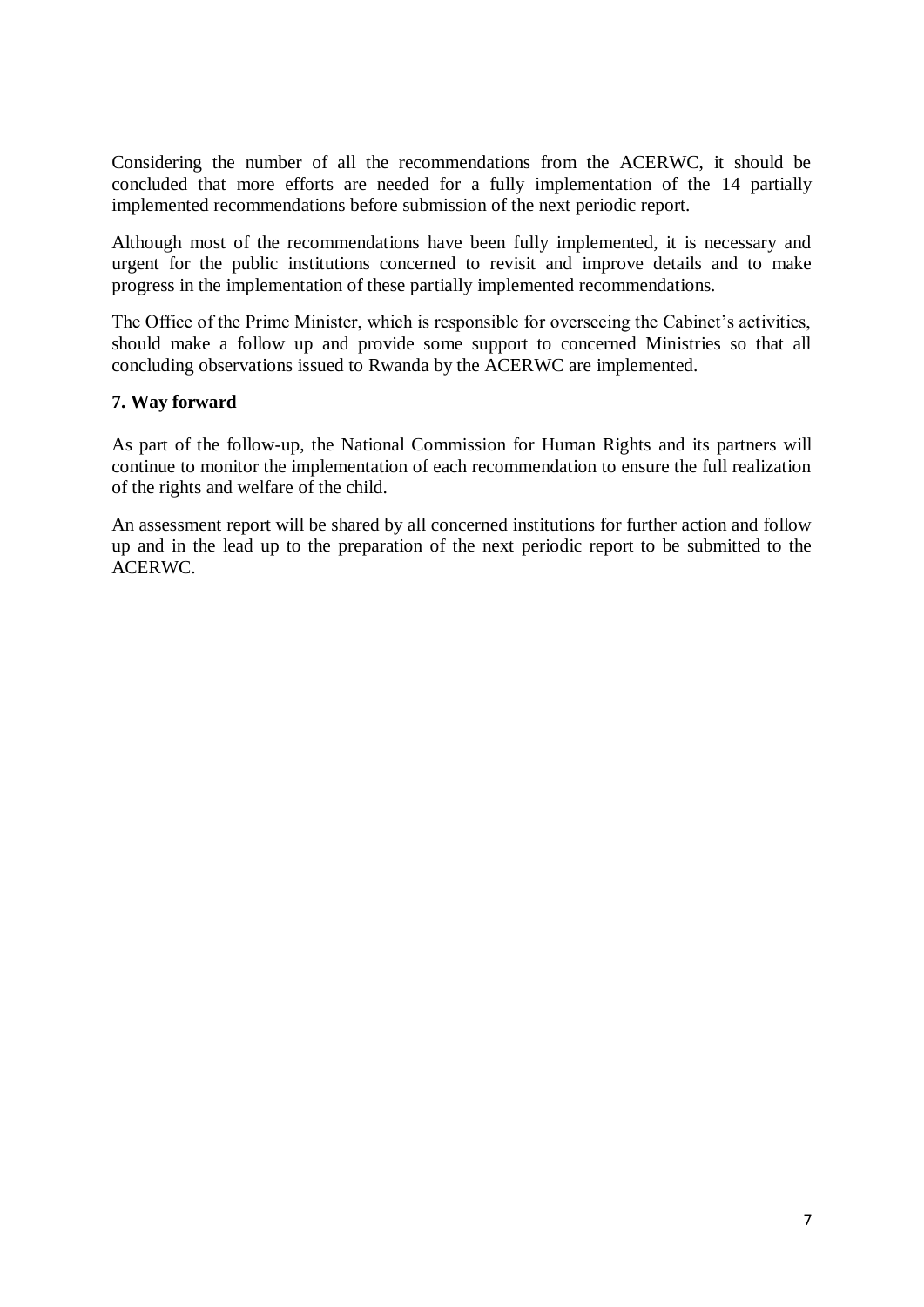# **Annex: RECOMMENDATIONS TO ORGANS OF IMPLEMENTATION**

The following table summarizes all recommendations and indicates the level of implementation of each recommendation. The recommendations in this table were made by the National Commission for Human Rights and the civil society organizations that partnered with the Commission in this assessment.

| $N^{\circ}$ | <b>Concluding Observation</b>                                                                                                                                                                                   | <b>Findings</b>                                                                                                                                                                                                                                                                                                                                                                                                                                      | <b>Comments of the NCHR</b><br>& CSOs                                                                                                                                       | Level of<br>implementation      | <b>Recommendation to</b><br>organs of                                                                                                                                                                                                                                                    |
|-------------|-----------------------------------------------------------------------------------------------------------------------------------------------------------------------------------------------------------------|------------------------------------------------------------------------------------------------------------------------------------------------------------------------------------------------------------------------------------------------------------------------------------------------------------------------------------------------------------------------------------------------------------------------------------------------------|-----------------------------------------------------------------------------------------------------------------------------------------------------------------------------|---------------------------------|------------------------------------------------------------------------------------------------------------------------------------------------------------------------------------------------------------------------------------------------------------------------------------------|
|             |                                                                                                                                                                                                                 |                                                                                                                                                                                                                                                                                                                                                                                                                                                      |                                                                                                                                                                             |                                 | implementation                                                                                                                                                                                                                                                                           |
| 1.          | <b>The</b><br><b>Committee</b><br>encourages the State<br>Party to speed-up the<br>law reform process<br>and to put a collective<br>effort to implement the<br>laws.<br>[Para 5 of Concluding]<br>Observations] | Since the establishment of the<br>Reform<br>Rwanda<br>Law<br>Commission, efforts have been<br>made in the area of reforming<br>existing laws<br>that required<br>amendment.<br>Since<br>the<br>establishment<br>of<br>the<br>Commission, the following laws<br>amended<br>have been<br>and<br>established:<br>The Law nº 32/2016 of<br>28/08/2016<br>governing<br>persons and family (Official<br>Gazette<br>$n^{\circ}$<br>37<br>0f<br>12/09/2016). | The<br>Rwandan<br>Law<br>Reform<br><b>Commission</b><br>does its work according<br>to priorities. But the<br>process from drafting to<br>enacting the law is quite<br>long. | <b>Partially</b><br>implemented | The institutions in charge<br>of drafting, adoption and<br>enactment<br>process<br>(Rwanda Law Reform<br>Commission,<br><b>Parliament</b> )<br>should<br>speed up the process of<br>drafting and revising laws<br>ensure<br>that all<br>to<br>provisions responded to<br>what is needed. |
|             |                                                                                                                                                                                                                 | The Law $n^{\circ}$ 27/2016 of<br>08/07/2016<br>governing<br>matrimonial<br>regimes,<br>donations and successions.<br>There are also laws in the<br>process of being revised or draft<br>laws being finalized such as the<br>following:                                                                                                                                                                                                              |                                                                                                                                                                             |                                 |                                                                                                                                                                                                                                                                                          |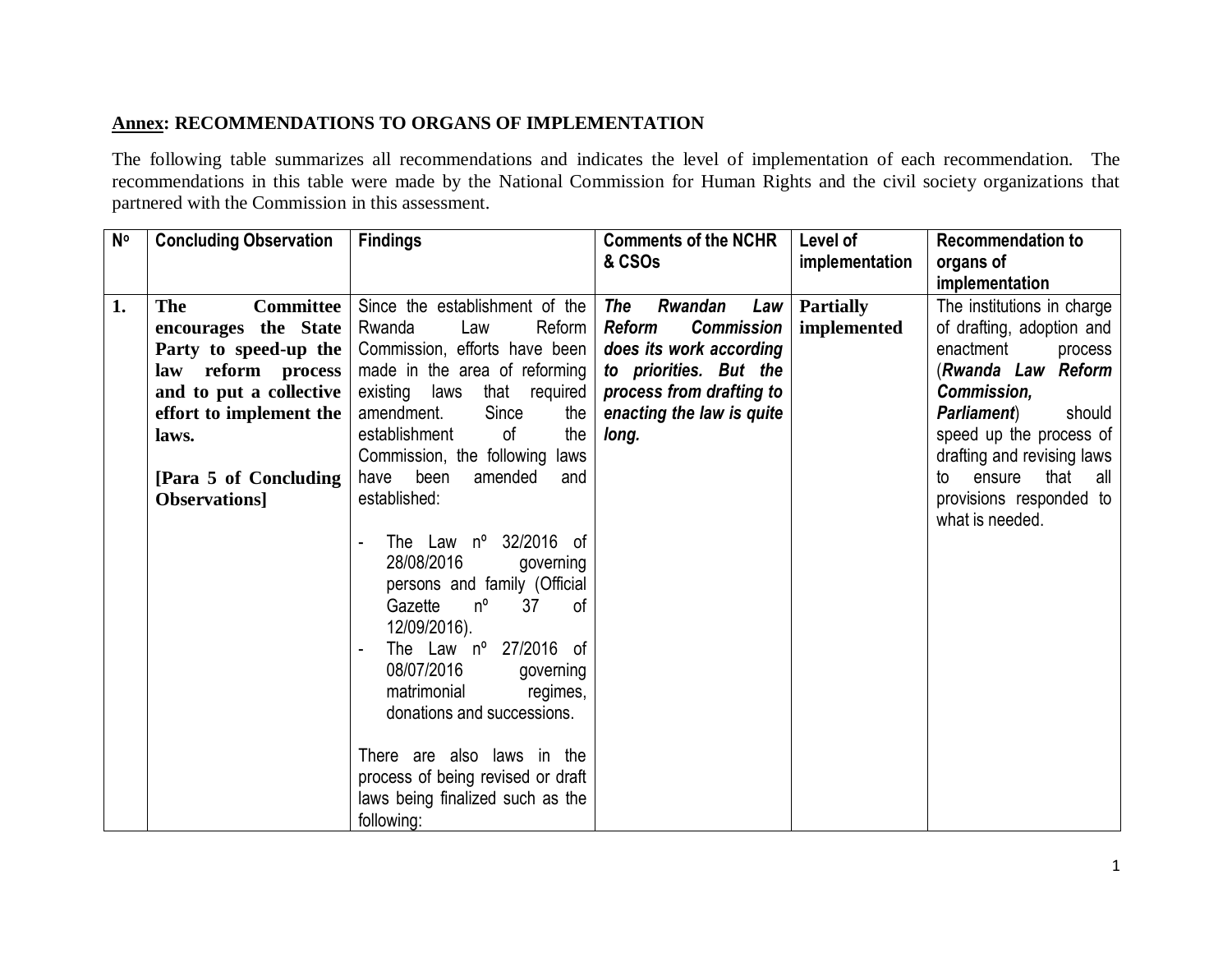|    |                                                | The Law on Penal Code is in                                           |                                                        |                             |  |
|----|------------------------------------------------|-----------------------------------------------------------------------|--------------------------------------------------------|-----------------------------|--|
|    |                                                | process of promulgation.<br>The Law n° 54/2011 of                     |                                                        |                             |  |
|    |                                                | 14/12/2011 relating to the                                            |                                                        |                             |  |
|    |                                                | rights and the protection of                                          |                                                        |                             |  |
|    |                                                | the child is in process of                                            |                                                        |                             |  |
|    |                                                | promulgation.                                                         |                                                        |                             |  |
|    |                                                | The law on human trafficking                                          |                                                        |                             |  |
|    |                                                | is under process.                                                     |                                                        |                             |  |
| 2. | The<br>Committee<br>encourages the State Party | The Constitution of the Republic<br>of Rwanda of 2003 revised in      | The government provides<br>a sufficient budget for the | <b>Fully</b><br>implemented |  |
|    | to provide technical and                       | 2015 (Official Gazette n° Special                                     | operation of the National                              |                             |  |
|    | adequate<br>budgetary                          | of 24/12/2015) through Art. 42,                                       | Commission for Human                                   |                             |  |
|    | support for operation of the                   | guarantees the independence of                                        | Rights. It also receives                               |                             |  |
|    | National Commission for                        | the National Commission Human                                         | funding from its partners                              |                             |  |
|    | Human Rights, particularly                     | Rights (NCHR).                                                        | for some of its projects.                              |                             |  |
|    | Observatory<br>the<br>0f<br>Children's Rights. | Art. 3 of the Law $n^{\circ}$ 19/2013 of                              |                                                        |                             |  |
|    |                                                | 25/3/2013 determining missions,                                       |                                                        |                             |  |
|    | [Para 6 of Concluding]                         | organisation and functioning of                                       |                                                        |                             |  |
|    | Observations]                                  | the National Commission for                                           |                                                        |                             |  |
|    |                                                | Human Rights (NCHR) also                                              |                                                        |                             |  |
|    |                                                | designates<br>the NCHR<br>as                                          |                                                        |                             |  |
|    |                                                | "independent and permanent"<br>and underlines that, in fulfilling its |                                                        |                             |  |
|    |                                                | mission, the Commission shall                                         |                                                        |                             |  |
|    |                                                | not be subject to any instruction                                     |                                                        |                             |  |
|    |                                                | from any other organ.                                                 |                                                        |                             |  |
|    |                                                | Considering the independence of                                       |                                                        |                             |  |
|    |                                                | the NCHR as provided for in                                           |                                                        |                             |  |
|    |                                                | above Article, Commissioners                                          |                                                        |                             |  |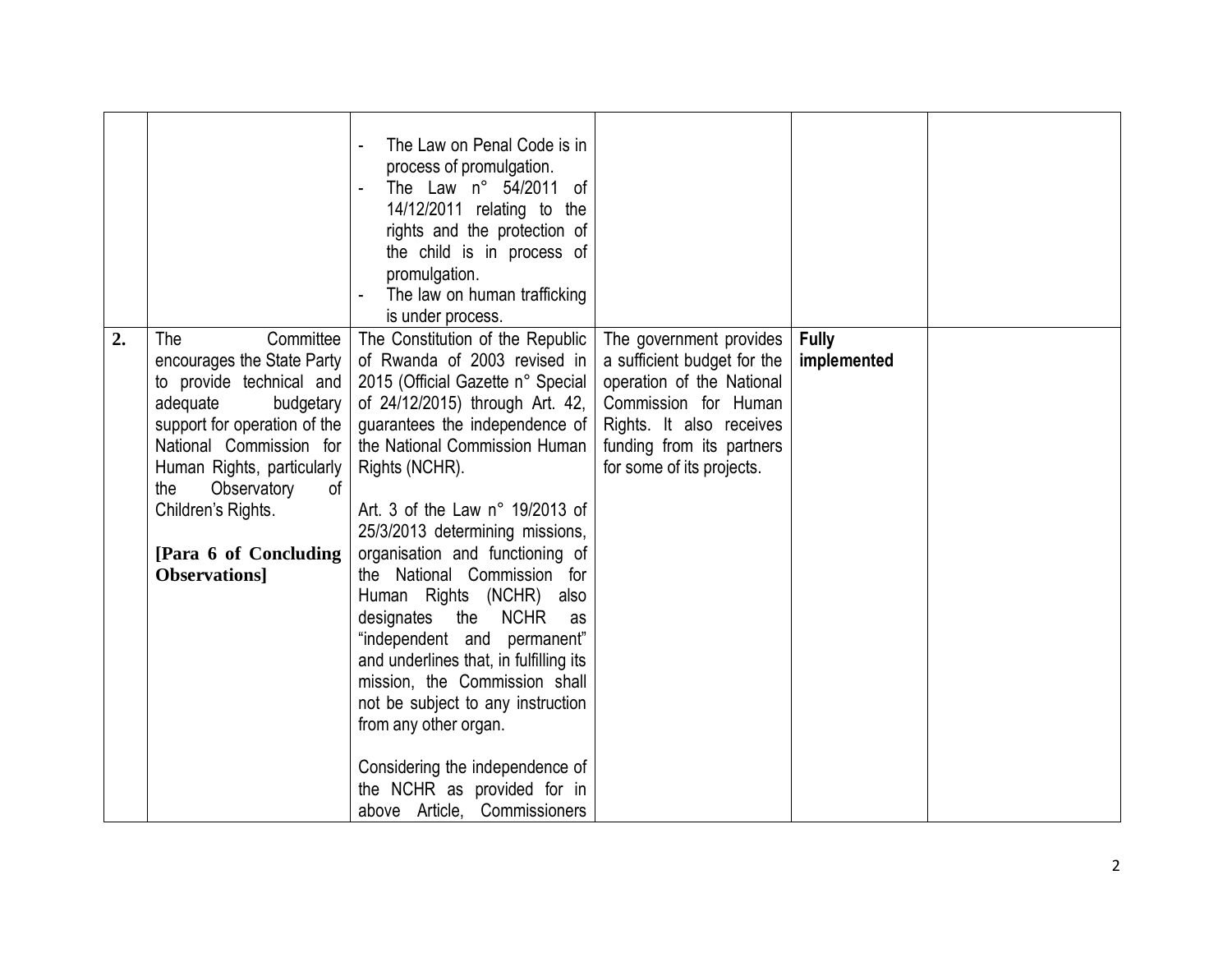| shall be elected on individual<br>basis and they do not represent<br>their institutions of origin.                                                                                                                                                                                                                                                                                                                |  |
|-------------------------------------------------------------------------------------------------------------------------------------------------------------------------------------------------------------------------------------------------------------------------------------------------------------------------------------------------------------------------------------------------------------------|--|
| This Article also states that the<br><b>NCHR</b><br>shall<br>legal<br>have<br>personality and autonomy in<br>administrative<br>and<br>financial<br>matters.                                                                                                                                                                                                                                                       |  |
| The NCHR has the autonomy in<br>the management of its budget<br>and the financial support from<br>donors (Internal Regulation,<br>Art.5-2). The quarterly allocations<br>are directly deposited on the<br>NCHR's accounts.                                                                                                                                                                                        |  |
| Moreover, it should be noted that<br>according to Article 2 of the<br>Presidential Order n° 72/01 of<br>12/03/2014 establishing<br>the<br>Candidate Selection Committee<br>to the post of commissioner of<br>the NCHR and determining its<br>mission,<br>organisation<br>and<br>functioning, the aforementioned<br>Committee is independent and<br>comply with the principles of<br>transparency and objectivity. |  |
| The NCHR has the autonomy in<br>recruiting its staff. This autonomy                                                                                                                                                                                                                                                                                                                                               |  |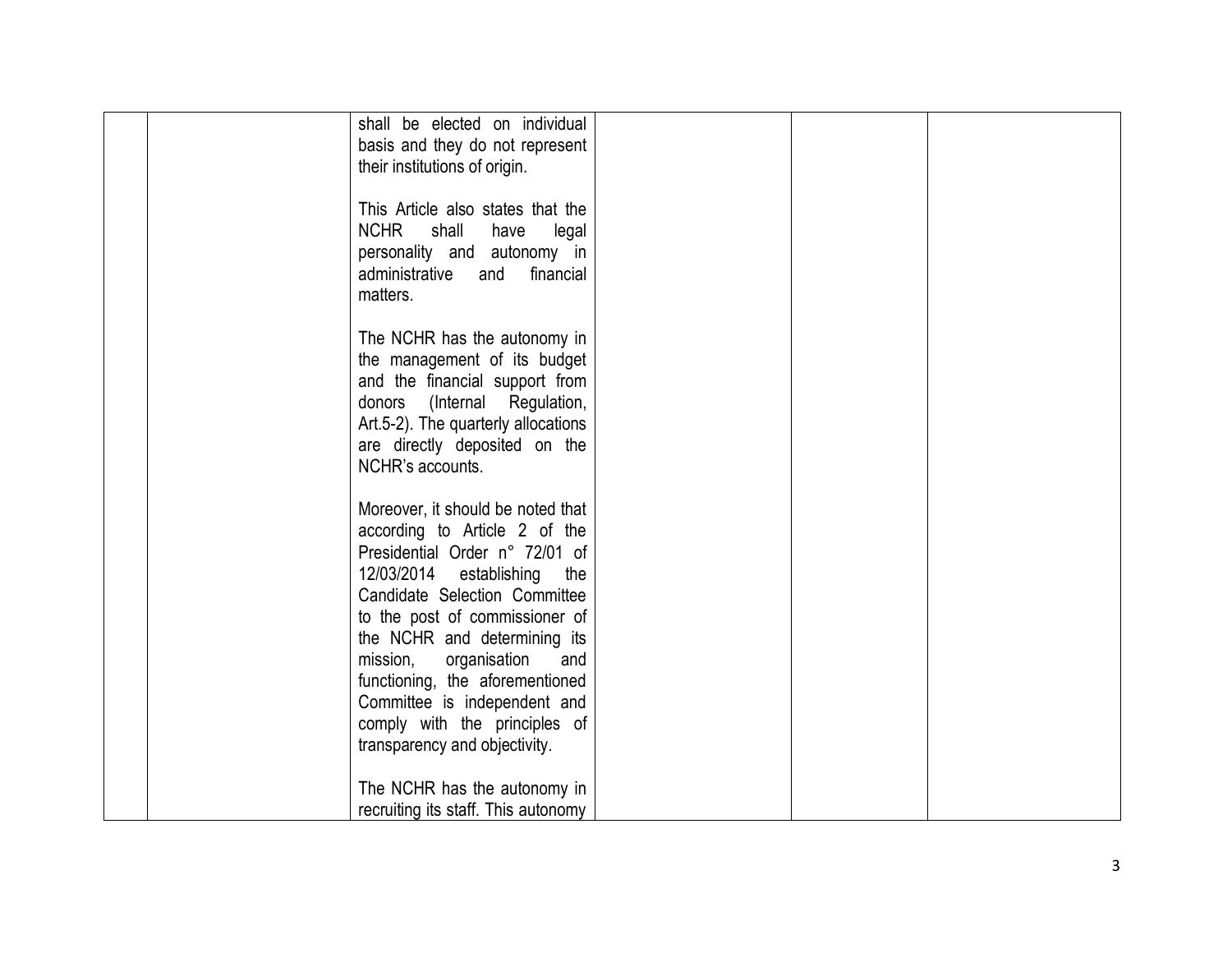|    |                                                                                                                                                                                                                                                      | is mentioned in Art 38 of the Law<br>n° 19/2013 of 25/3/2013 which<br>also points out that the<br>recruitment shall be made on a                                                                                                                                                                         |                                                  |                             |  |
|----|------------------------------------------------------------------------------------------------------------------------------------------------------------------------------------------------------------------------------------------------------|----------------------------------------------------------------------------------------------------------------------------------------------------------------------------------------------------------------------------------------------------------------------------------------------------------|--------------------------------------------------|-----------------------------|--|
|    |                                                                                                                                                                                                                                                      | competitive basis.<br>With<br>regard to<br>adequate<br>budgetary support<br>for<br>its<br>operation, the budget allocated to<br>the NCHR depends on the needs<br>expressed in its planning. Thus,<br>the budget allocated was Rwf<br>1,155,439,445 for the 2014-2015<br>fiscal year, Rwf 915,217,983 for |                                                  |                             |  |
|    |                                                                                                                                                                                                                                                      | the 2015-2016 fiscal year and<br>Rwf 1,039,056,170 for the 2016-<br>2017 fiscal year.                                                                                                                                                                                                                    |                                                  |                             |  |
| 3. | The Committee urges the<br>State Party to collect data<br>and provide disaggregated<br>statistics on the rights of<br>children in all sectors<br>which will then direct the<br>objectives of the policies<br>and strategies that will be<br>adopted. | statistics<br>According<br>to the<br>provided<br>by<br>Rwanda<br>Demographic and Health Survey<br>2014-15, children represent 48%<br>of the population with a total of<br>5,015,128 out of a total of<br>11,553,188<br>inhabitants<br>0f<br>Rwanda.                                                      | All<br>disaggregated<br>statistics are provided. | <b>Fully</b><br>implemented |  |
|    | [Para 7 of Concluding]<br>Observations]                                                                                                                                                                                                              | The boys are 2,486,716 (49.1%)<br>and the girls are 2,528,412<br>$(50.9\%)$ , <sup>2</sup> while the disabled<br>represent 2.1% of all children<br>(Boys: 55.3%; girls: 44.7%). <sup>1</sup>                                                                                                             |                                                  |                             |  |

1 **National Institute of Statistics in Rwanda, "***Rwanda Demographic and Health Survey 2014-15***", Rwanda, 2015, available on <https://dhsprogram.com/pubs/pdf/FR316/FR316>**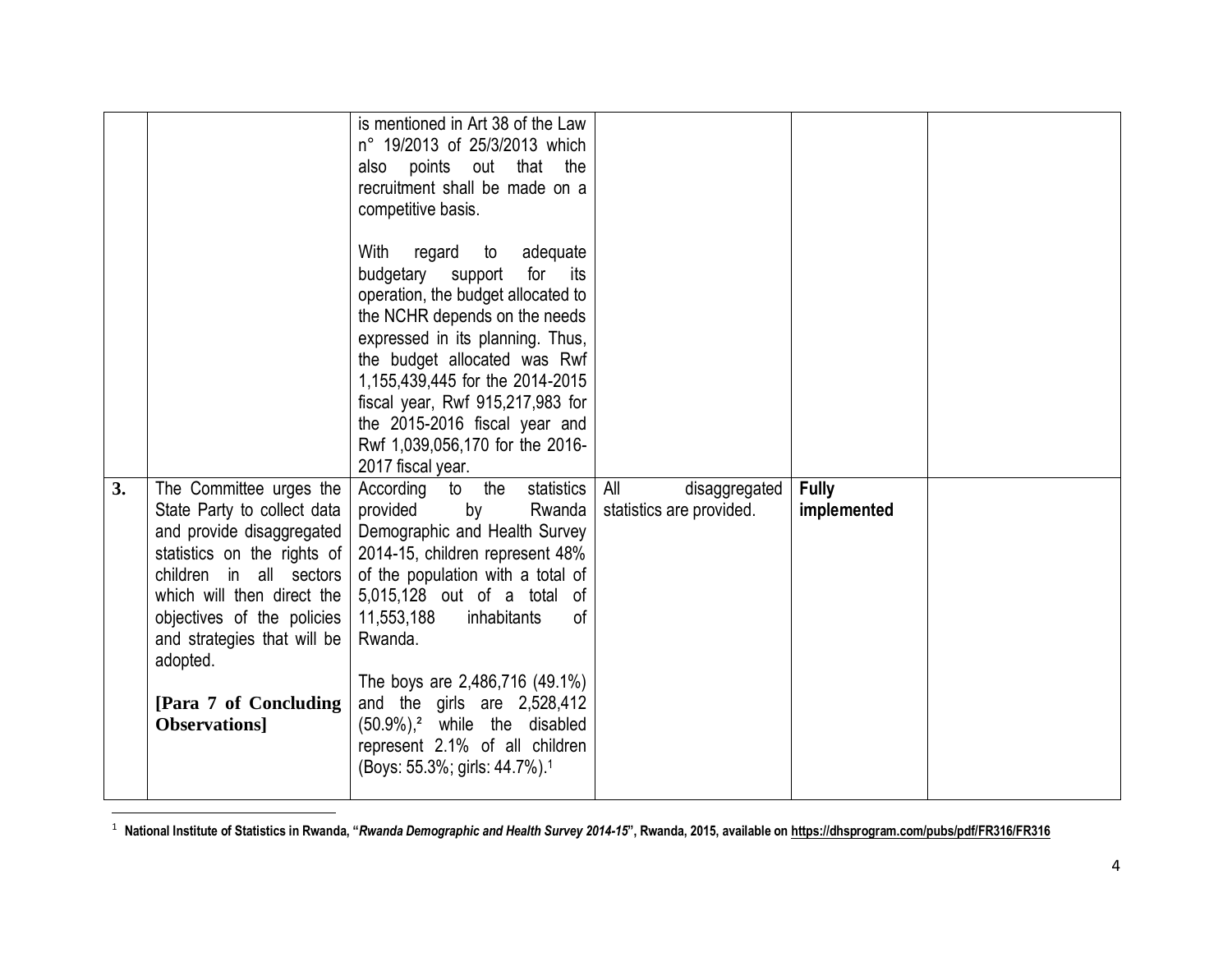|    |                                                                                                             | Identity & Nationality: 56% of all<br>children are registered in civil<br>registration.<br>Family and Alternative care: 2691<br>Children reintegrated into families<br>from orphanage centres among<br>1352 (706 boys and 646 girls). <sup>2</sup><br>Health& standard of living: Infant<br>mortality rate: (32/1000), Under 5<br>Mortality rate:<br>$(50/1000)$ ,<br>Maternal mortality rates: (290/<br>100,000), Assisted deliveries:<br>(92%), Children under 5years old<br>sleeping under long lasting |                                                                                                           |                             |  |
|----|-------------------------------------------------------------------------------------------------------------|------------------------------------------------------------------------------------------------------------------------------------------------------------------------------------------------------------------------------------------------------------------------------------------------------------------------------------------------------------------------------------------------------------------------------------------------------------------------------------------------------------|-----------------------------------------------------------------------------------------------------------|-----------------------------|--|
|    |                                                                                                             | insecticidal net: (70%); Malaria<br>prevalence in children under 5<br>years: (2%); Children on Anti-<br>Retroviral Treatment for HIV:<br>(8,883 countrywide); Access to<br>Mutuelle de Santé paid by the<br>GoR (73 %);<br>Education: Enrolled children in<br>pre-primary: 183, 658 to 185, 666<br>Increased of 4.3% from 2015 to<br>2016.3                                                                                                                                                                |                                                                                                           |                             |  |
| 4. | Therefore, the Committee<br>recommends that the State<br>Party aligns its budget<br>increment with the high | Over the years, child protection<br>health programs have been<br>allocated a constantly increasing<br>budget. Thus, the budget which                                                                                                                                                                                                                                                                                                                                                                       | budget allocation<br>The<br>increases depending on<br>priorities and the inflation<br>is<br>taken<br>into | <b>Fully</b><br>implemented |  |

 2 *Ibidem*

3 *Ibidem*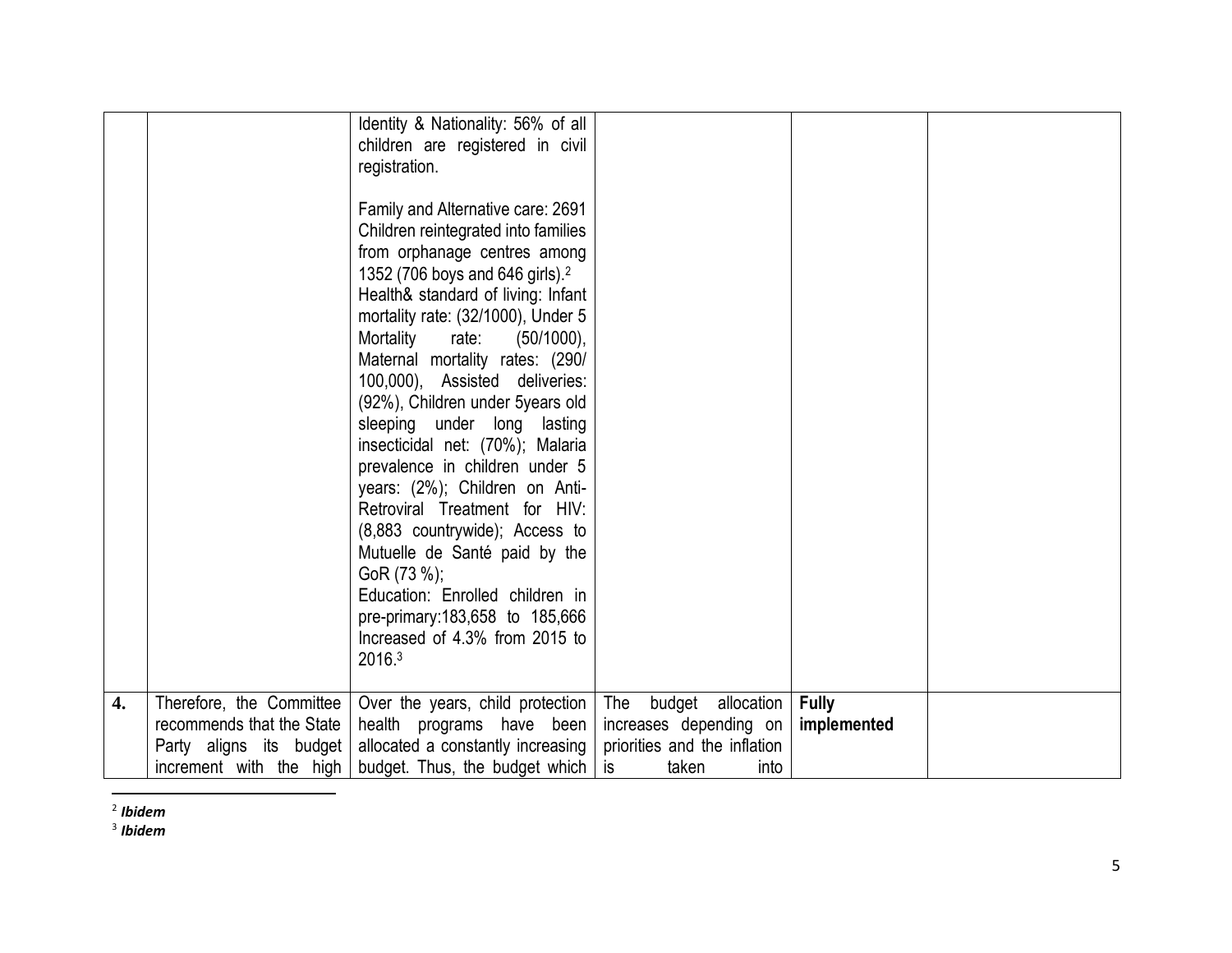|    | of inflation,<br>the<br>rate    | was 34,037,999 in 2013/2014         | consideration.                 |              |  |
|----|---------------------------------|-------------------------------------|--------------------------------|--------------|--|
|    |                                 |                                     |                                |              |  |
|    | growing needs of children       | rose to USD 62,383,384 in           |                                |              |  |
|    | and the population growth.      | 2015/2016. This budget was          |                                |              |  |
|    |                                 | essentially allocated to maternal   |                                |              |  |
|    | [Para 8 of Concluding           | and neonatal health, nutrition,     |                                |              |  |
|    | <b>Observations</b>             | vaccine preventable disease,        |                                |              |  |
|    |                                 | elimination of mother to child HIV  |                                |              |  |
|    |                                 | transmission, family planning and   |                                |              |  |
|    |                                 | reproductive health & GBV,          |                                |              |  |
|    |                                 | adolescent sexual reproductive      |                                |              |  |
|    |                                 | health and community health         |                                |              |  |
|    |                                 | programmes.                         |                                |              |  |
| 5. | Committee<br>The                | with<br>accordance<br>$\ln$<br>the  | The Law $n^{\circ}$ 32/2016 of | <b>Fully</b> |  |
|    | encourages the State Party      | International Convention on the     | 28/08/2016<br>governing        | implemented  |  |
|    | to fast-track the adoption      | Rights of the Child and other       | persons and the family         |              |  |
|    | process of the Family and       | treaties and laws, article 3, para  | was adopted.                   |              |  |
|    | Persons Law and to vividly      | 10 of the law n° 54/2011 of         |                                |              |  |
|    | incorporate the definition of   |                                     |                                |              |  |
|    |                                 | 14/12/2011 relating to the rights   |                                |              |  |
|    | the child as it applies for all | and the protection of the child     |                                |              |  |
|    | boys and girls who are          | and article 113 of the Law n°       |                                |              |  |
|    | under the age of 18 years       | 32/2016 of 28/08/2016 governing     |                                |              |  |
|    | without any exception.          | persons and the family define a     |                                |              |  |
|    |                                 | child as "any person under the      |                                |              |  |
|    | [Para 9 of Concluding           | age of eighteen (18) years".        |                                |              |  |
|    | <b>Observations</b>             |                                     |                                |              |  |
| 6. | Committee<br>The                | The minimum age of marriage is      | Rwandan<br>legislation         | <b>Fully</b> |  |
|    | recommends for the State        | strictly set to 21 years in the     | prohibits early marriage       | implemented  |  |
|    | Party to<br>forbid<br>child     | national legislation and this is    | and severely punishes          |              |  |
|    | with<br>marriage<br>no          | well stipulated specifically in the | those who violate these        |              |  |
|    | exceptions in accordance        | Law nº 32/2016 of 28/08/2016        | provisions.                    |              |  |
|    | with Article 21 of African      | governing persons and the           |                                |              |  |
|    | Children's Charter.             | family. In any case, no exception   |                                |              |  |
|    |                                 | can justify early marriage of       |                                |              |  |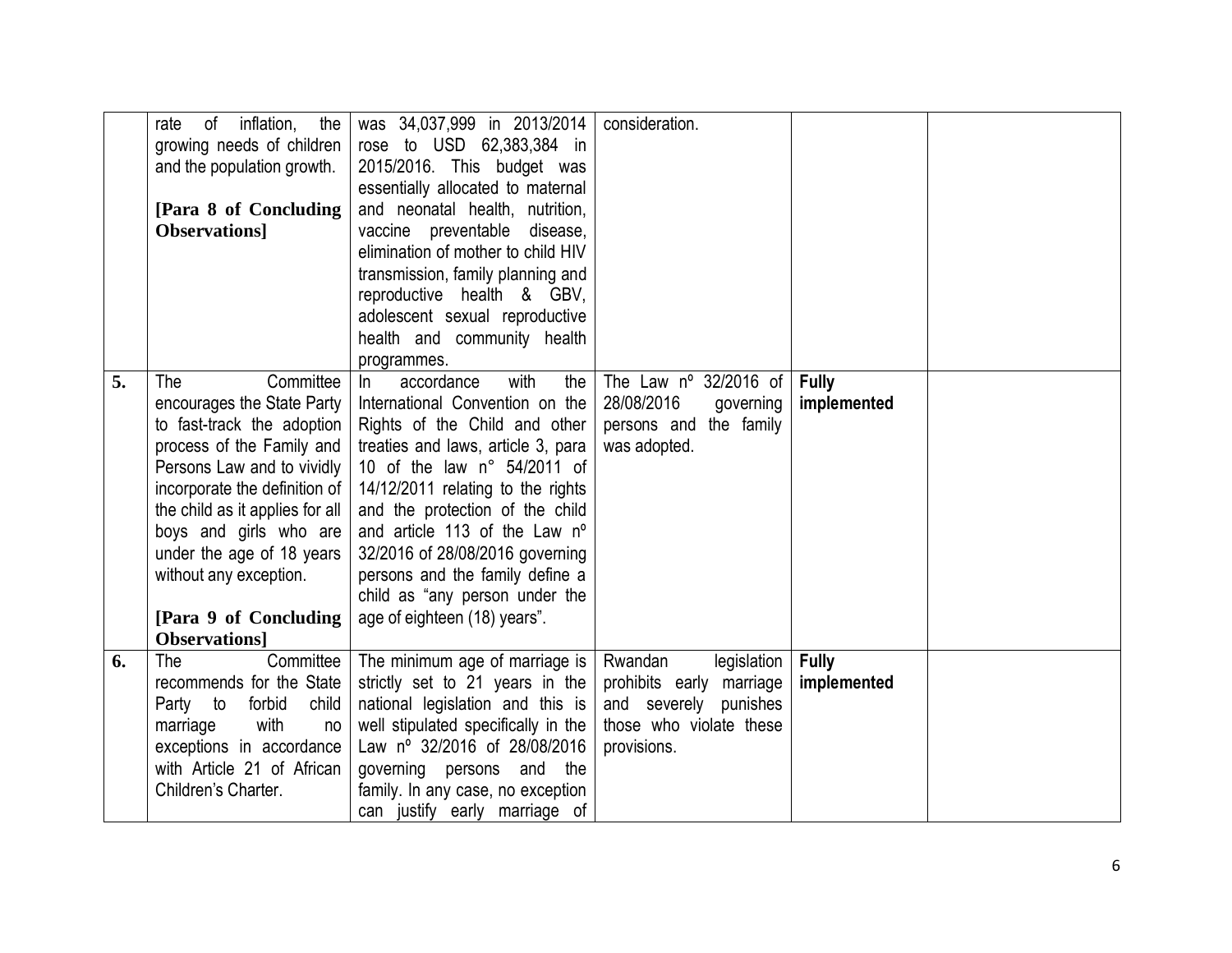| [Para 10 of Concluding                                                                                                                                                                                                                                                                                                                                                                                                                                                                   | children.                                                                                                                                                                                                                                                                                                                                                                                                                                                                                                                                                                         |                                                                                                                                                                                                                      |                             |  |
|------------------------------------------------------------------------------------------------------------------------------------------------------------------------------------------------------------------------------------------------------------------------------------------------------------------------------------------------------------------------------------------------------------------------------------------------------------------------------------------|-----------------------------------------------------------------------------------------------------------------------------------------------------------------------------------------------------------------------------------------------------------------------------------------------------------------------------------------------------------------------------------------------------------------------------------------------------------------------------------------------------------------------------------------------------------------------------------|----------------------------------------------------------------------------------------------------------------------------------------------------------------------------------------------------------------------|-----------------------------|--|
| <b>Observations</b>                                                                                                                                                                                                                                                                                                                                                                                                                                                                      |                                                                                                                                                                                                                                                                                                                                                                                                                                                                                                                                                                                   |                                                                                                                                                                                                                      |                             |  |
|                                                                                                                                                                                                                                                                                                                                                                                                                                                                                          | The Penal Code prosecutes<br>anyone who plays a role in early<br>or forced marriage of a minor.<br>The Article 195 clearly stipulates<br>that "any person who plays a role<br>in early or forced marriage of a<br>minor shall be liable to a term of<br>imprisonment of six (6) months to<br>two (2) years and a fine of one<br>hundred thousand (100,000) to<br>hundred<br>thousand<br>three<br>(300,000) Rwandan francs.                                                                                                                                                        |                                                                                                                                                                                                                      |                             |  |
| The Committee would also<br>7.<br>like to call upon the State<br>Party to take practical and<br>tangible<br>measures<br>to<br>ensure that children from<br>minority groups, children<br>with disabilities, children in<br>rural areas, children in<br>vulnerable situation, and<br>those children who are<br>historically marginalized<br>are not discriminated by all<br>sectors<br>organs<br>and<br>including<br>private<br>the<br>sector.<br>[Para 11 of Concluding]<br>Observations] | The eradication of discrimination<br>and divisionism<br>based on<br>ethnicity, region or any other<br>ground as well as promotion of<br>national unity is one of the<br>fundamental principles of the<br>Constitution of the Republic of<br>Rwanda of 2003 revised in 2015.<br>The Organic Law n° 01/2012/OL<br>of 02/05/2012 instituting the<br>Penal Code punishes the crime<br>of discrimination and sectarian<br>practices.<br>In its Article 136, it is stipulated<br>that "any person who commits<br>the crime of discrimination and<br>sectarian practices shall be liable | National<br>legislation<br>severely punishes all<br>forms of discrimination. In<br>addition,<br>inclusive<br>programs for vulnerable<br>children have been put in<br>place to ensure equal<br>opportunities for all. | <b>Fully</b><br>implemented |  |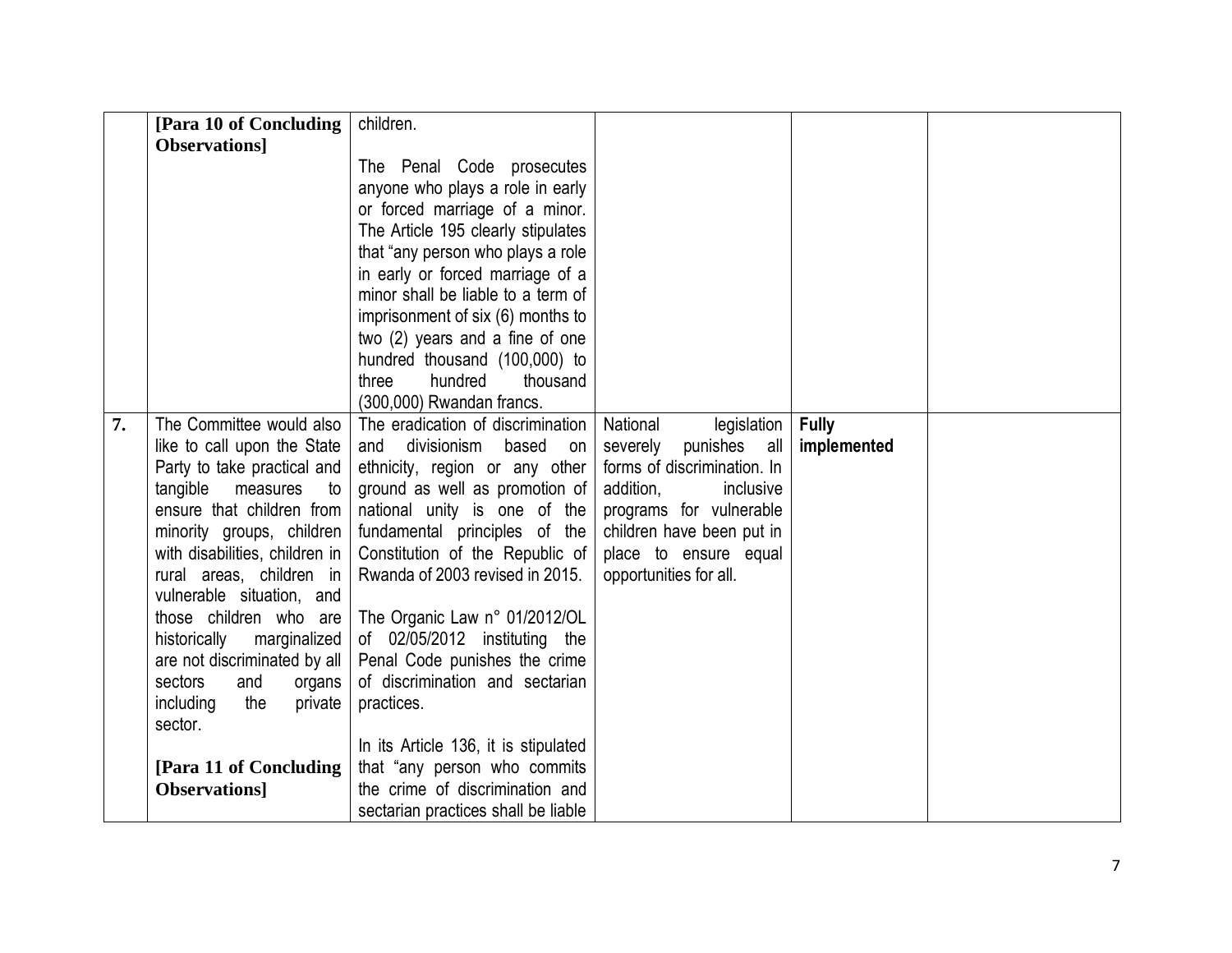|    |                            | to a term of imprisonment of             |                          |              |  |
|----|----------------------------|------------------------------------------|--------------------------|--------------|--|
|    |                            | more than five (5) years to seven        |                          |              |  |
|    |                            | (7) years and a fine of one              |                          |              |  |
|    |                            | hundred thousand (100,000) to            |                          |              |  |
|    |                            | one."                                    |                          |              |  |
|    |                            |                                          |                          |              |  |
|    |                            | There is also a Ministerial Order        |                          |              |  |
|    |                            | 20/32<br>05/12/2013<br>$n^{\circ}$<br>of |                          |              |  |
|    |                            | determining<br>programs<br>and           |                          |              |  |
|    |                            | strategies to ensure protection          |                          |              |  |
|    |                            | assistance to<br>children<br>and         |                          |              |  |
|    |                            | infected or affected by HIV/AIDS.        |                          |              |  |
|    |                            |                                          |                          |              |  |
|    |                            | addition to these<br>legal<br>In.        |                          |              |  |
|    |                            | provisions, all the programs that        |                          |              |  |
|    |                            | have been developed and are              |                          |              |  |
|    |                            | being implemented as part of the         |                          |              |  |
|    |                            | integral development of children         |                          |              |  |
|    |                            | consider their personal situations       |                          |              |  |
|    |                            | and the social environments from         |                          |              |  |
|    |                            | which they come.                         |                          |              |  |
|    |                            |                                          |                          |              |  |
|    |                            | It is in this spirit that, for example,  |                          |              |  |
|    |                            | the Education Sector Strategic           |                          |              |  |
|    |                            | Plan 2013-2018 aimed at giving           |                          |              |  |
|    |                            | equal education opportunity to all       |                          |              |  |
|    |                            | children including those with            |                          |              |  |
|    |                            | special educational needs within         |                          |              |  |
|    |                            | schools was elaborated.                  |                          |              |  |
|    |                            |                                          |                          |              |  |
| 8. | The<br>Committee           | The National Children's summit           | Many<br>programs<br>have | <b>Fully</b> |  |
|    | encourages the State Party | has been an annual national              | been established in the  | implemented  |  |
|    | to establish a systematic  | event to put together children           | interest of the children |              |  |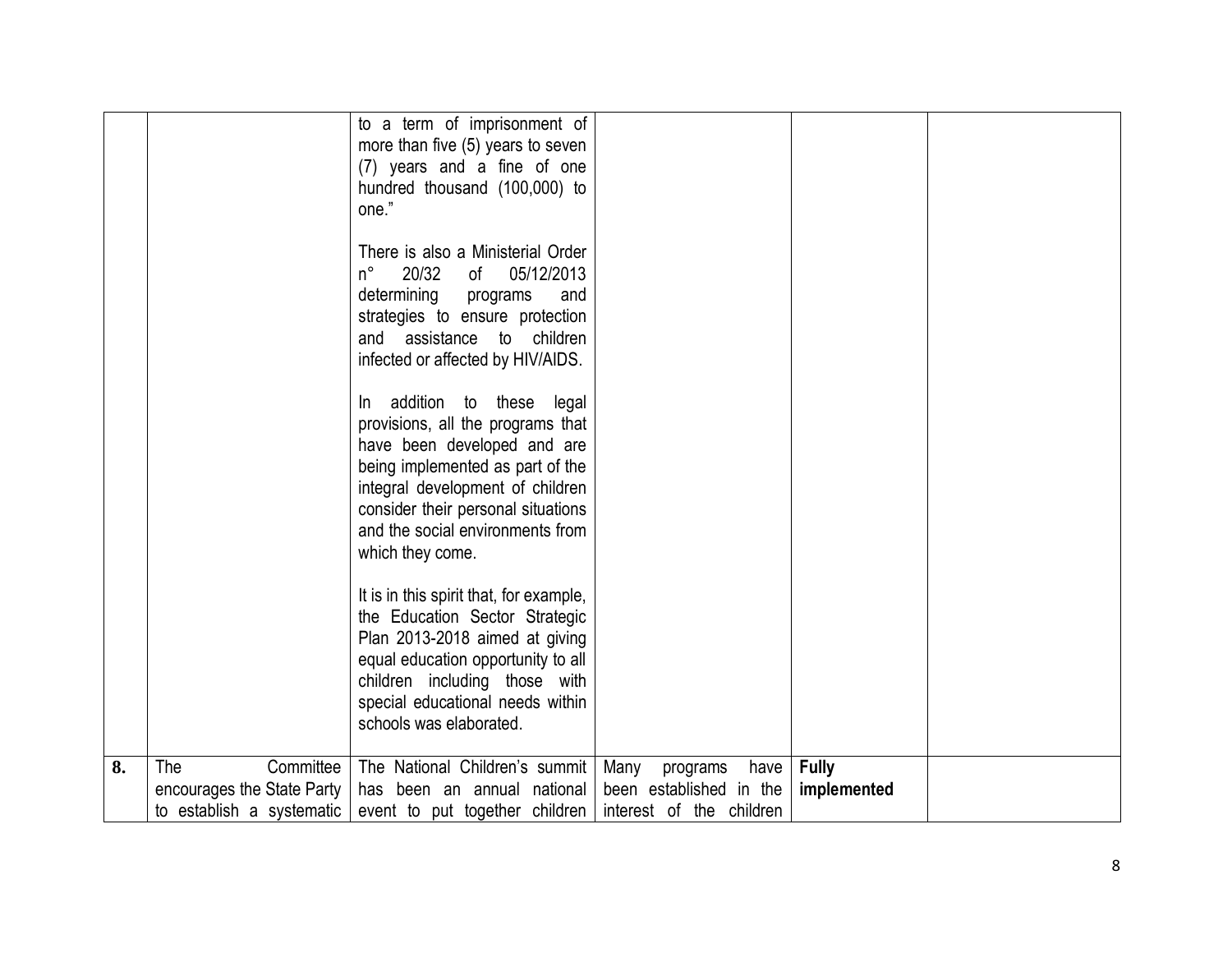| best interest of the child is<br>being given priority in all<br>matters<br>concerning<br>children. Such measures<br>may include giving training<br>for the executive and<br>judiciary to sensitize them<br>about children's rights. | mechanism whereby the ideas discussed among the including training of those<br>children forums meetings to be<br>communicated<br>higher<br>to<br>Government officials. The views<br>of children are incorporated in the<br>plans of relevant Government<br>bodies and partners. Government<br>officials and judiciary participate<br>in the summit.                                                                                                          | who play a leading role in<br>child<br>protection<br>like<br>authorities,<br>judges,<br>teachers and ordinary<br>citizens. |  |
|-------------------------------------------------------------------------------------------------------------------------------------------------------------------------------------------------------------------------------------|--------------------------------------------------------------------------------------------------------------------------------------------------------------------------------------------------------------------------------------------------------------------------------------------------------------------------------------------------------------------------------------------------------------------------------------------------------------|----------------------------------------------------------------------------------------------------------------------------|--|
| [Para 12 of Concluding  <br><b>Observations</b>                                                                                                                                                                                     | The social cluster which brings<br>together Ministers working in the<br>domain of social protection is a<br>good forum that regularly<br>convenes to discuss social<br>protection issues<br>including<br>children's<br>rights<br>and<br>the<br>consideration of the latter in their<br>ministries' programs.                                                                                                                                                 |                                                                                                                            |  |
|                                                                                                                                                                                                                                     | The "Maison d'Accès à la<br>Justice" (MAJ) consisting of 3<br>legal aid staff is available at each<br>of the 30 administrative Districts<br>with one staff in charge of<br>children<br>matters;<br>and<br>is<br>mandated to represent the child<br>in court where necessary. The<br>focal persons of MAJ in charge of<br>Child Protection and Gender<br>from each<br>based violence<br>administrative District of the<br>country are regularly trained e.g.: |                                                                                                                            |  |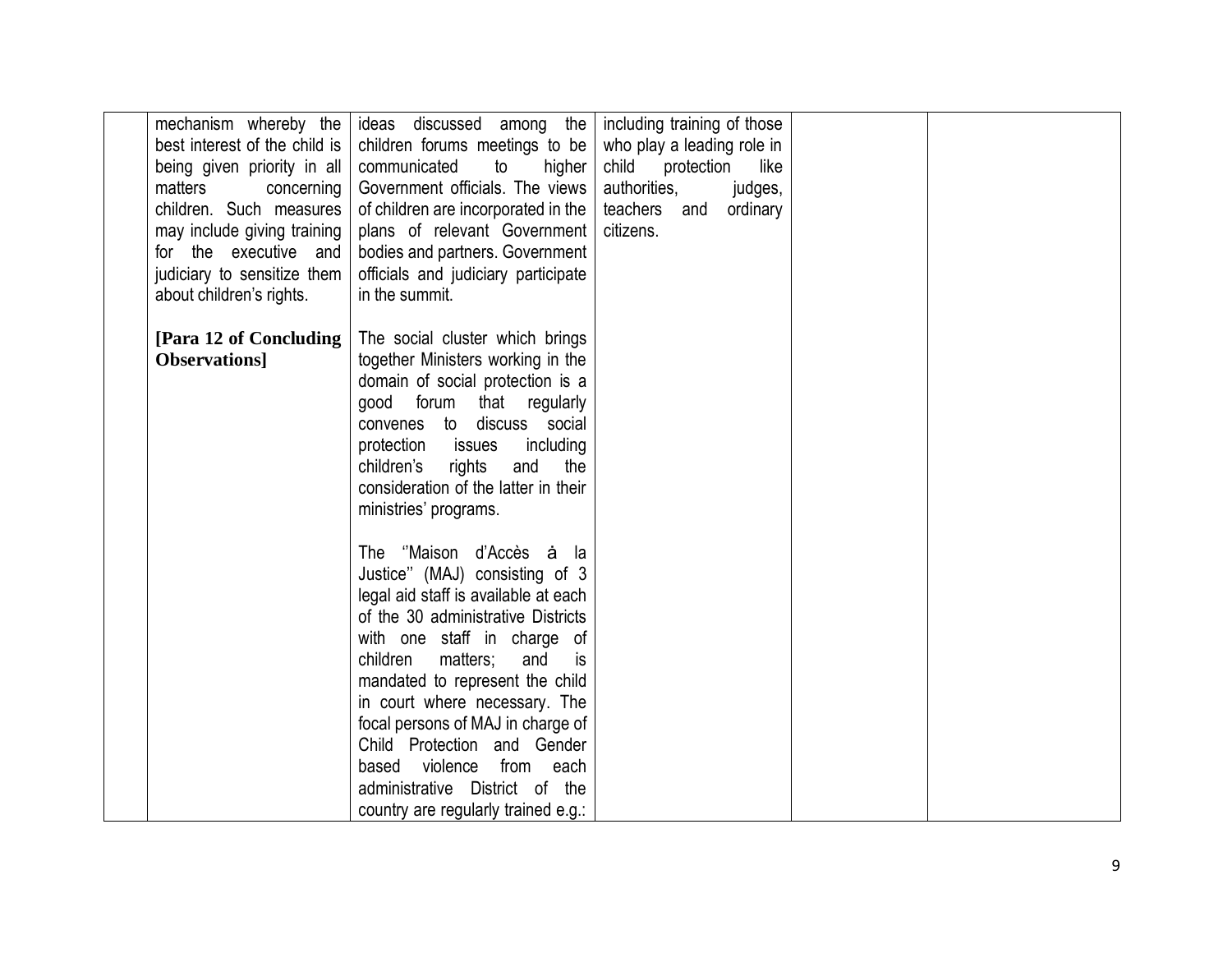| This year (8 <sup>th</sup> and 9 <sup>th</sup> February<br>2017) a refresher training on<br>child rights and on consideration<br>of the best interest of the child in<br>all matters involving children<br>especially those in conflict with                  |  |
|---------------------------------------------------------------------------------------------------------------------------------------------------------------------------------------------------------------------------------------------------------------|--|
| the law and the victims of abuse<br>The<br>existence<br>οf<br>the<br>Rehabilitation centre<br>is is<br>an<br>opportunity for children in conflict<br>with the law to be corrected not<br>punished<br>prior to<br>his/her<br>reintegration into the community. |  |
| The choice of a family to receive<br>a child from the child care<br>institutions gives great value to<br>the psychosocial need and to the<br>preferences of the child.                                                                                        |  |
| The National Commission for<br>Children<br>specifically<br>was<br>established in 2011 to oversee all<br>child rights and child protection<br>matters, to coordinate all child<br>protection interventions in the<br>country and to ensure that child          |  |
| protection is mainstreamed in the<br>programming in all sectors.<br>Rwanda National Police and<br>Rwanda Defense Force organize<br>regular trainings to their staff on                                                                                        |  |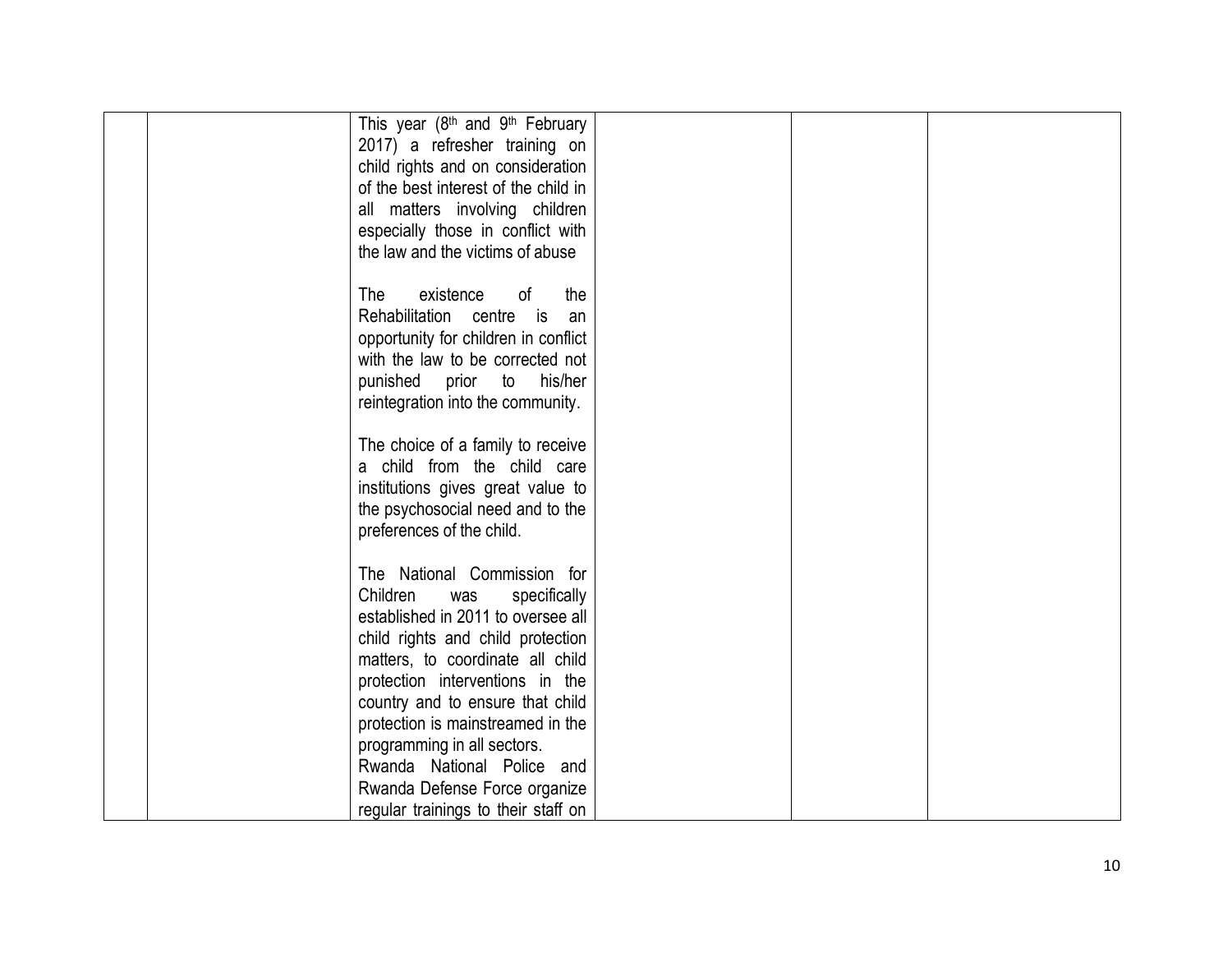|    |                             | child protection.                          |                               |              |  |
|----|-----------------------------|--------------------------------------------|-------------------------------|--------------|--|
|    |                             |                                            |                               |              |  |
|    |                             | The National Commission for                |                               |              |  |
|    |                             | Human Rights has put in place a            |                               |              |  |
|    |                             | Child<br>Rights<br>Observatory             |                               |              |  |
|    |                             | (Observatoire des Droits de                |                               |              |  |
|    |                             | <i>l'Enfant [ODE]</i> ) from sector level. |                               |              |  |
| 9. | Committee<br>further<br>The | Each year, the Ministry of Health          | campaigns<br>Awareness        | <b>Fully</b> |  |
|    | encourages the State Party  | organize an integrated MCH                 | were conducted through        | implemented  |  |
|    | to extensively promote,     | week whereby key messages                  | channels<br>several<br>to     |              |  |
|    | mainly through campaigns    | including<br>on<br>breastfeeding,          | promote the benefits of       |              |  |
|    | and<br>medias,<br>exclusive | nutrition, Family Planning among           | exclusive breastfeeding at    |              |  |
|    | breast feeding at least for | others are provided to the                 | least for the first six month |              |  |
|    | the first six month after   | general public. Parents are                | after birth to reduce child   |              |  |
|    | birth to<br>child<br>reduce | the<br>taught,<br>sensitized<br>on         | mortality.                    |              |  |
|    |                             | exclusive<br>importance<br>of              |                               |              |  |
|    | mortality.                  |                                            |                               |              |  |
|    |                             | breastfeeding at least for the first       |                               |              |  |
|    | [Para 13 of Concluding]     | six month after birth.                     |                               |              |  |
|    | Observations]               |                                            |                               |              |  |
|    |                             | Key measures to reduce child               |                               |              |  |
|    |                             | mortality includes the routine             |                               |              |  |
|    |                             | vaccination which is intended to           |                               |              |  |
|    |                             | reach all infants under two years          |                               |              |  |
|    |                             | olds age with available vaccines           |                               |              |  |
|    |                             | to protect them from the vaccine           |                               |              |  |
|    |                             | preventable diseases.                      |                               |              |  |
|    |                             |                                            |                               |              |  |
|    |                             | The expansion of immunization              |                               |              |  |
|    |                             | outreach sites at community level          |                               |              |  |
|    |                             | and also in reducing dropout rate          |                               |              |  |
|    |                             | through<br>different<br>social             |                               |              |  |
|    |                             | mobilization channels including            |                               |              |  |
|    |                             | high involvement of community              |                               |              |  |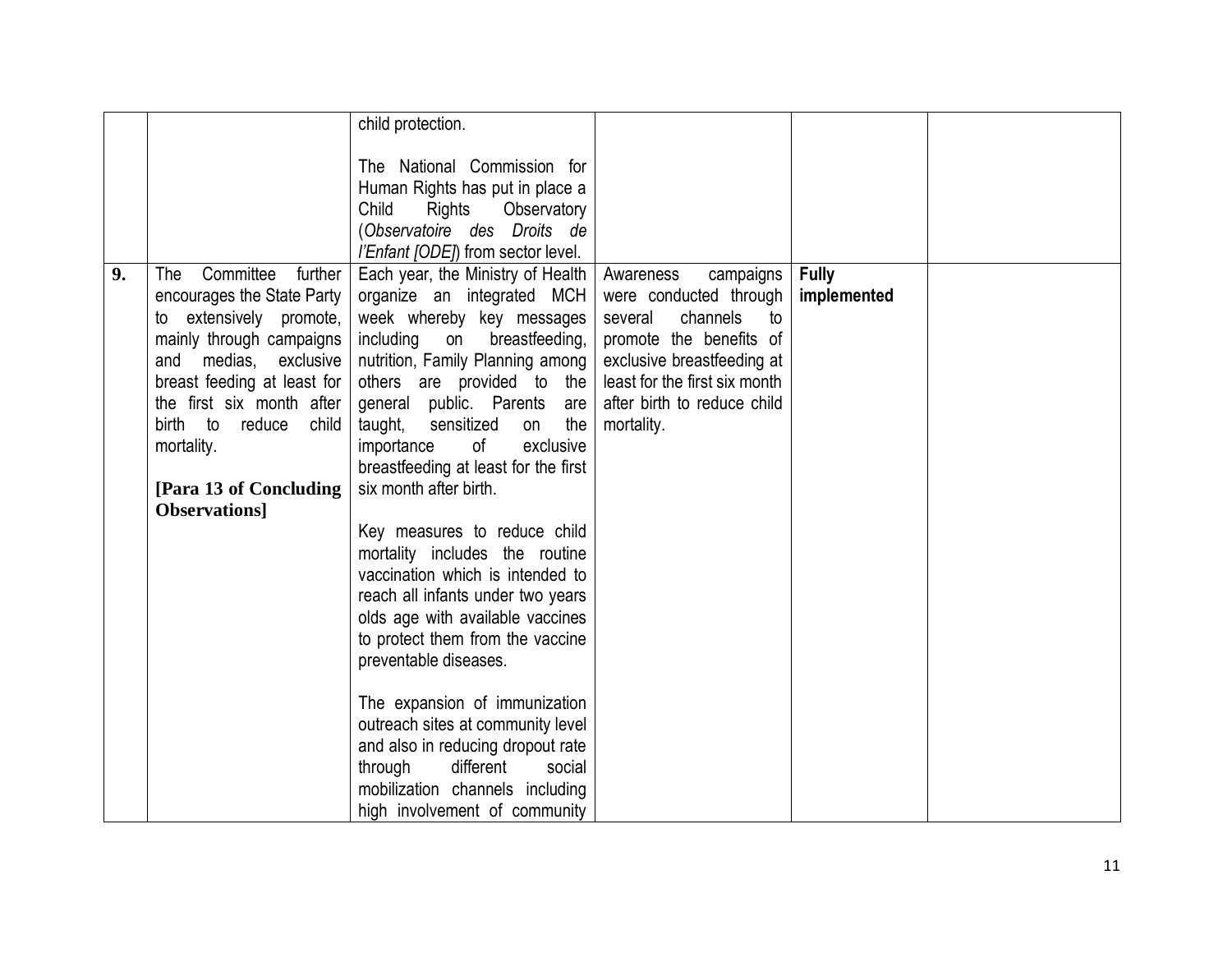|     |                                                                                                                                                                              | health workers (CHWs).                                                                                                                                                                           |                                                                                             |                                 |                                                                                                                                             |
|-----|------------------------------------------------------------------------------------------------------------------------------------------------------------------------------|--------------------------------------------------------------------------------------------------------------------------------------------------------------------------------------------------|---------------------------------------------------------------------------------------------|---------------------------------|---------------------------------------------------------------------------------------------------------------------------------------------|
|     |                                                                                                                                                                              | Regular on job trainings for<br>healthcare providers to improve<br>on the management of new-born<br>complications in hospital and<br>reduce neonatal case fatality rate<br>in health facilities. |                                                                                             |                                 |                                                                                                                                             |
|     |                                                                                                                                                                              | Intensify health promotion efforts<br>increase<br>community<br>to<br>knowledge and skills on neonatal<br>and child health interventions and<br>health-seeking<br>promote<br>behaviour.           |                                                                                             |                                 |                                                                                                                                             |
| 10. | The Committee observed<br>indications<br>that<br>some<br>access to clean water in<br>rural areas is limited and<br>that the water systems in<br>rural<br>areas<br>are<br>not | There is a National Water Supply<br>Policy; and every District has<br>WASAC partners that help to<br>supply clean water to rural areas.<br>With the Settlement program,                          | Clean water supply has<br>not yet reached all rural<br>areas, e.g. Nyabirasi in<br>Rutsiro. | <b>Partially</b><br>implemented | <b>Ministry</b><br>The<br>of<br>Infrastructures should<br>mobilize more resources<br>to provide drinking water<br>to all country's regions. |
|     | functioning properly.<br>The<br>Committee                                                                                                                                    | WASAC provides clean water to<br>rural areas.                                                                                                                                                    |                                                                                             |                                 |                                                                                                                                             |
|     | recommends that the State<br>Party intensifies its efforts<br>in rural areas to reduce the                                                                                   | With regards to access to clean<br>drinking<br>water,<br>EICV4<br>(2014/2015) indicates that there                                                                                               |                                                                                             |                                 |                                                                                                                                             |
|     | urban-rural disparity on<br>access to clean water.                                                                                                                           | has been a tangible leap in terms<br>of access to clean drinking water<br>in households from 87.1% in<br>EICV 3 (2010/2011) to 90% in                                                            |                                                                                             |                                 |                                                                                                                                             |
|     | [Para 14 of Concluding]<br><b>Observations</b>                                                                                                                               | EICV4 in urban areas and from<br>71.9% in EICV 3 to 83.7% in                                                                                                                                     |                                                                                             |                                 |                                                                                                                                             |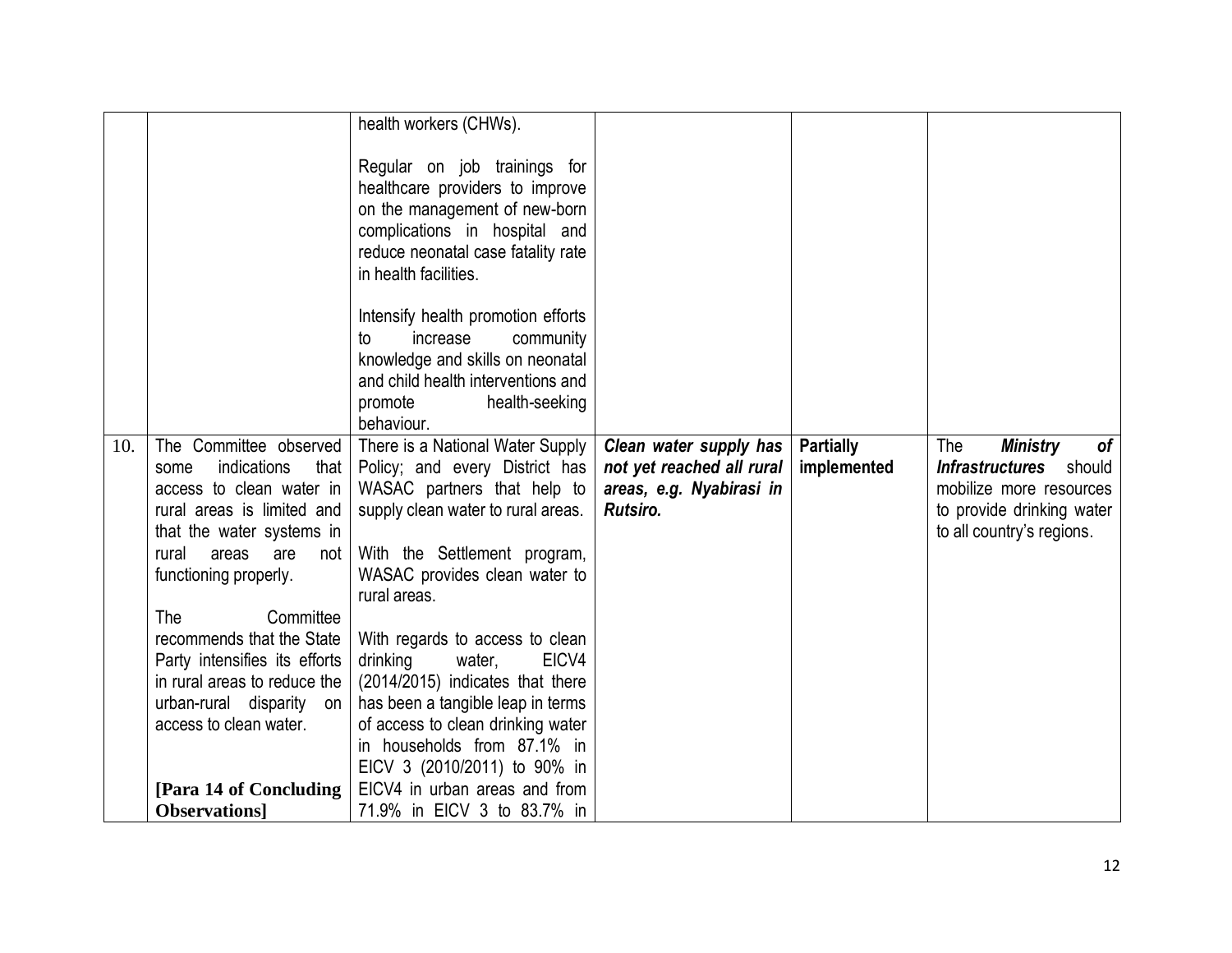|                                                                                                                                                                                                                                                                                                                                                                                                                                                  | EICV4 in rural areas. Efforts<br>target is to ensure access to<br>clean drinking water for all<br>Rwandans are on-going.<br>Rwanda has further achieved<br>and even exceeded the 2015<br>target on access to safe drinking<br>water and sanitation facilities. For<br>instance, proportion of population<br>using improved drinking water<br>source increased from 64.1% in<br>2000 to 84.8% in 2014.                                                                                                                                                                                                                                                    |                                 |                                                                                                                                                           |
|--------------------------------------------------------------------------------------------------------------------------------------------------------------------------------------------------------------------------------------------------------------------------------------------------------------------------------------------------------------------------------------------------------------------------------------------------|----------------------------------------------------------------------------------------------------------------------------------------------------------------------------------------------------------------------------------------------------------------------------------------------------------------------------------------------------------------------------------------------------------------------------------------------------------------------------------------------------------------------------------------------------------------------------------------------------------------------------------------------------------|---------------------------------|-----------------------------------------------------------------------------------------------------------------------------------------------------------|
| Committee<br>11.<br>The<br>encourages the State Party<br>to facilitate the participation<br>of all children including<br>children living in rural and<br>remote areas; children with<br>disability and marginalized<br>children.<br>Moreover, the Committee<br>recommends for the State<br>Party to give<br>due<br>consideration for the views<br>of children in decision<br>making processes.<br>[Para 15 of Concluding]<br><b>Observations</b> | According to Law n° 54/2011 on<br>the Rights and Protection of the<br>Child, the child has the right to<br>freedom of expression, thought,<br>conscience and religion upon<br>advice and guidance by his / her<br>parents or guardian without any<br>duress depending on his/her age<br>and level of understanding. Also,<br>a child has the right to access<br>suitable information, to rest and<br>undertake leisure activities.<br>In the interest of ensuring equal<br>participation of children both from<br>rural and urban areas, children<br>forum committees have been<br>established as described above.<br>Meaningful<br>consultation<br>with | <b>Partially</b><br>implemented | The Ministry of Local<br><b>Government</b><br>should<br>local<br>encourage<br>authorities to<br>involve<br>children in budgeting<br>consultative meeting. |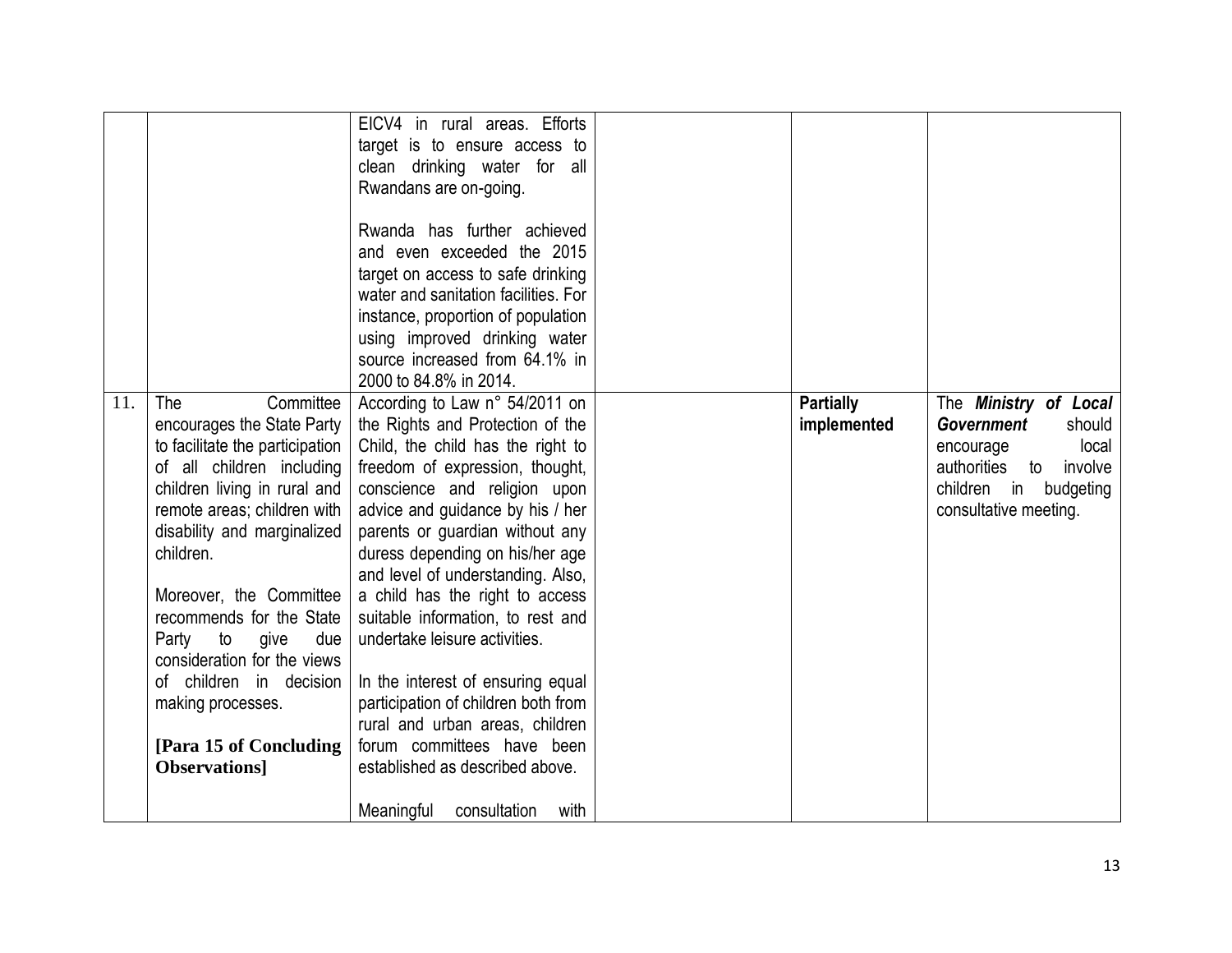|     |                                                | children<br>during<br>budgeting<br>processes has also started in<br>districts<br>such<br>some<br>as<br>Nyarugenge and Rutsiro and is<br>being scaled up in all 30 districts. |                            |                  |                                                   |
|-----|------------------------------------------------|------------------------------------------------------------------------------------------------------------------------------------------------------------------------------|----------------------------|------------------|---------------------------------------------------|
|     |                                                | The Government of Rwanda has                                                                                                                                                 |                            |                  |                                                   |
|     |                                                | promoted equal participation of                                                                                                                                              |                            |                  |                                                   |
|     |                                                | children both from rural and                                                                                                                                                 |                            |                  |                                                   |
|     |                                                | urban areas, girls, boys and<br>children with disabilities and in                                                                                                            |                            |                  |                                                   |
|     |                                                | refugee camps are elected by                                                                                                                                                 |                            |                  |                                                   |
|     |                                                | children themselves to be their                                                                                                                                              |                            |                  |                                                   |
|     |                                                | representatives in all 14 837                                                                                                                                                |                            |                  |                                                   |
|     |                                                | Villages, 2148 Cells, 416 Sectors                                                                                                                                            |                            |                  |                                                   |
|     |                                                | and 30 Districts across the                                                                                                                                                  |                            |                  |                                                   |
|     |                                                | During the annual<br>country.<br>Children's<br>Summit,<br>National                                                                                                           |                            |                  |                                                   |
|     |                                                | Children are invited per District to                                                                                                                                         |                            |                  |                                                   |
|     |                                                | represent their fellow children in                                                                                                                                           |                            |                  |                                                   |
|     |                                                | this national event. The annual                                                                                                                                              |                            |                  |                                                   |
|     |                                                | children's Summit is the best                                                                                                                                                |                            |                  |                                                   |
|     |                                                | opportunity for children<br>to                                                                                                                                               |                            |                  |                                                   |
|     |                                                | express their views in decision<br>making. (See status of the                                                                                                                |                            |                  |                                                   |
|     |                                                | resolution 3).                                                                                                                                                               |                            |                  |                                                   |
| 12. | Committee<br>The                               | The registration period has been                                                                                                                                             | The e-registration<br>of   | <b>Partially</b> | The Ministry of Local                             |
|     | recommends for the State                       | fixed to 30 days in the new law                                                                                                                                              | new-borns<br>is            | implemented      | Government.<br>$\mathsf{I}$                       |
|     | Party to:                                      | n° 32/2016 governing persons                                                                                                                                                 | operational but not yet    |                  | collaboration with<br>the                         |
|     | the<br>expedite<br>a.                          | and family (Article 100).                                                                                                                                                    | effective in all hospitals |                  | Ministry of Health and                            |
|     | adoption of the new                            |                                                                                                                                                                              | and health centres.        |                  | NIDA,<br>should<br>work<br>towards<br>the<br>full |
|     | birth registration law<br>and in effect remove | The online birth registration<br>system has been launched in                                                                                                                 |                            |                  | operationalization of e-                          |
|     |                                                |                                                                                                                                                                              |                            |                  |                                                   |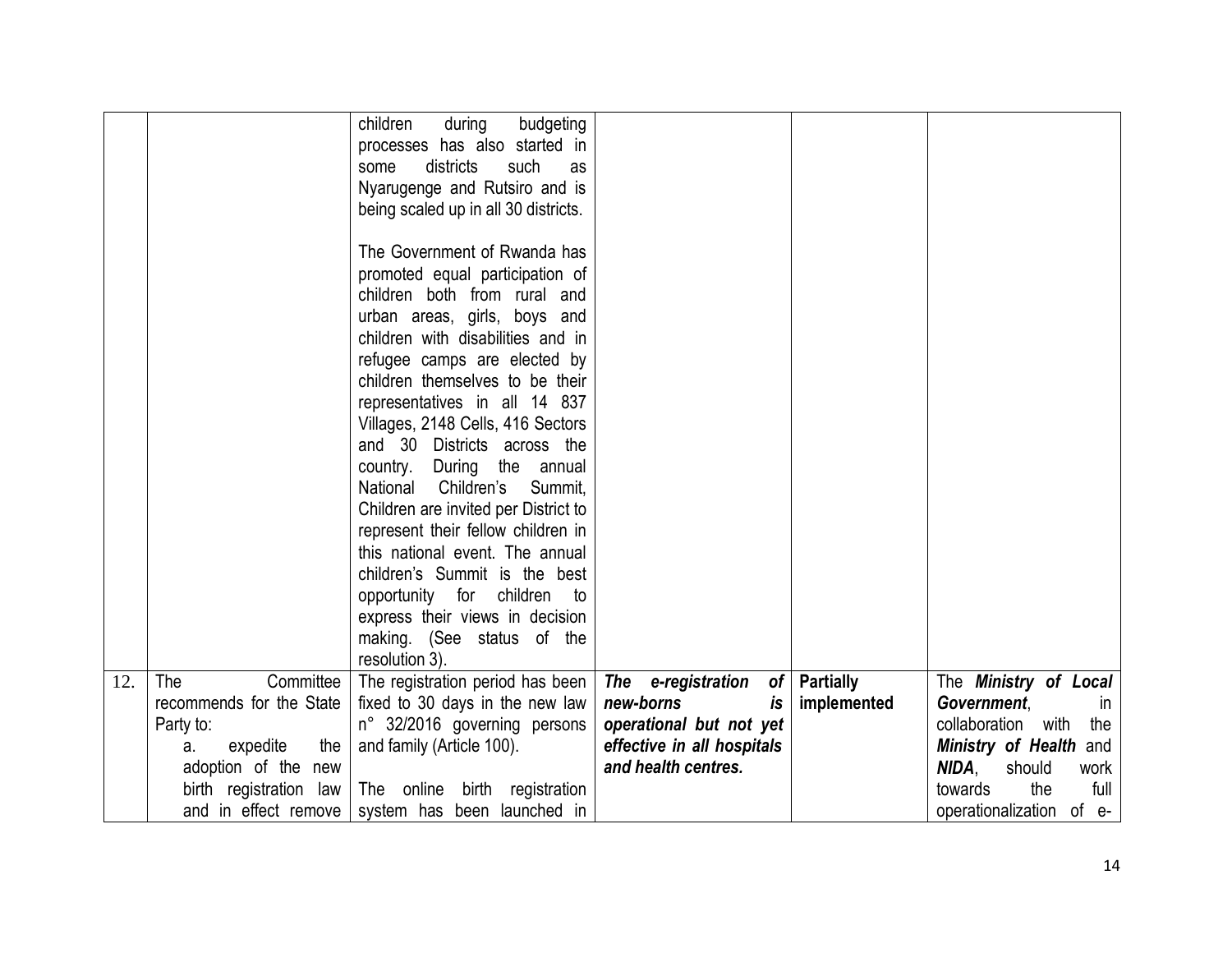| the penalty imposed                   | July 2014 and it started operating      |  | registration | in  | all    |
|---------------------------------------|-----------------------------------------|--|--------------|-----|--------|
| on late registration;                 | in collaboration between the            |  | hospitals    | and | health |
| fast-track<br>b.<br>the               | National Institute of Statistics of     |  | centres.     |     |        |
| establishment of digital              | Rwanda (NISR), the National             |  |              |     |        |
| birth registration systems            | Identity Agency (NIDA), the             |  |              |     |        |
| in health care centres;               | Ministry of Health and<br>the           |  |              |     |        |
| c. immediately issue                  | Ministry of Local Government            |  |              |     |        |
| birth certificates after              | Civil<br>(MINALOC).<br>The              |  |              |     |        |
| registration;                         | Registration and Vital Statistics       |  |              |     |        |
| d. remove any kind of $ $             | (CRVS) is running countrywide           |  |              |     |        |
| restriction and barrier               | and in all Health facilities and it is  |  |              |     |        |
| on the registration of                | used to register all birth at facility, |  |              |     |        |
| children born out of                  | the same system is used at              |  |              |     |        |
| wedlock including the                 | Sector to validate the births. Data     |  |              |     |        |
| requirement of consent                | shows that the system has               |  |              |     |        |
| of the other parent                   | covered over 70% of birth at            |  |              |     |        |
| where registration is                 | Health facilities.                      |  |              |     |        |
| sought by only one of                 |                                         |  |              |     |        |
| the parents; and                      | All health centres and hospitals        |  |              |     |        |
| e. take measures to<br>$\blacksquare$ | provide birth notifications that        |  |              |     |        |
| increase<br>birth                     | help civil registers to provide birth   |  |              |     |        |
| registration especially               | certificates. There is no penalties     |  |              |     |        |
| in rural and remote                   | imposed on late birth registration      |  |              |     |        |
| areas.                                | as of now but the law says that         |  |              |     |        |
|                                       | the registration is done in 30          |  |              |     |        |
| [Para 16 of Concluding]               | days. Administrative fines are          |  |              |     |        |
| Observations]                         | only imposed to any person who          |  |              |     |        |
|                                       | wishes to receive a birth record        |  |              |     |        |
|                                       | but not having declared the             |  |              |     |        |
|                                       | child's birth within the period         |  |              |     |        |
|                                       | provided for<br>by<br>this Law          |  |              |     |        |
|                                       | (administrative fine determined         |  |              |     |        |
|                                       | by a Presidential Order - which is      |  |              |     |        |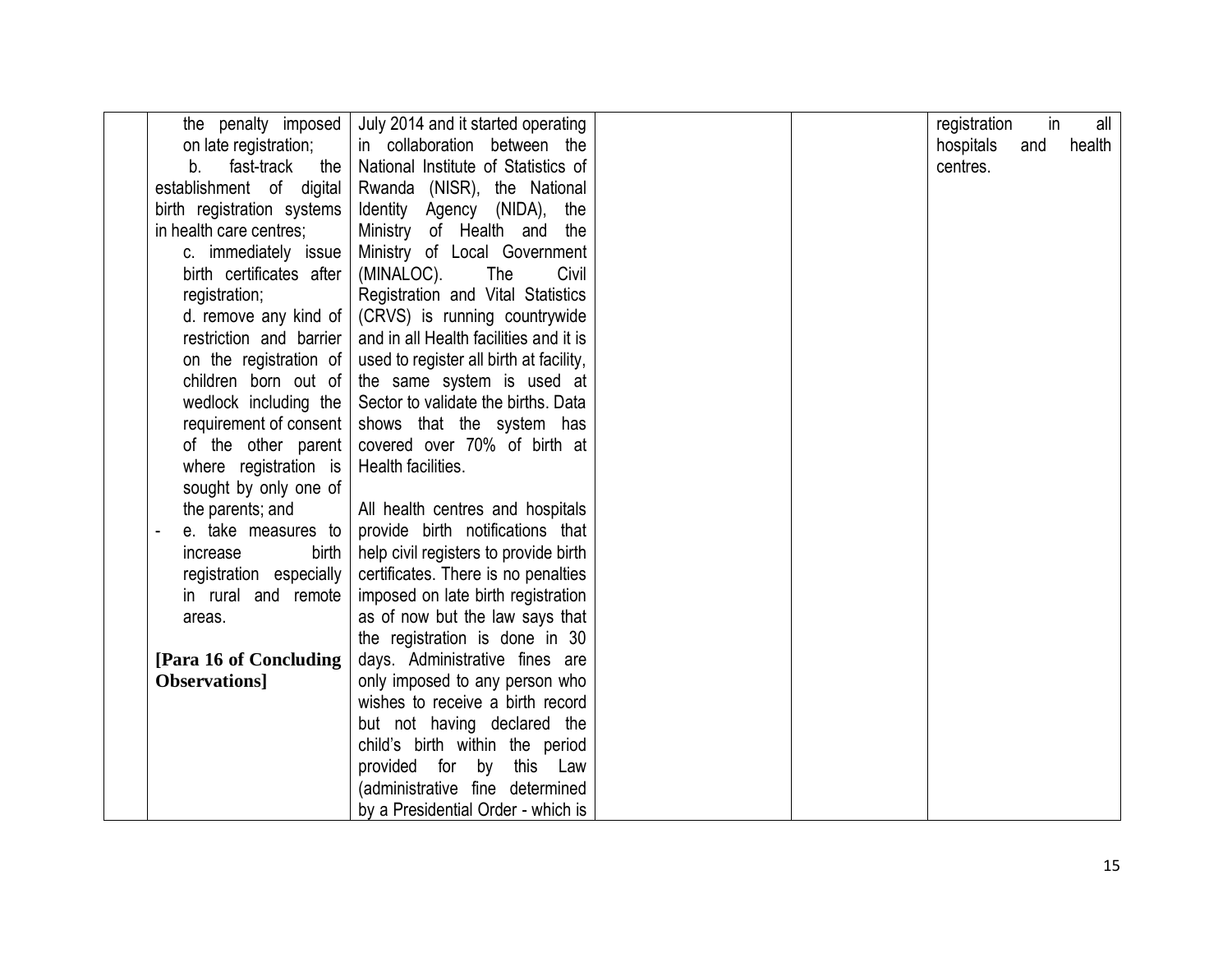| yet to be promulgated).              |  |
|--------------------------------------|--|
|                                      |  |
| Much emphasis is put on              |  |
| population awareness, working        |  |
| with village forums e.g. CHW,        |  |
| local Leaders, publicity spot on     |  |
| radio and TVs and gatherings like    |  |
| community work(Umuganda), the        |  |
| parents'<br>evening<br>forum         |  |
| (Umugoroba w'Ababyeyi)<br>to         |  |
| ensure the citizens understands      |  |
| the importance of registration. In   |  |
| November-December 2016 and           |  |
| January 2017, the Government of      |  |
| Rwanda has also organized a          |  |
| birth<br>special<br>and<br>death     |  |
| registration month at cell levels to |  |
| facilitate<br>and<br>increase<br>the |  |
| number of birth registration.        |  |
|                                      |  |
| There are other mechanisms that      |  |
| are in place that require a person   |  |
| to have birth certificate e.g.       |  |
| insurance, education  also           |  |
| contribute to the registration.      |  |
|                                      |  |
| The software is set to enhance       |  |
| straightforward data collection      |  |
| and production of vital statistics   |  |
| which will be gathered from          |  |
| health facilities, including health  |  |
| centres and hospitals, then          |  |
| transmitted through the system to    |  |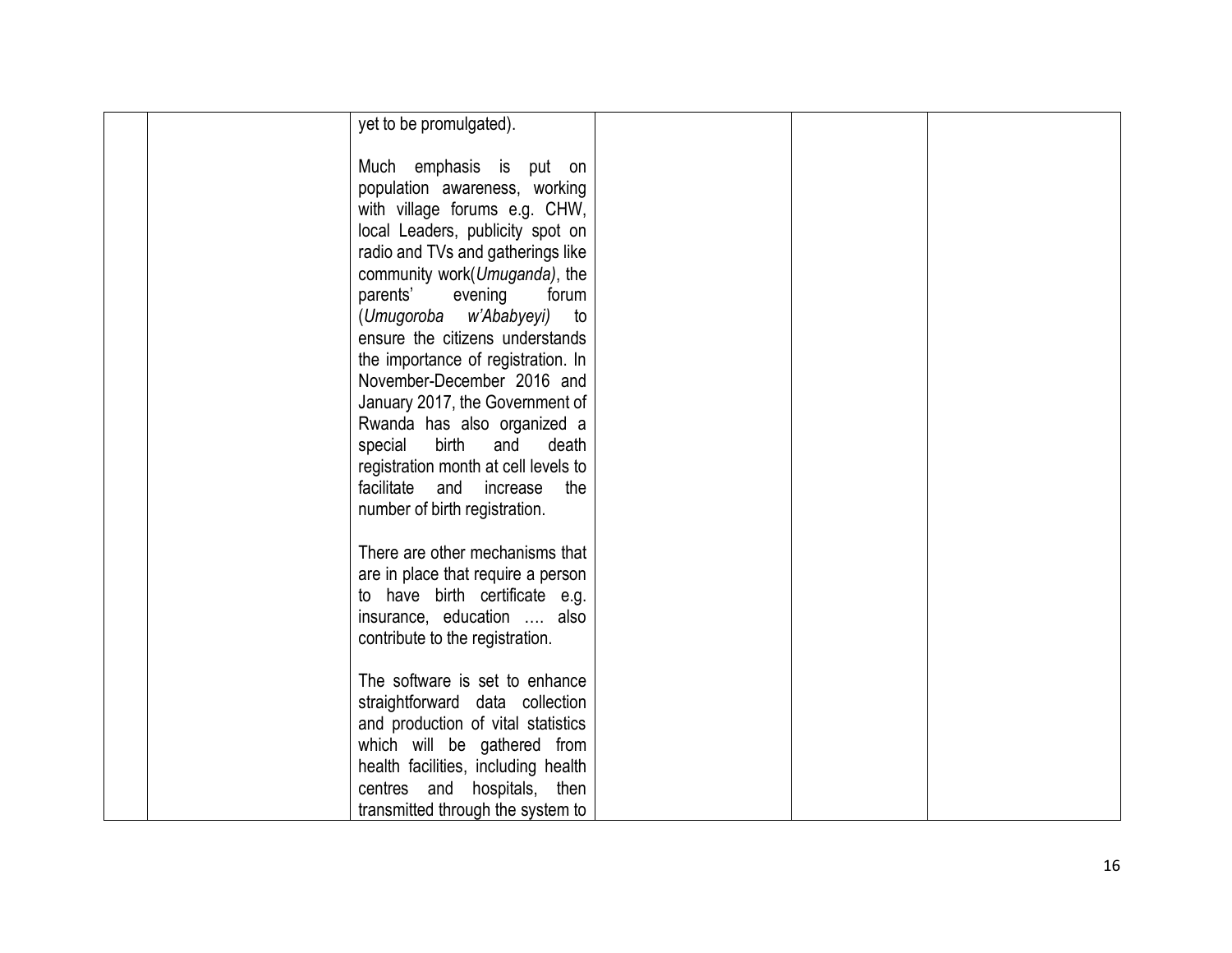| sectors, district and the national<br>level. |  |
|----------------------------------------------|--|
| The issuance of the birth                    |  |
| certificate after registration of            |  |
| birth is mandatory and it is                 |  |
| monitored in collaboration with              |  |
| the<br>Ministry<br>of<br>Local               |  |
| Government.                                  |  |
| Currently the existing CRVS                  |  |
| digital system does not issue the            |  |
| certificate but all validations of           |  |
| birth registered cases are done              |  |
| by Sector where the certificate is           |  |
| offered to the registered person.            |  |
| The certificate part is done                 |  |
| manually but Ministry of Health is           |  |
| working with all stakeholders to             |  |
| automate this process.                       |  |
| Children of single mothers are               |  |
| registered following the same                |  |
| proceedings as other children.               |  |
| This is guaranteed by the Law n°             |  |
| 54/2011 of 14/12/2011 relating to            |  |
| the rights and the protection of             |  |
| the child in its article 16.                 |  |
| nº 32/2016<br>The<br>law<br>of               |  |
| 28/08/2016 especially in<br>its              |  |
| 130<br>defines<br>article<br>how             |  |
| declaration of birth of a child born         |  |
| out of wedlock is declared but               |  |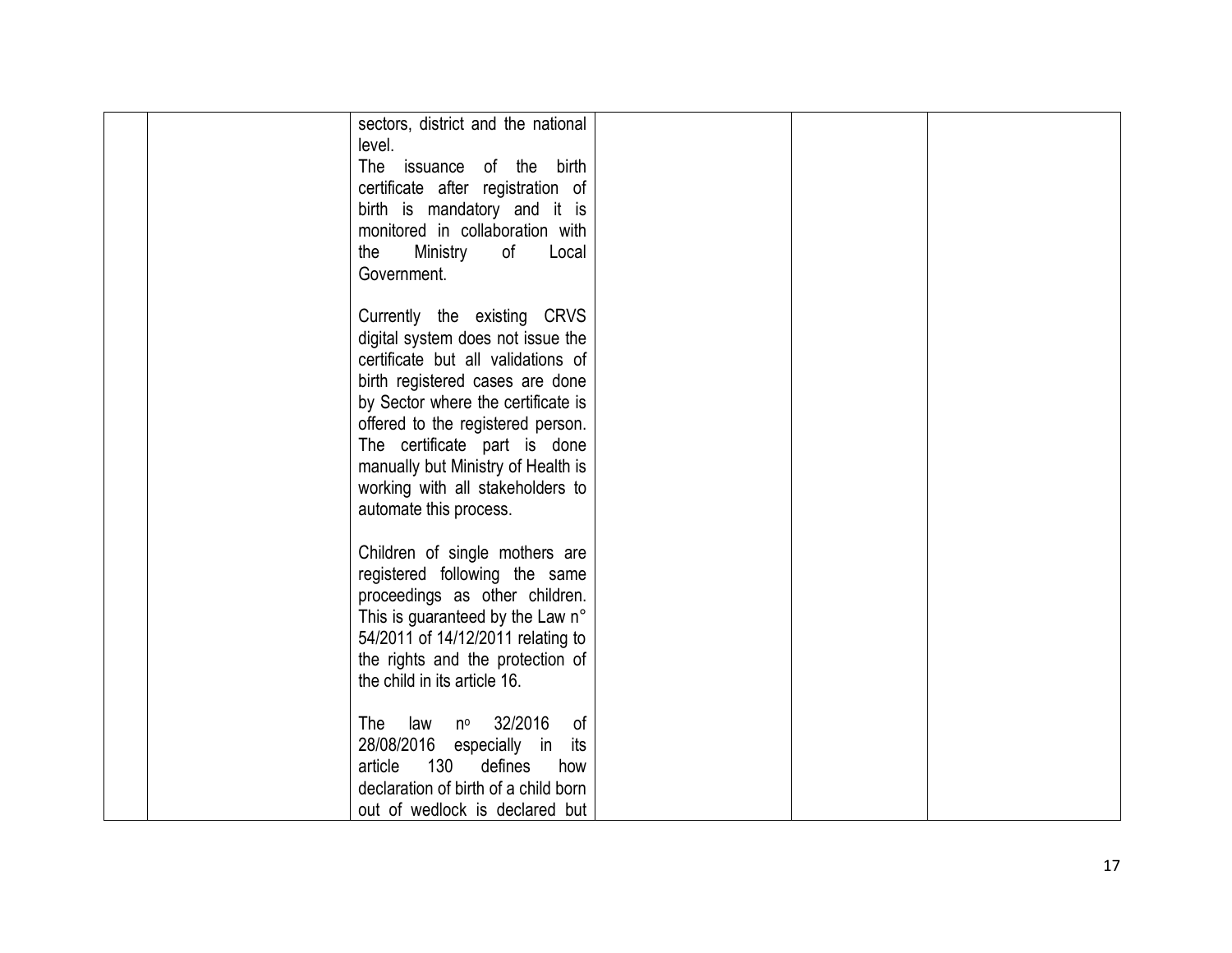|               | acknowledgement of the father or      |  |  |
|---------------|---------------------------------------|--|--|
|               | mother remains mandatory as           |  |  |
|               | stipulated by the same article.       |  |  |
|               |                                       |  |  |
|               | Sensitization programs involving      |  |  |
| the           | Government and<br>child               |  |  |
|               | protection partners on birth          |  |  |
|               |                                       |  |  |
| registration  | are<br>undertaken                     |  |  |
|               | through mass media which reach        |  |  |
|               | both rural and urban populations      |  |  |
|               | (Radio, TV) and meetings at           |  |  |
| decentralized | levels<br>and                         |  |  |
|               | community-based encounters. It        |  |  |
|               | is in this context that from          |  |  |
|               | November 2016 to January 2017,        |  |  |
| large<br>а    | birth<br>registration                 |  |  |
|               | campaign was organized to allow       |  |  |
|               | parents to register their children    |  |  |
| who were not. |                                       |  |  |
|               |                                       |  |  |
|               |                                       |  |  |
|               | The birth certificate is issued by a  |  |  |
|               | Civil registrar at Sector level or in |  |  |
|               | the Rwandan Embassy where             |  |  |
|               | the birth registration took place.    |  |  |
|               |                                       |  |  |
| Intensive     | training<br>Civil<br>of               |  |  |
|               | Registrars and officers in charge     |  |  |
|               | of civil registration on the new      |  |  |
|               | web-based e-registration system       |  |  |
|               | was organized and conducted in        |  |  |
|               | all 416 Sectors countrywide. In       |  |  |
|               | addition, capacity building has       |  |  |
| conducted     | for<br>data                           |  |  |
| been          |                                       |  |  |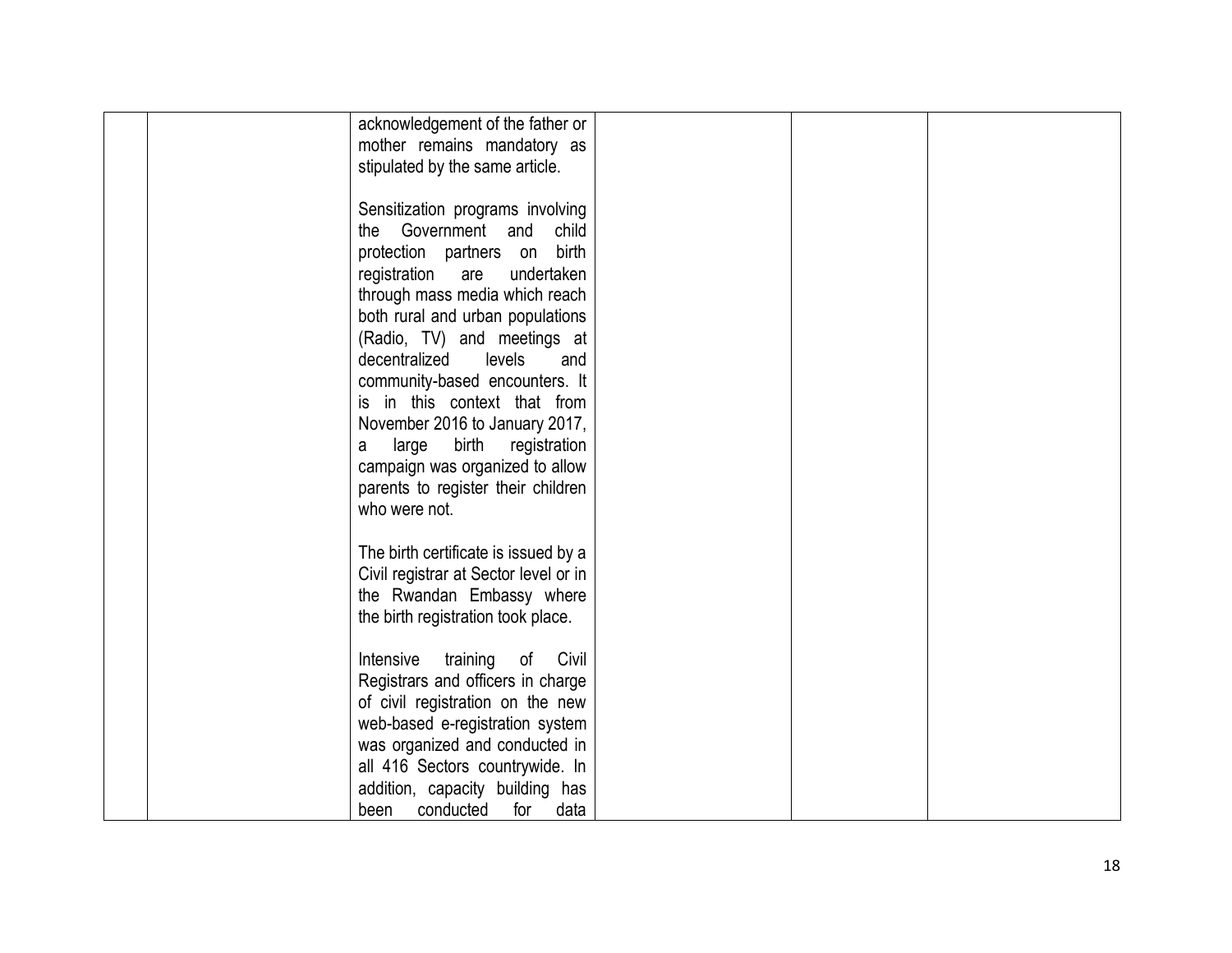| 13. | Committee<br>The<br>also<br>encourages the State Party    | managers of health centres and<br>good governance officers at<br>district level on civil registration<br>specifically<br>the<br>and<br>on<br>importance of birth registration.<br>Further, extensive sensitization<br>on child registration has been<br>conducted from November 2016<br>January 2017<br>allowing<br>to<br>621,862 children to be registered.<br>Similar<br>campaigns<br>were<br>conducted in refugee camps<br>through which $7,801$ and $11,212$<br>children were registered in 2016<br>and 2017 respectively.<br>The General Comment No. 2 on<br>Article 6 of the African Children's | The<br>online<br>birth<br>registration system is not | <b>Partially</b><br>implemented | Same<br>recommendation | as |
|-----|-----------------------------------------------------------|-------------------------------------------------------------------------------------------------------------------------------------------------------------------------------------------------------------------------------------------------------------------------------------------------------------------------------------------------------------------------------------------------------------------------------------------------------------------------------------------------------------------------------------------------------------------------------------------------------|------------------------------------------------------|---------------------------------|------------------------|----|
|     | to refer to and implement<br>its General Comment No. 2    | Charter stipulates that "Every<br>be<br>child<br>shall<br>registered                                                                                                                                                                                                                                                                                                                                                                                                                                                                                                                                  | effectively operational in<br>some hospitals.        |                                 | para 16 (above)        |    |
|     | on Article 6 of the African<br>Children's Charter in this | immediately after birth"                                                                                                                                                                                                                                                                                                                                                                                                                                                                                                                                                                              |                                                      |                                 |                        |    |
|     | regard.                                                   | The online birth registration<br>system is allowing children to be                                                                                                                                                                                                                                                                                                                                                                                                                                                                                                                                    |                                                      |                                 |                        |    |
|     | [Para 17 of Concluding]                                   | registered at Health Centres and                                                                                                                                                                                                                                                                                                                                                                                                                                                                                                                                                                      |                                                      |                                 |                        |    |
|     | Observations]                                             | at Hospitals as soon as they are                                                                                                                                                                                                                                                                                                                                                                                                                                                                                                                                                                      |                                                      |                                 |                        |    |
|     |                                                           | born and they are automatically<br>recorded in the National Institute                                                                                                                                                                                                                                                                                                                                                                                                                                                                                                                                 |                                                      |                                 |                        |    |
|     |                                                           | of Statistics of Rwanda, the                                                                                                                                                                                                                                                                                                                                                                                                                                                                                                                                                                          |                                                      |                                 |                        |    |
|     |                                                           | National Identity Agency (NIDA)                                                                                                                                                                                                                                                                                                                                                                                                                                                                                                                                                                       |                                                      |                                 |                        |    |
|     |                                                           | and in the Districts' registry. The                                                                                                                                                                                                                                                                                                                                                                                                                                                                                                                                                                   |                                                      |                                 |                        |    |
|     |                                                           | health<br>community<br>workers                                                                                                                                                                                                                                                                                                                                                                                                                                                                                                                                                                        |                                                      |                                 |                        |    |
|     |                                                           | directly register births that occur<br>out of the Hospital and present                                                                                                                                                                                                                                                                                                                                                                                                                                                                                                                                |                                                      |                                 |                        |    |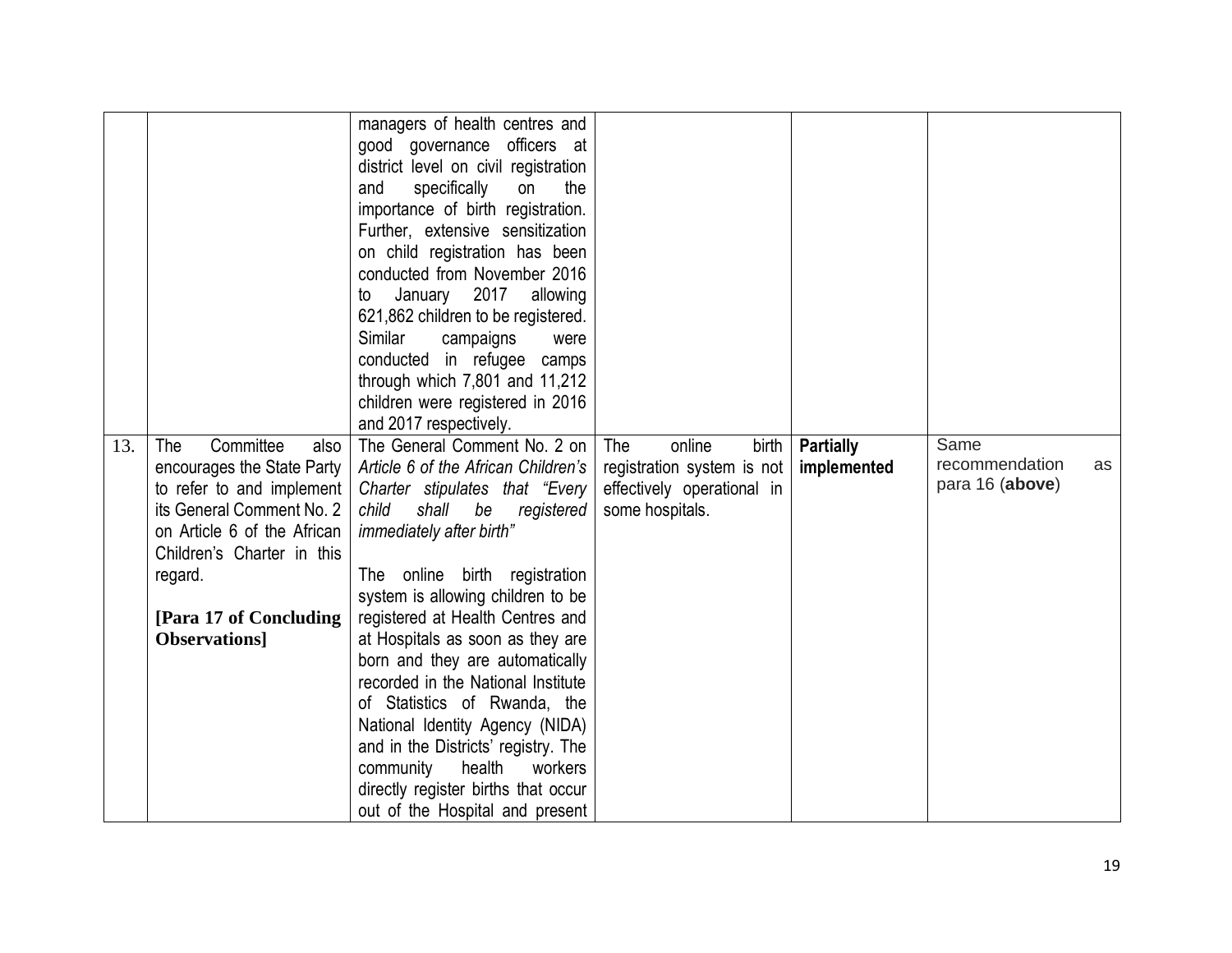|     |                                                                                                                                                                                                                                                                                                                                                                                                                                                                                | reports of the same to the<br>nearest health centre.                                                                                                                                                                                                                                                                                                                                                                                                                                                                                                                                                          |                                                                                                                         |                             |  |
|-----|--------------------------------------------------------------------------------------------------------------------------------------------------------------------------------------------------------------------------------------------------------------------------------------------------------------------------------------------------------------------------------------------------------------------------------------------------------------------------------|---------------------------------------------------------------------------------------------------------------------------------------------------------------------------------------------------------------------------------------------------------------------------------------------------------------------------------------------------------------------------------------------------------------------------------------------------------------------------------------------------------------------------------------------------------------------------------------------------------------|-------------------------------------------------------------------------------------------------------------------------|-----------------------------|--|
| 14. | The<br>Committee<br>encourages the State Party<br>to sensitize the society<br>about the positive values of<br>child participation; and to<br>children<br>empower<br>to<br>exercise their rights by<br>providing<br>them<br>with<br>trainings and technical<br>supports. Furthermore, the<br>Committee encourages the<br>State Party to ensure the<br>protection of the right to<br>privacy of child victims and<br>child witnesses.<br>[Para 18 of Concluding<br>Observations] | There are many things that are<br>done<br>to<br>encourage<br>the<br>participation of children in the<br>exercise of their rights. Some of<br>these actions are as follows:<br>Through the Children Forum<br>$\blacksquare$<br>Committees<br>and<br>the<br>community at least twice a<br>the<br>National<br>year<br>Commission for Children and<br>Ministry of Gender and<br>Family<br>Promotion<br>in<br>collaboration with child rights<br>stakeholders<br>organize<br>trainings and pre-summit<br>consultations to educate<br>children about their rights<br>include participation and right<br>to privacy. | Various initiatives have<br>undertaken<br>been<br>to<br>children's<br>increase<br>participation in decision-<br>making. | <b>Fully</b><br>implemented |  |
|     |                                                                                                                                                                                                                                                                                                                                                                                                                                                                                | Annual<br>National<br>The<br>Children's<br>Summit,<br>International Day of the Girl<br>Child, Remembrance<br>of<br>killed<br>Children<br>the<br>in<br>Genocide against the Tutsi,<br>International Day of the<br>African Child<br>are<br>also                                                                                                                                                                                                                                                                                                                                                                 |                                                                                                                         |                             |  |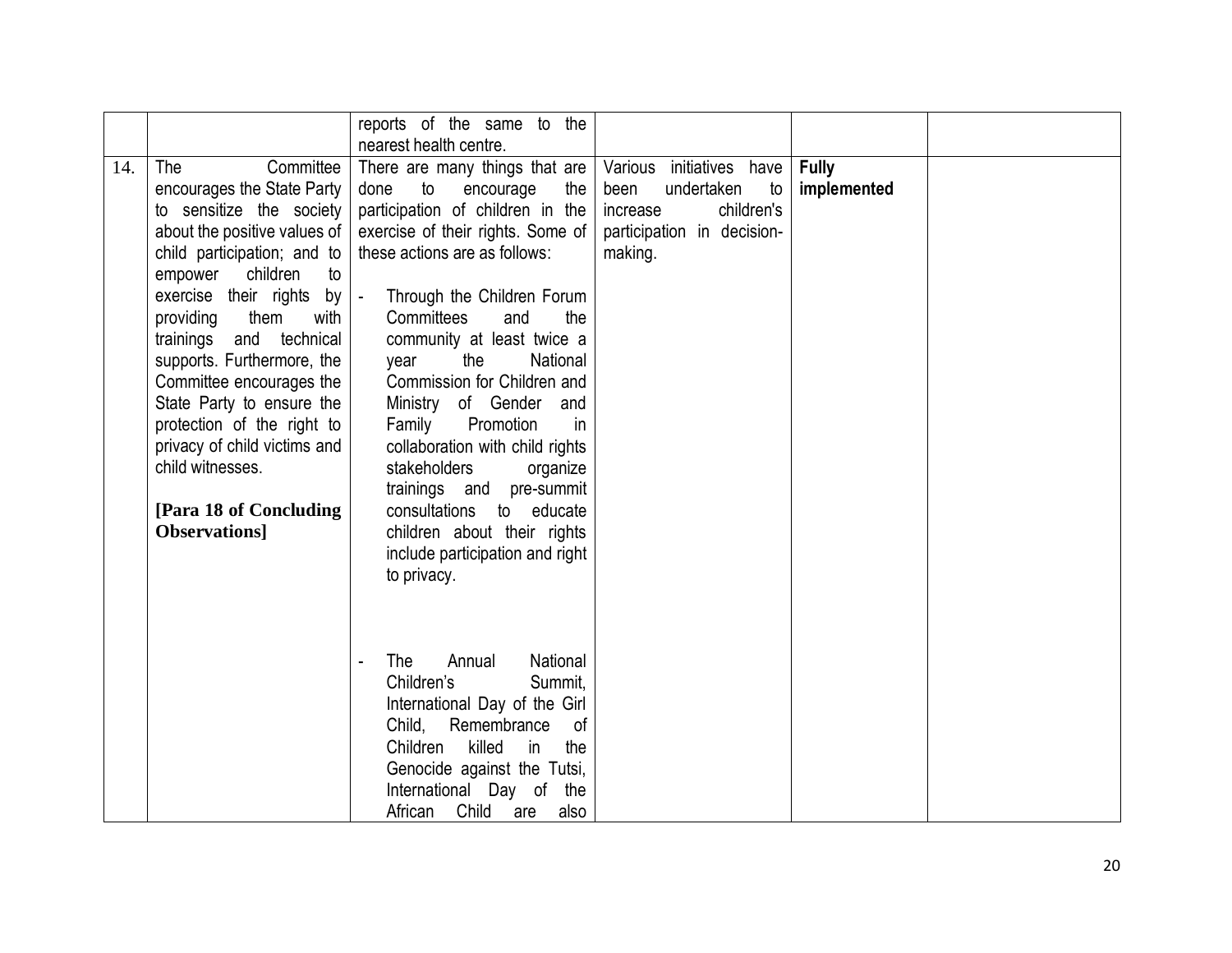|  | platforms that enable the<br>Government to sensitize the<br>society about the positive<br>values of child participation<br>(all organize and conduct<br>every year).                                                                                                                                                                                                                                                                                         |  |  |
|--|--------------------------------------------------------------------------------------------------------------------------------------------------------------------------------------------------------------------------------------------------------------------------------------------------------------------------------------------------------------------------------------------------------------------------------------------------------------|--|--|
|  | Every<br>year<br>awareness<br>campaigns in primary and<br>secondary schools on GBV<br>(gender-based violence),<br>trafficking<br>human<br>are<br>conducted and they are<br>taught how to report cases<br>for being investigated. NPPA<br>have Safe House, if it is<br>necessary to protect victims<br>and witnesses in the safe<br>area. The privacy of the child<br>is respected if it is asking<br>during investigation process<br>and during Trial phase. |  |  |
|  | For GBV cases involving<br>children, the real names of<br>children are not used and<br>these cases are treated in<br>privacy (GBV law).                                                                                                                                                                                                                                                                                                                      |  |  |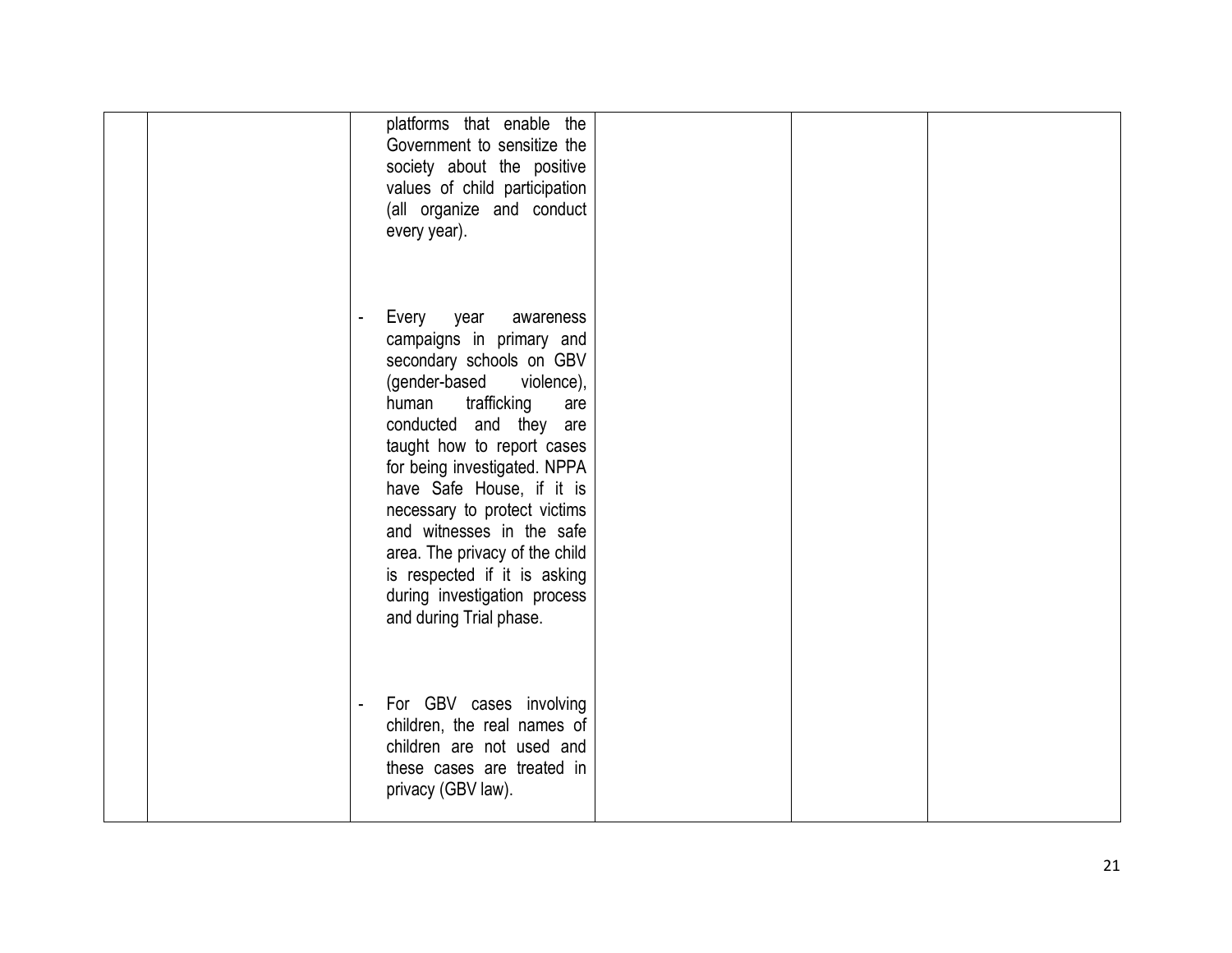|                              | The Government of Rwanda                                                                          |                                                                                                                                                                                                                                                                                                                                                                                                                                                                                                                                                                                                                                                                                                                                                              |                                                  | The Ministry of Gender                                                                       |
|------------------------------|---------------------------------------------------------------------------------------------------|--------------------------------------------------------------------------------------------------------------------------------------------------------------------------------------------------------------------------------------------------------------------------------------------------------------------------------------------------------------------------------------------------------------------------------------------------------------------------------------------------------------------------------------------------------------------------------------------------------------------------------------------------------------------------------------------------------------------------------------------------------------|--------------------------------------------------|----------------------------------------------------------------------------------------------|
|                              |                                                                                                   |                                                                                                                                                                                                                                                                                                                                                                                                                                                                                                                                                                                                                                                                                                                                                              |                                                  | and Family Promotion                                                                         |
| efforts in sensitizing the   | has abolished caning and any                                                                      | <b>of</b>                                                                                                                                                                                                                                                                                                                                                                                                                                                                                                                                                                                                                                                                                                                                                    |                                                  | should speed up the                                                                          |
| society<br>eliminating<br>in | corporal punishment in schools.                                                                   | establishing guidelines                                                                                                                                                                                                                                                                                                                                                                                                                                                                                                                                                                                                                                                                                                                                      |                                                  | adoption of Ministerial                                                                      |
| corporal punishment as       | Schools<br>received<br>related                                                                    | for setting up general or                                                                                                                                                                                                                                                                                                                                                                                                                                                                                                                                                                                                                                                                                                                                    |                                                  | Order<br>specifying                                                                          |
| well as take measures to     | instructions and there is a code                                                                  | <b>TVET</b> nursery, primary                                                                                                                                                                                                                                                                                                                                                                                                                                                                                                                                                                                                                                                                                                                                 |                                                  | nonviolent<br>disciplinary                                                                   |
| all laws<br>repeal<br>and    | of conduct for teachers under                                                                     | or secondary school's                                                                                                                                                                                                                                                                                                                                                                                                                                                                                                                                                                                                                                                                                                                                        |                                                  | punishment, care and                                                                         |
| practices that are<br>in in  | preparation.                                                                                      | <i>internal</i><br>rules<br>and                                                                                                                                                                                                                                                                                                                                                                                                                                                                                                                                                                                                                                                                                                                              |                                                  | treatment of a child.                                                                        |
| with<br>contradiction<br>the |                                                                                                   | regulations,<br>corporal                                                                                                                                                                                                                                                                                                                                                                                                                                                                                                                                                                                                                                                                                                                                     |                                                  |                                                                                              |
| Integrated Child<br>Rights   | There is also a Ministerial Order                                                                 | punishment<br>is                                                                                                                                                                                                                                                                                                                                                                                                                                                                                                                                                                                                                                                                                                                                             |                                                  |                                                                                              |
| Policy.                      | specifying<br>the<br>necessary                                                                    | prohibited at school.                                                                                                                                                                                                                                                                                                                                                                                                                                                                                                                                                                                                                                                                                                                                        |                                                  |                                                                                              |
|                              |                                                                                                   | Unfortunately,<br>this is                                                                                                                                                                                                                                                                                                                                                                                                                                                                                                                                                                                                                                                                                                                                    |                                                  |                                                                                              |
|                              |                                                                                                   |                                                                                                                                                                                                                                                                                                                                                                                                                                                                                                                                                                                                                                                                                                                                                              |                                                  |                                                                                              |
|                              |                                                                                                   |                                                                                                                                                                                                                                                                                                                                                                                                                                                                                                                                                                                                                                                                                                                                                              |                                                  |                                                                                              |
|                              |                                                                                                   |                                                                                                                                                                                                                                                                                                                                                                                                                                                                                                                                                                                                                                                                                                                                                              |                                                  |                                                                                              |
|                              |                                                                                                   |                                                                                                                                                                                                                                                                                                                                                                                                                                                                                                                                                                                                                                                                                                                                                              |                                                  |                                                                                              |
|                              |                                                                                                   |                                                                                                                                                                                                                                                                                                                                                                                                                                                                                                                                                                                                                                                                                                                                                              |                                                  |                                                                                              |
|                              |                                                                                                   |                                                                                                                                                                                                                                                                                                                                                                                                                                                                                                                                                                                                                                                                                                                                                              |                                                  |                                                                                              |
|                              |                                                                                                   |                                                                                                                                                                                                                                                                                                                                                                                                                                                                                                                                                                                                                                                                                                                                                              |                                                  |                                                                                              |
|                              |                                                                                                   |                                                                                                                                                                                                                                                                                                                                                                                                                                                                                                                                                                                                                                                                                                                                                              |                                                  |                                                                                              |
|                              |                                                                                                   |                                                                                                                                                                                                                                                                                                                                                                                                                                                                                                                                                                                                                                                                                                                                                              |                                                  |                                                                                              |
|                              |                                                                                                   |                                                                                                                                                                                                                                                                                                                                                                                                                                                                                                                                                                                                                                                                                                                                                              |                                                  |                                                                                              |
|                              |                                                                                                   |                                                                                                                                                                                                                                                                                                                                                                                                                                                                                                                                                                                                                                                                                                                                                              |                                                  |                                                                                              |
|                              |                                                                                                   |                                                                                                                                                                                                                                                                                                                                                                                                                                                                                                                                                                                                                                                                                                                                                              |                                                  |                                                                                              |
|                              |                                                                                                   |                                                                                                                                                                                                                                                                                                                                                                                                                                                                                                                                                                                                                                                                                                                                                              |                                                  |                                                                                              |
|                              |                                                                                                   |                                                                                                                                                                                                                                                                                                                                                                                                                                                                                                                                                                                                                                                                                                                                                              |                                                  |                                                                                              |
|                              |                                                                                                   |                                                                                                                                                                                                                                                                                                                                                                                                                                                                                                                                                                                                                                                                                                                                                              |                                                  |                                                                                              |
|                              |                                                                                                   |                                                                                                                                                                                                                                                                                                                                                                                                                                                                                                                                                                                                                                                                                                                                                              |                                                  |                                                                                              |
|                              |                                                                                                   |                                                                                                                                                                                                                                                                                                                                                                                                                                                                                                                                                                                                                                                                                                                                                              |                                                  |                                                                                              |
|                              |                                                                                                   |                                                                                                                                                                                                                                                                                                                                                                                                                                                                                                                                                                                                                                                                                                                                                              |                                                  |                                                                                              |
|                              |                                                                                                   |                                                                                                                                                                                                                                                                                                                                                                                                                                                                                                                                                                                                                                                                                                                                                              |                                                  |                                                                                              |
|                              |                                                                                                   |                                                                                                                                                                                                                                                                                                                                                                                                                                                                                                                                                                                                                                                                                                                                                              |                                                  |                                                                                              |
|                              | The Committee urges the<br>State Party to fortify its<br>[Para 19 of Concluding]<br>Observations] | through the Ministry of Education<br>educational measures and other<br>forms of nonviolent disciplinary<br>punishments,<br>and<br>care<br>treatments for the child which is<br>underway.<br>Early Childhood<br>The<br>new<br>Development Policy<br>(2016)<br>includes Positive parenting as a<br>key driver for the appropriate<br>education of the children. Parents<br>who will regularly benefit from<br>training sessions at model ECD<br>Centres and regular home visits<br>with trained Inshuti z'Umuryango<br>will gradually move from corporal<br>punishment to positive discipline.<br>The Ministry of Education has put<br>place<br>the<br>Ministerial<br>$\mathsf{I}$<br>Instructions n° 001 of 10/05/2017<br>establishing guidelines for setting | not yet the case in<br>family setting (at home). | Given the content of the   Partially<br>Ministerial Order n° 001   implemented<br>10/05/2017 |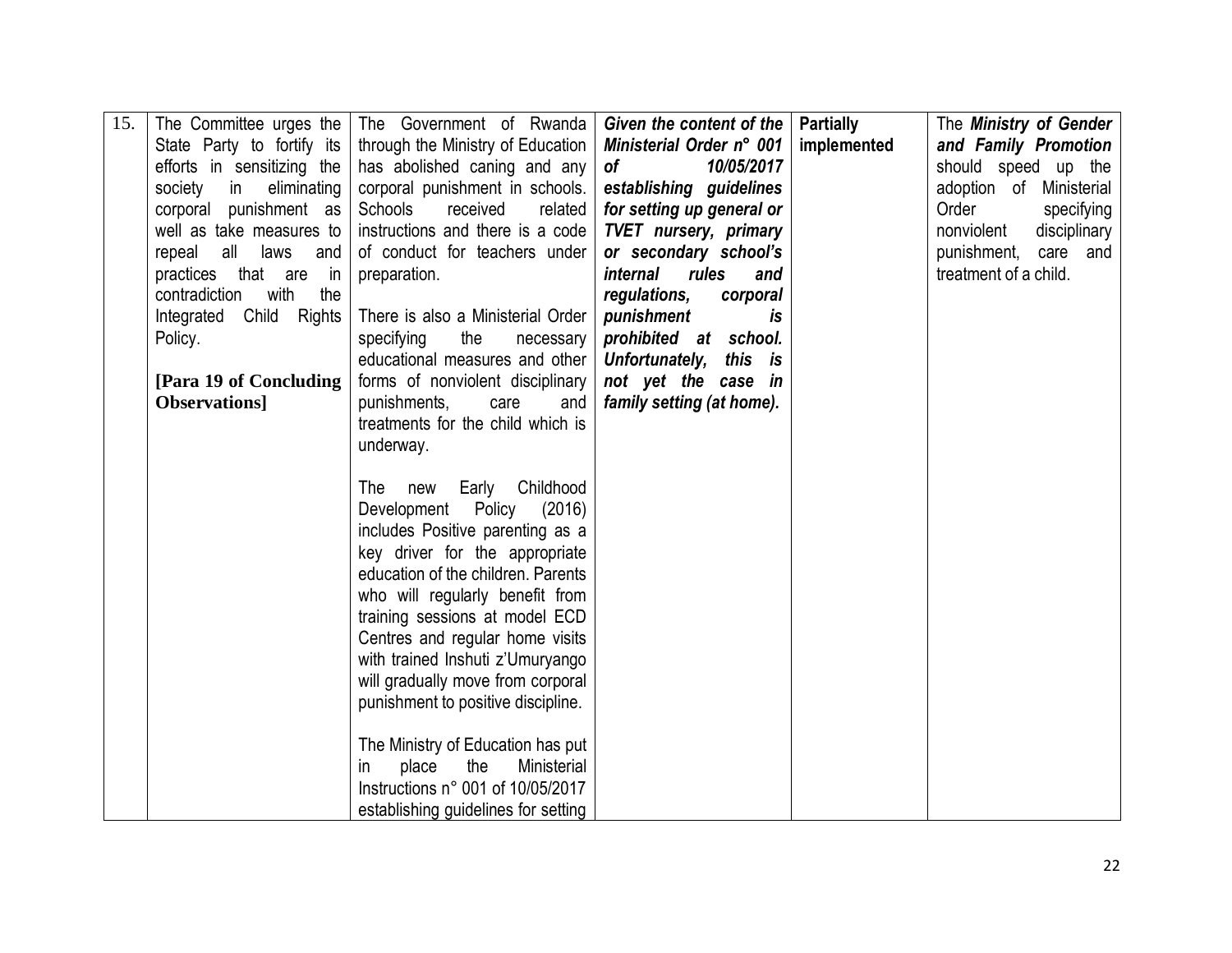|     |                             | up general or TVET nursery,               |                          |                  |                            |
|-----|-----------------------------|-------------------------------------------|--------------------------|------------------|----------------------------|
|     |                             | primary or secondary school's             |                          |                  |                            |
|     |                             | internal rules and regulations.           |                          |                  |                            |
|     |                             |                                           |                          |                  |                            |
|     |                             | Article<br>26<br>The<br>of<br>these       |                          |                  |                            |
|     |                             | <i>instructions</i><br>stipulates<br>that |                          |                  |                            |
|     |                             | corporal punishment, any kind of          |                          |                  |                            |
|     |                             | inhumane<br>and<br>degrading              |                          |                  |                            |
|     |                             | treatment, ill treatment, abuse           |                          |                  |                            |
|     |                             | and humiliation<br>are strictly           |                          |                  |                            |
|     |                             | prohibited.                               |                          |                  |                            |
|     |                             |                                           |                          |                  |                            |
|     |                             | In case the punishment to be              |                          |                  |                            |
|     |                             | imposed to the student including          |                          |                  |                            |
|     |                             | sending student out of the                |                          |                  |                            |
|     |                             | school, it must be first approved         |                          |                  |                            |
|     |                             | by the Executive Secretary of the         |                          |                  |                            |
|     |                             | Sector where the school is                |                          |                  |                            |
|     |                             | located and the Mayor of the              |                          |                  |                            |
|     |                             | District shall be informed.               |                          |                  |                            |
|     |                             |                                           |                          |                  |                            |
|     |                             | The amendment to the Law No.              |                          |                  |                            |
|     |                             | 54/2011 on the Rights and                 |                          |                  |                            |
|     |                             | Protection of the Child and the           |                          |                  |                            |
|     |                             | Law on human trafficking has              |                          |                  |                            |
|     |                             | some provisions on the kinds of           |                          |                  |                            |
|     |                             | punishments.                              |                          |                  |                            |
| 16. | The Committee calls upon    | With regard to the establishment          | As mentioned in the      | <b>Partially</b> | The Ministry of Gender     |
|     | the State Party to expedite | of alternative positive discipline        | previous                 | implemented      | and Family Promotion       |
|     | the process and introduce   | mechanisms in schools, there is           | recommendation<br>(No.   |                  | should speed up the        |
|     | alternative<br>positive     | the Ministerial Order n° 004/2016         | 14), there is no legal   |                  | adoption of Ministerial    |
|     | discipline mechanisms in    | of 08/01/2016 determining rules           | provision<br>prohibiting |                  | Order<br>specifying        |
|     | schools and at home.        | governing code of conduct of              | corporal punishment in   |                  | nonviolent<br>disciplinary |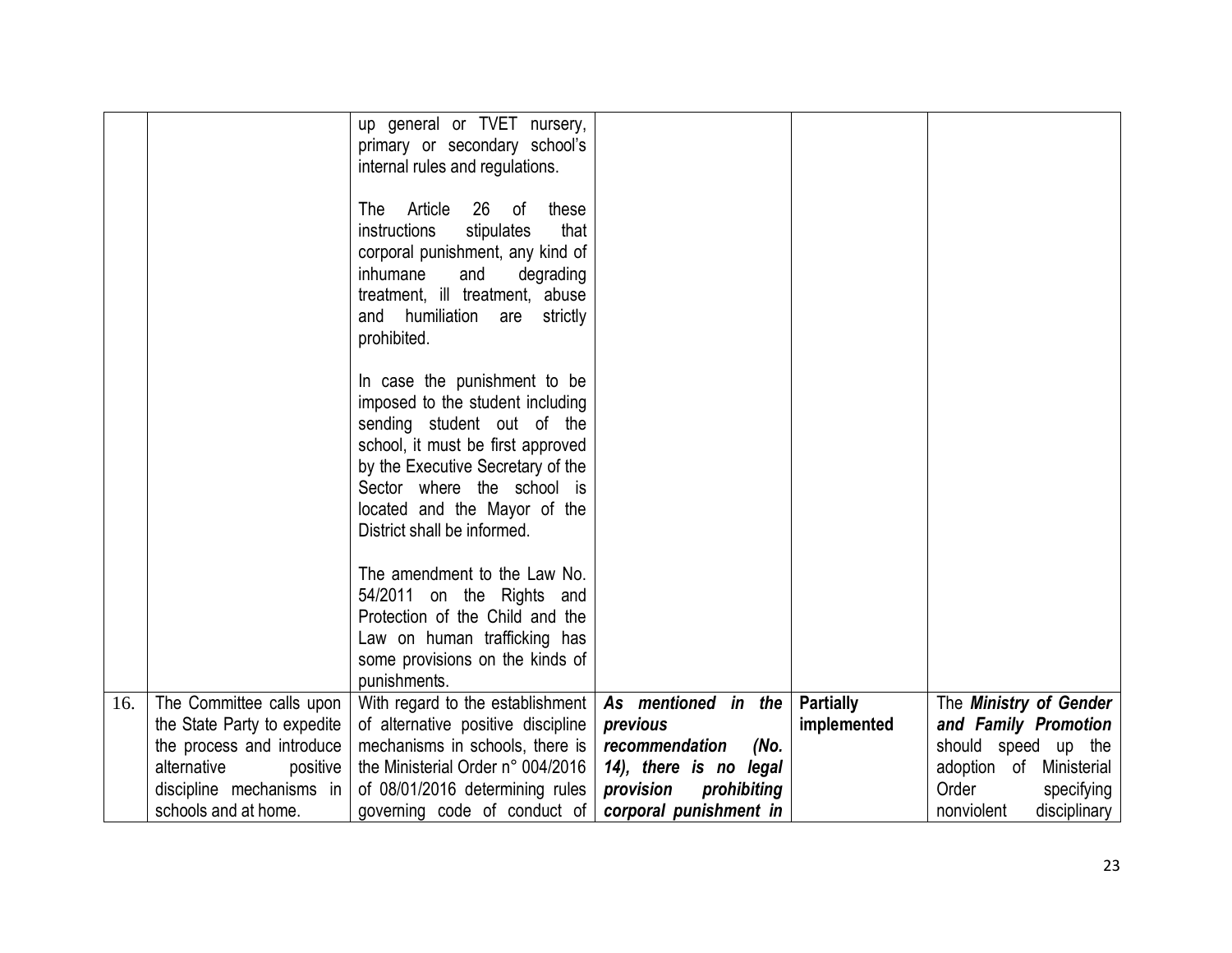|     | [Para 20 of Concluding]<br><b>Observations</b>                                                                                                                  | headmasters,<br>teachers<br>and<br>students. This Ministerial Order<br>determines<br>role<br>the<br>and<br>each<br>of<br>behaviour<br>party<br>concerned in relation to others.<br>Another important step towards<br>promotion of positive parenting is<br>the parents' evening<br>forum<br>(Umugoroba w'Ababyeyi) where<br>parents meet and discuss issues<br>affecting their lives and those of<br>their children and share tips for<br>positive parenting. In addition to<br>that, there are trainings provided<br>to the community on "Noza | the family setting (at<br>home). |                             | punishment,<br>and<br>care<br>treatment of a<br>child<br>(Note:<br>same<br>recommendation as No.<br>$(14)$ . |
|-----|-----------------------------------------------------------------------------------------------------------------------------------------------------------------|-------------------------------------------------------------------------------------------------------------------------------------------------------------------------------------------------------------------------------------------------------------------------------------------------------------------------------------------------------------------------------------------------------------------------------------------------------------------------------------------------------------------------------------------------|----------------------------------|-----------------------------|--------------------------------------------------------------------------------------------------------------|
|     |                                                                                                                                                                 | imibanire mu muryango wawe"<br>(live in harmony with your family<br>members) whereby parents are<br>also educated on raising their<br>children in a friendly way.<br>The above-mentioned Ministerial<br>instructions are already being<br>implemented in schools.                                                                                                                                                                                                                                                                               |                                  |                             |                                                                                                              |
| 17. | Committee<br>The<br>encourages the State Party<br>to expedite the process<br>and adopt the new family<br>law.<br>[Para 21 of Concluding]<br><b>Observations</b> | The law n° 32/2016 of<br>28/08/2016 governing persons<br>and family was enacted in 2016.                                                                                                                                                                                                                                                                                                                                                                                                                                                        |                                  | <b>Fully</b><br>implemented |                                                                                                              |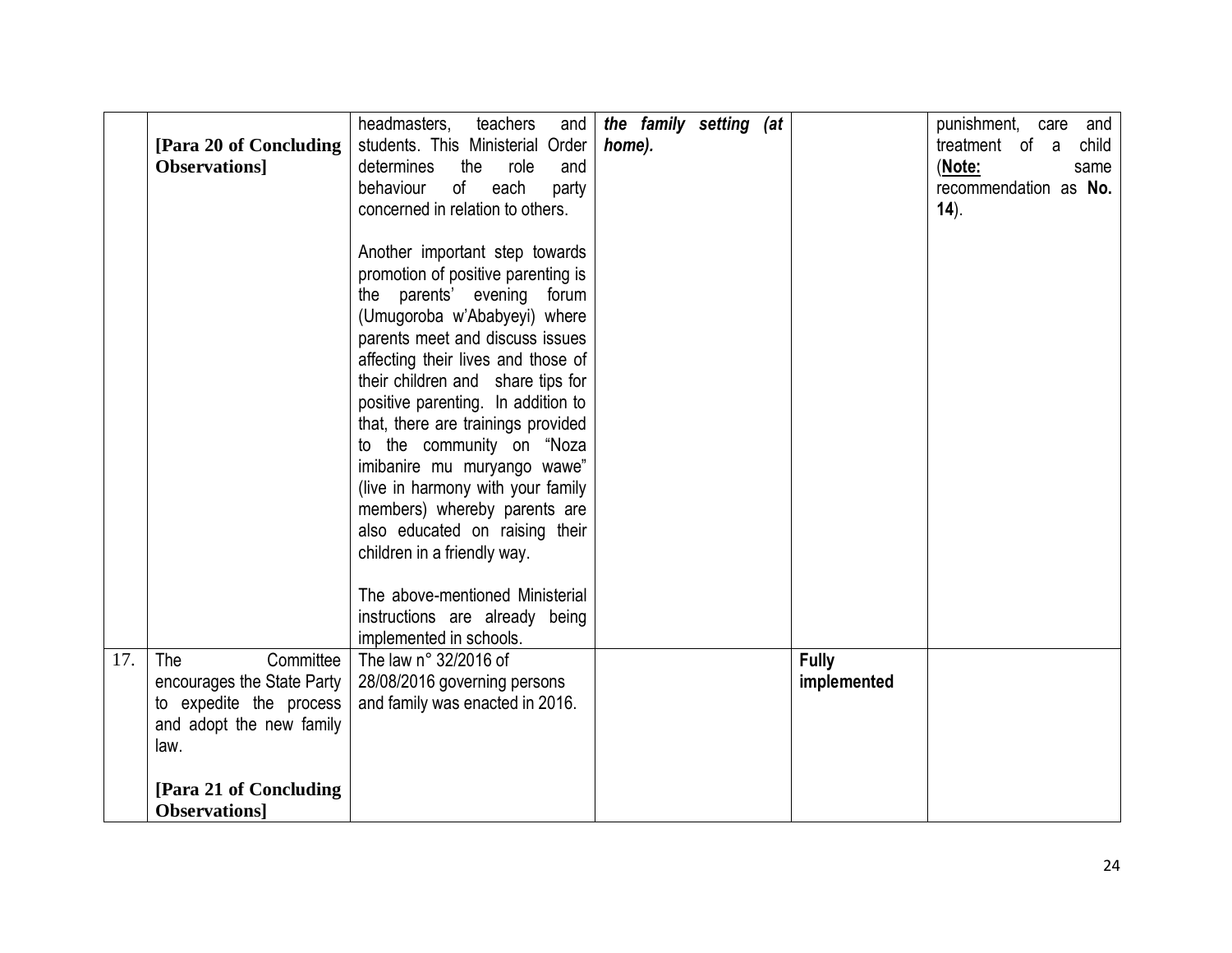| 18. | The Committee wishes to<br>further<br>encourage<br>the | In efforts to ensuring<br>full<br>ownership of the principle of      | <b>Fully</b><br>implemented |  |
|-----|--------------------------------------------------------|----------------------------------------------------------------------|-----------------------------|--|
|     | State Party to provide                                 | child and family protection at                                       |                             |  |
|     | assistance and support to                              | grassroots<br>levels,<br>the                                         |                             |  |
|     | family unit in<br>the                                  | Government of Rwanda in                                              |                             |  |
|     | accordance with Article                                | collaboration with UNICEF has                                        |                             |  |
|     | $18(1)$ and Article $20(2)$ of                         | initiated a system of volunteers                                     |                             |  |
|     | African Children's<br>the                              | known as "Inshuti z'Umuryango"                                       |                             |  |
|     | Charter in order to ensure                             | (Friends of the Family) who are                                      |                             |  |
|     | that parents are capable of                            | responsible<br>for<br>protecting                                     |                             |  |
|     | protecting their child. In                             | children<br>from<br>violence,                                        |                             |  |
|     | this regard, the Committee                             | exploitation, neglect and prevent                                    |                             |  |
|     | recommends for the State                               | the occurrence of child protection                                   |                             |  |
|     | Party to fully implement the                           | risks notably through<br>the                                         |                             |  |
|     | National Policy for Family                             | sensitization of households on                                       |                             |  |
|     | Promotion and the Early                                | positive parenting and other                                         |                             |  |
|     | Childhood Development<br>(ECD) Policy.                 | child-friendly and child protection<br>practices at community level. |                             |  |
|     |                                                        | Other home-grown initiatives                                         |                             |  |
|     |                                                        | such as parents' evenings                                            |                             |  |
|     | [Para 22 of Concluding]                                | (Umugoroba w'ababyeyi) and                                           |                             |  |
|     | Observations]                                          | Umuganda (Community works)                                           |                             |  |
|     |                                                        | also provide forums to mobilize                                      |                             |  |
|     |                                                        | and engage community members                                         |                             |  |
|     |                                                        | in family protection and child                                       |                             |  |
|     |                                                        | protection and promotion.                                            |                             |  |
|     |                                                        |                                                                      |                             |  |
|     |                                                        | implementation of the<br>The                                         |                             |  |
|     |                                                        | revised ECD policy (2016) takes                                      |                             |  |
|     |                                                        | into consideration the 5 thematic                                    |                             |  |
|     |                                                        | areas namely Education, Health,                                      |                             |  |
|     |                                                        | Hygiene and Sanitation, Nutrition                                    |                             |  |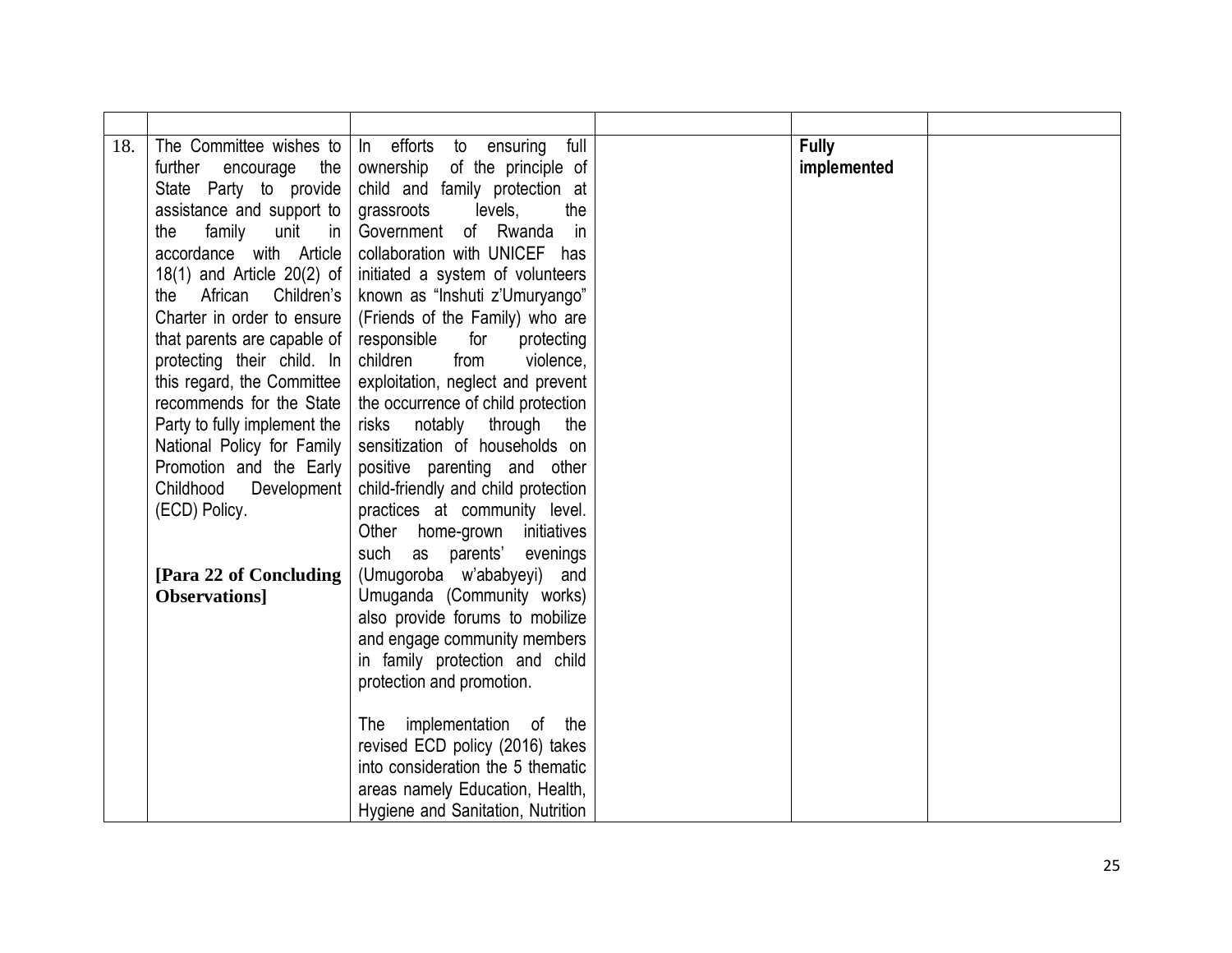| Child<br>that<br>protection<br>and  |  |
|-------------------------------------|--|
| ultimately enhance physical,        |  |
| psycho-social, emotional and        |  |
| cognitive development needs of      |  |
| our children. The ECD program       |  |
| offers services in a holistic       |  |
| manner focusing on children from    |  |
| conception to 6 years of age.       |  |
| ECD services are provided           |  |
| through model ECD centres,          |  |
| community based centres, and        |  |
| through home based ECDs and         |  |
| home visitation to parents with     |  |
| children below 6 years. ECD         |  |
| program focuses on equipping        |  |
| parents with the capacity to        |  |
| perform their parental obligations  |  |
| by providing them with training to  |  |
| help their children on speech       |  |
| stimulation, learning through       |  |
| play, fundamental math and          |  |
| literacy skills, mental and sensory |  |
| development and other cognitive     |  |
| skills. Rwanda has achieved         |  |
| tremendous improvements in the      |  |
| field of child care, reducing       |  |
| maternal and infant mortality,      |  |
| sanitation and nutrition as well as |  |
| opportunities for early learning.   |  |
|                                     |  |
| 90 ECD centres have been            |  |
| modelled in all districts: 30 in    |  |
| 2011, 30 in 2012 and 30 in 2013.    |  |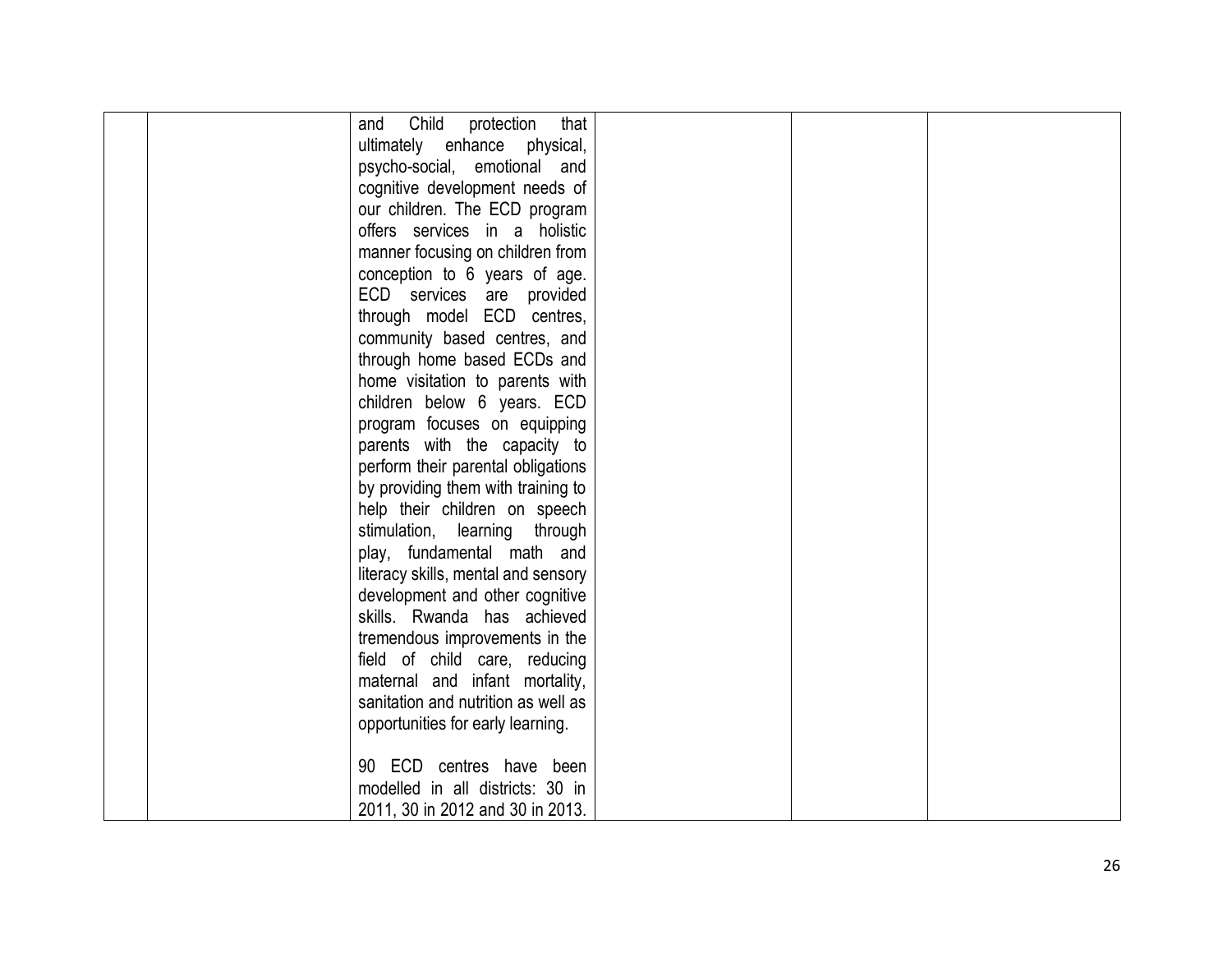| These will be used in future as        |  |
|----------------------------------------|--|
| reference<br>rollout<br>to<br>and      |  |
| upgrading of existing centres. In      |  |
| addition to this, 208 ECD centre       |  |
| initiatives have been supported        |  |
| by the National Commission for         |  |
| Children with its partners. 1260       |  |
| ECD kits were provided to ECD          |  |
| Centres in collaboration with          |  |
| UNICEF.<br>Since<br>2014,              |  |
| classroom has been constructed         |  |
| at each administrative sector to       |  |
| accommodate<br>the<br>school           |  |
| readiness programme. This effort       |  |
| continues to improve access to         |  |
| integrated<br>Early<br>Childhood       |  |
| Development to the cell level.         |  |
| Regarding the access to health         |  |
| and services, the implementation       |  |
| of different community health          |  |
| <i>interventions</i><br>such as<br>the |  |
| introduction of community-based        |  |
| health insurance, and<br>the           |  |
| Community Health Workers, has          |  |
| significantly contributed to the       |  |
| improved access to health              |  |
| services.                              |  |
|                                        |  |
| In increasing access to pre-           |  |
| primary education, a community-        |  |
| based strategy<br>has<br>been          |  |
| established<br>with<br>community       |  |
| contributions<br>complementing         |  |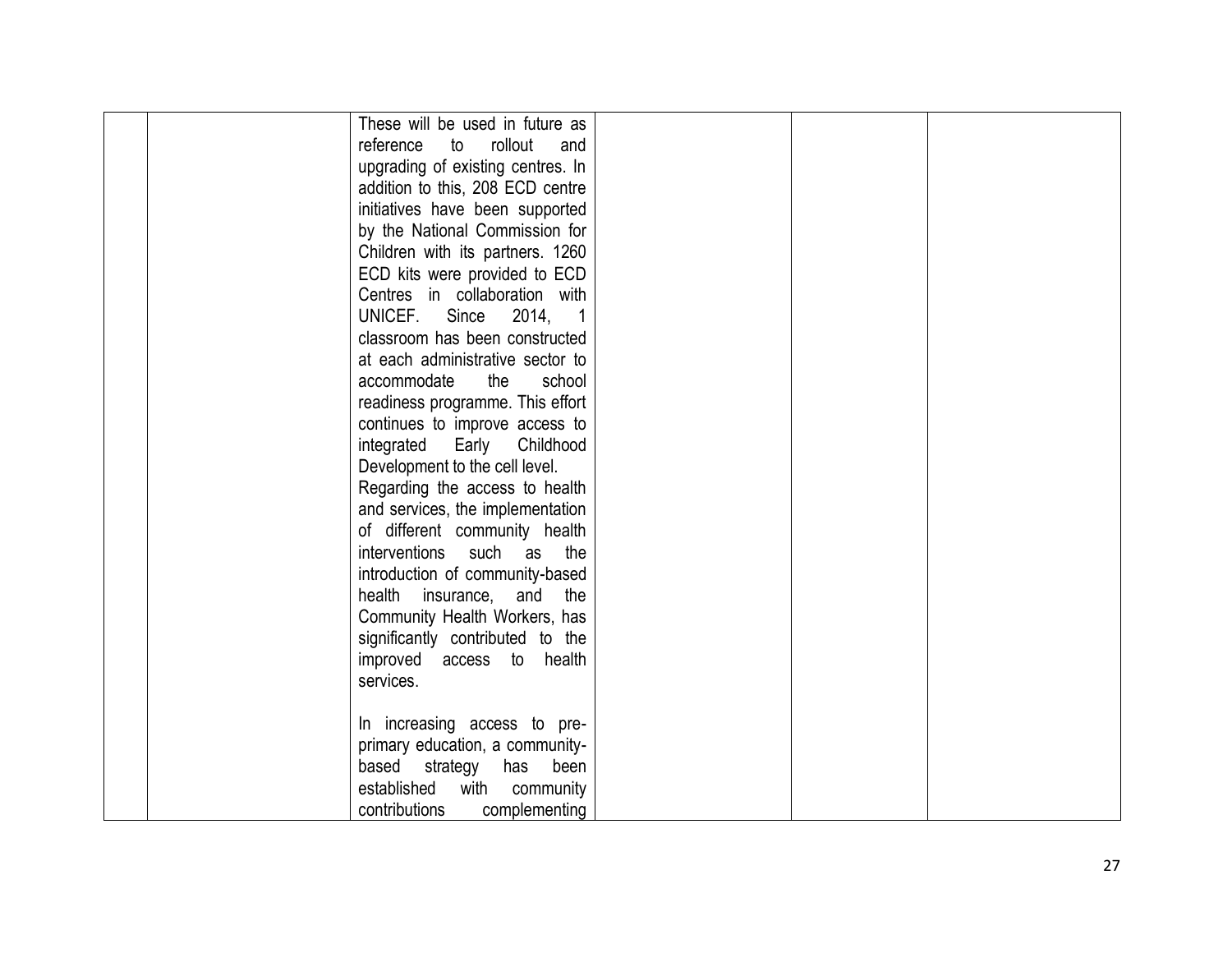| financing<br>Government<br>and<br>inputs.                                                                                                                                                                                                                 |  |  |
|-----------------------------------------------------------------------------------------------------------------------------------------------------------------------------------------------------------------------------------------------------------|--|--|
| number<br>of<br>children<br>The<br>the<br>pre-primary<br>accessing<br>from<br>education<br>increased<br>142,471 in 2013 to 185,666 in<br>2016; an increment of 43,195                                                                                     |  |  |
| children or 30.3% in three years;                                                                                                                                                                                                                         |  |  |
| Ministry<br>The<br>of Education<br>elaborated the standards and<br>quality<br>of<br>pre-primary<br>through<br>the<br>programmers<br>development of national ECD<br>standards and ECD packages for<br>caregivers<br>and<br>pre-school<br>teacher training. |  |  |
| The number of teachers teaching<br>in pre-primary schools increased<br>from 3, 808 in 2013 to 5,859 in<br>2016; an increment of 2,051<br>teachers or 53.9% in three years<br>only.                                                                        |  |  |
| School-based<br>physical<br>infrastructure<br>for<br>pre-primary<br>learning spaces were expanded<br>through the<br>unconventional<br>construction approach and by<br>extending primary schools to<br>accommodate<br>pre-primary                          |  |  |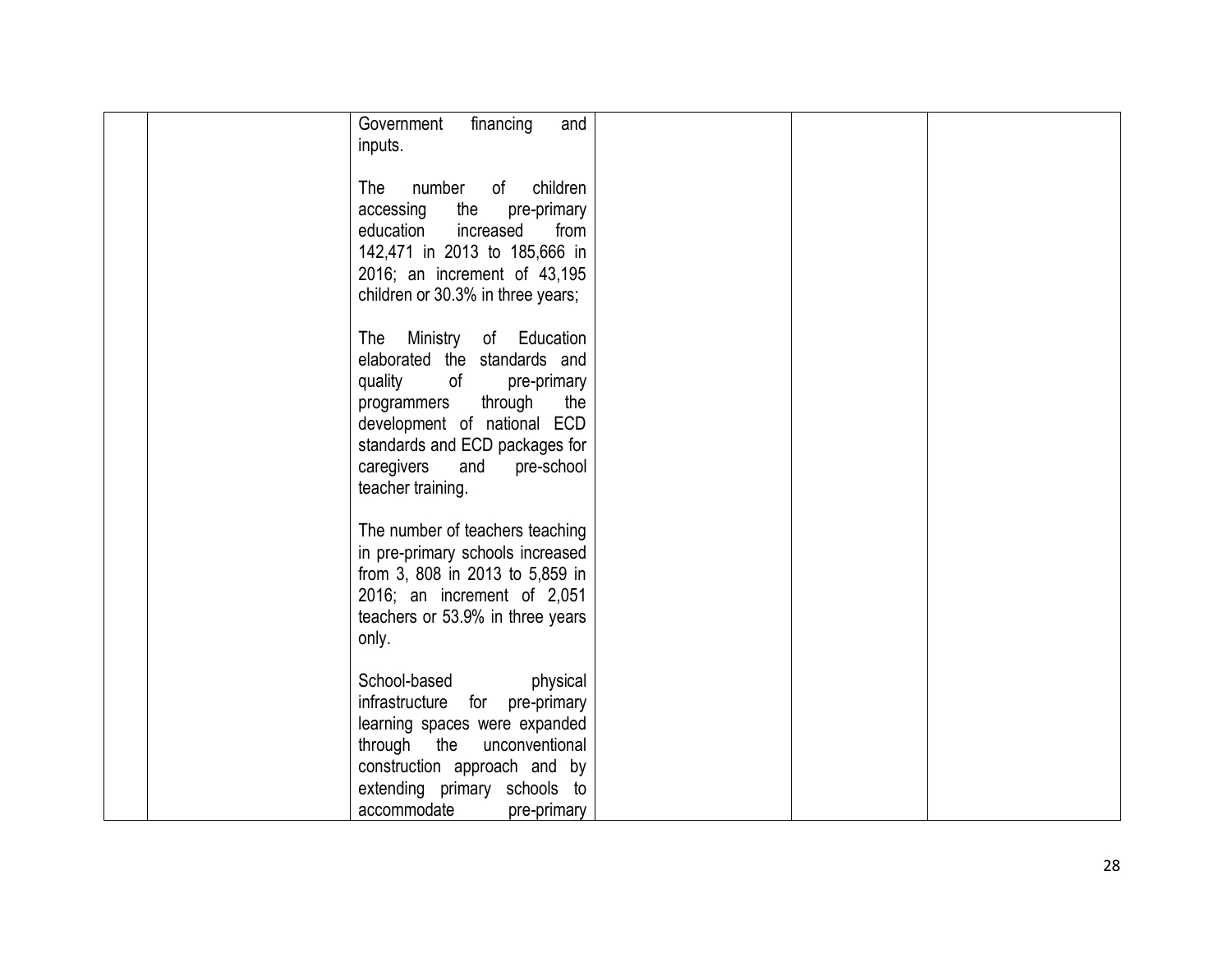|     |                                                                                                                                                                                                                                                                                                                  | sections where the number of<br>classrooms increased from 3,064<br>in 2013 to 4,427 in 2016; thus,<br>reducing the Pupil classroom<br>ratio from 46 to 42.<br>The pre-primary curriculum was<br>revised as part of the planned<br>revision<br>of<br>the<br>school<br>Competence Based curriculum.<br>The Ministry of Education also<br>plays a coordinating role across<br>Government<br>for<br>the<br>implementation of the integrated<br>Early Childhood Development<br>Strategic Plan, which is<br>concerned with the holistic<br>development of children between |                             |  |
|-----|------------------------------------------------------------------------------------------------------------------------------------------------------------------------------------------------------------------------------------------------------------------------------------------------------------------|----------------------------------------------------------------------------------------------------------------------------------------------------------------------------------------------------------------------------------------------------------------------------------------------------------------------------------------------------------------------------------------------------------------------------------------------------------------------------------------------------------------------------------------------------------------------|-----------------------------|--|
| 19. | Committee<br>The<br>encourages the State Party<br>to intensify its efforts to<br>concentrate<br>on<br>and<br>promote<br>domestic<br>adoptions as a priority, the<br>Committee also calls upon<br>the State Party to expedite<br>the process of the<br><sub>of</sub><br>development<br>appropriate implementation | the ages of 0-6.<br>The main legislative measure<br>pertaining to family reunification<br>is stipulated by the Constitution<br>of the Republic of Rwanda of 4th<br>June 2003 reviewed in 2015 in its<br>article 18 and Law n° 54/2011 n°<br>54/2011 of 14/12/2011 relating to<br>the rights and the protection of<br>the child in article 24.<br>On administrative aspect, the                                                                                                                                                                                       | <b>Fully</b><br>implemented |  |
|     | tools and mechanisms for<br>inter-country adoptions. In                                                                                                                                                                                                                                                          | Strategy for National Child Care<br>Reform was adopted by Cabinet                                                                                                                                                                                                                                                                                                                                                                                                                                                                                                    |                             |  |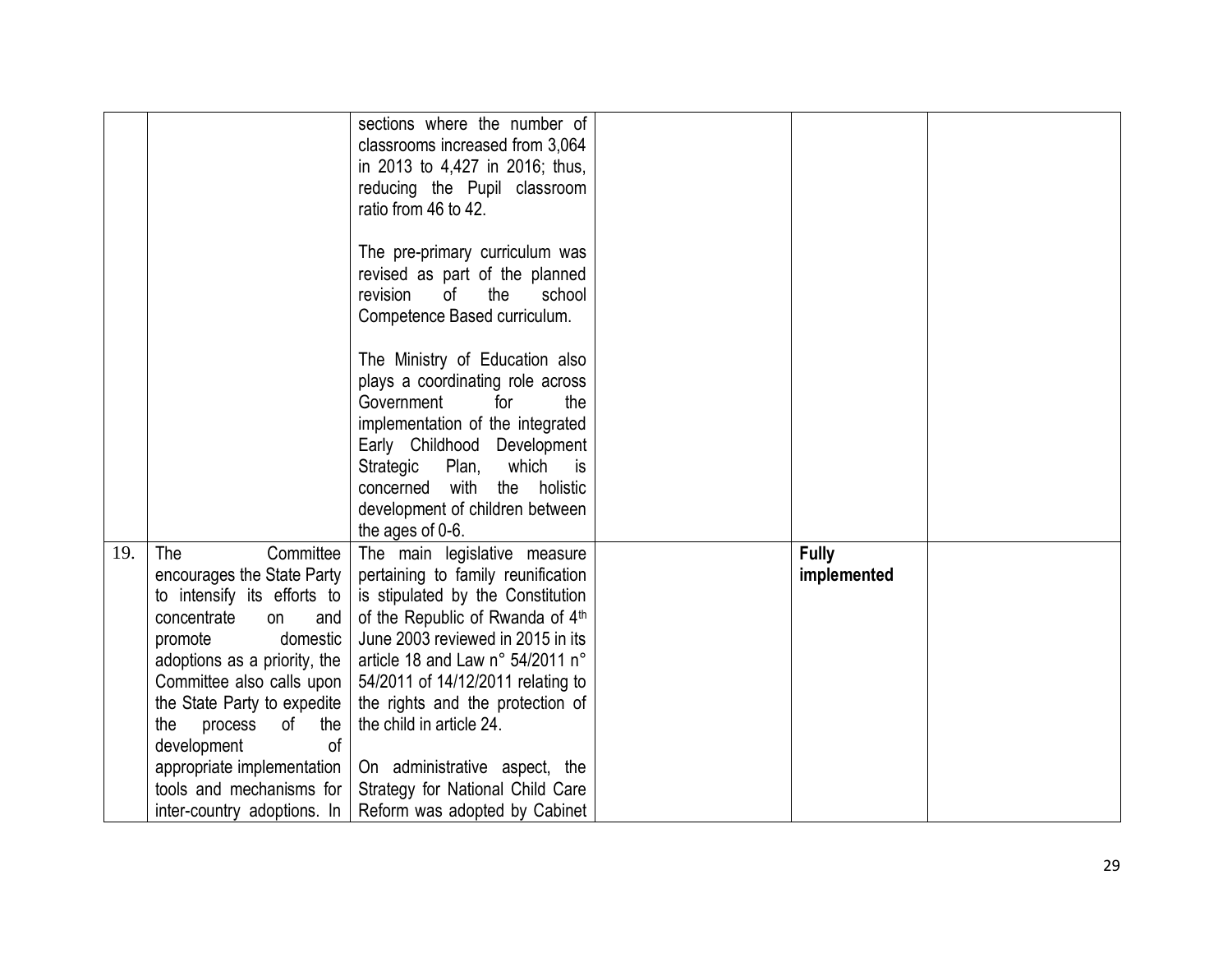|                                             | addition, the Committee $\vert$ in March 2012 and the resulting |  |  |
|---------------------------------------------|-----------------------------------------------------------------|--|--|
| encourages the State Party   "Tubarerere Mu | Muryango                                                        |  |  |
|                                             | to formulate mechanism in $ $ Program" (TMM) as well as         |  |  |
| which it monitors and                       | Inshuti z'Umuryango. There are                                  |  |  |
| evaluates<br>adoption                       | also Malayika Murinzi (Angel of                                 |  |  |
| post-<br>procedures<br>and                  | protection) consisting of people                                |  |  |
| adoption situations for both                | who receive children in their                                   |  |  |
| international and domestic                  | families without any relationship                               |  |  |
| adoptions.                                  | and take care of them.                                          |  |  |
|                                             |                                                                 |  |  |
| [Para 24 of Concluding]                     |                                                                 |  |  |
| <b>Observations</b>                         | The reunification of children                                   |  |  |
|                                             | deprived of their families starts                               |  |  |
|                                             |                                                                 |  |  |
|                                             | with awareness-raising at local                                 |  |  |
|                                             | level to ensure that the                                        |  |  |
|                                             | communities are fully aware of                                  |  |  |
|                                             | the process and are engaged                                     |  |  |
|                                             | and provided opportunities to                                   |  |  |
|                                             | assist these children.                                          |  |  |
|                                             |                                                                 |  |  |
|                                             | refined<br>Using<br>assessment                                  |  |  |
|                                             | instruments, and in partnership                                 |  |  |
|                                             | with the managers of the care                                   |  |  |
|                                             | centres, local authorities and                                  |  |  |
|                                             | additional social workers and                                   |  |  |
|                                             | psychologists support carry out                                 |  |  |
|                                             | comprehensive assessments of                                    |  |  |
|                                             | every child. They use 8 steps that                              |  |  |
|                                             | include:                                                        |  |  |
|                                             | Initial assessment for each                                     |  |  |
|                                             | individual child.                                               |  |  |
|                                             |                                                                 |  |  |
|                                             | Family tracing to explore all                                   |  |  |
|                                             | if<br>options,<br>including                                     |  |  |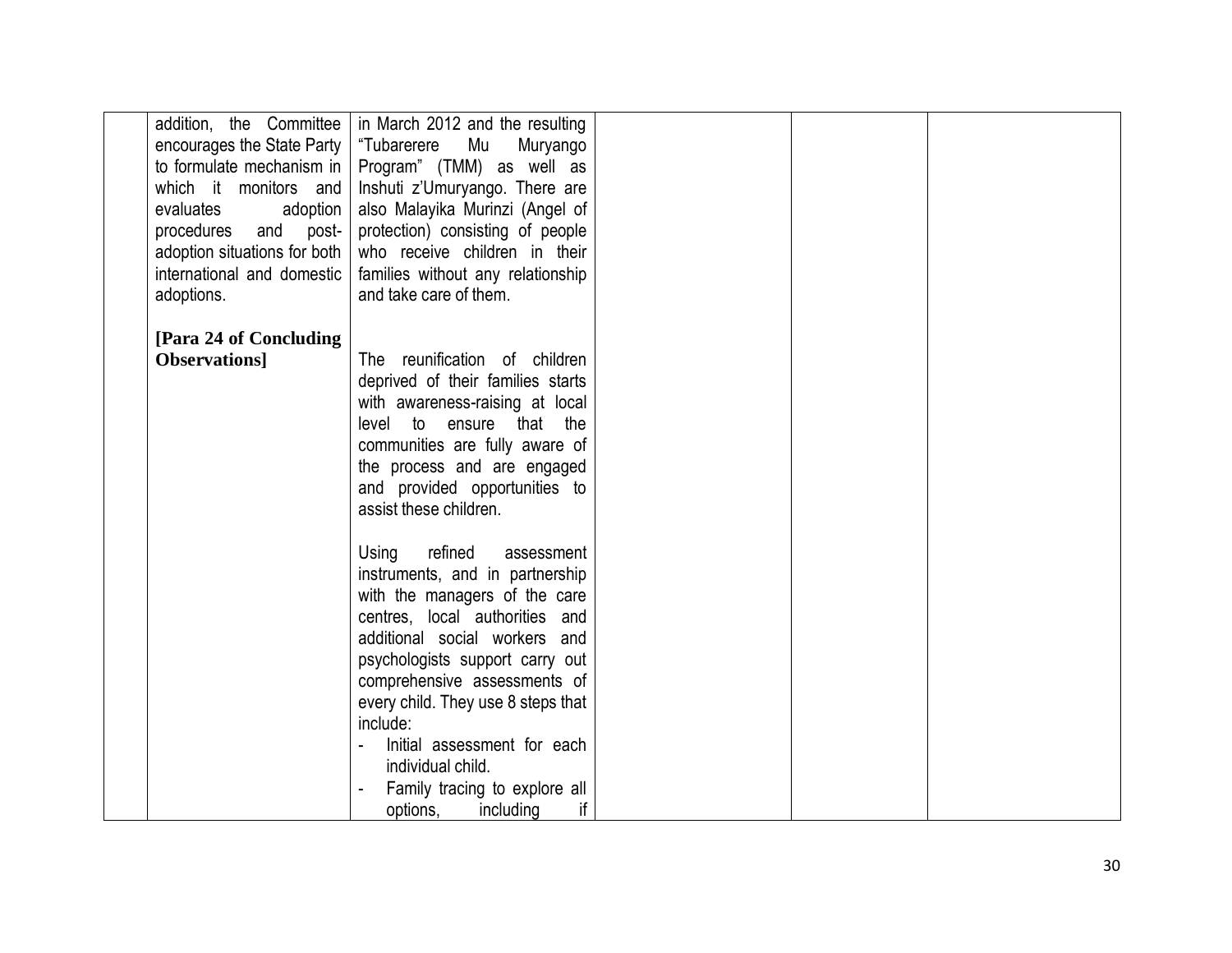| necessary foster care.                                  |  |
|---------------------------------------------------------|--|
| Family assessment to assess                             |  |
| needs and risks prior to                                |  |
| placement.                                              |  |
| Placement<br>decision<br>to<br>$\overline{\phantom{a}}$ |  |
| determine the right family                              |  |
| that matches the<br>best                                |  |
| interest of the child.                                  |  |
| Intensive child and family                              |  |
| preparation to address needs                            |  |
| and risks identified during the                         |  |
| assessment phase.                                       |  |
| Care plan developed where                               |  |
| appropriate<br>and<br>in                                |  |
| with<br>the                                             |  |
| partnership                                             |  |
| caregiver and community                                 |  |
| partners to ensure that future                          |  |
| monitoring<br>and<br>support                            |  |
| needs can be measured and                               |  |
| adjusted as needed (this                                |  |
| the<br><i>includes</i><br>older                         |  |
| adolescents and adults who                              |  |
| will need specialized support                           |  |
| such as legal support,                                  |  |
| psycho-social<br>support,                               |  |
| shelter, vocational training                            |  |
| and employment).                                        |  |
| Placements of the child into                            |  |
| family alternative starting by                          |  |
| birth family, extended family,                          |  |
| foster family and/or adoption.                          |  |
| Post<br>placement                                       |  |
| support/follow-up<br>for                                |  |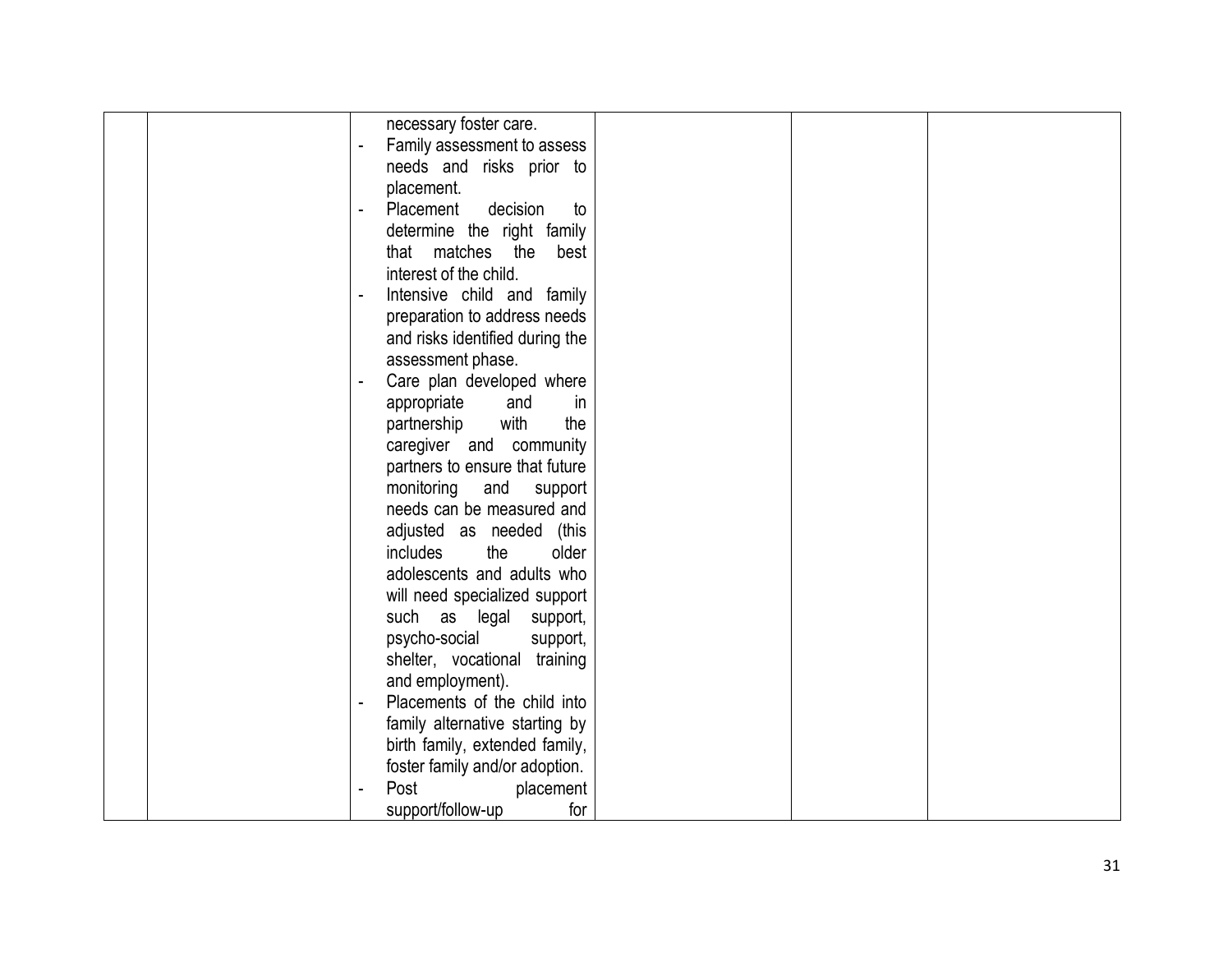|     |                              | monitoring and supporting<br>the placement to ensure child<br>protection is guaranteed and<br>sustained.<br>Regular<br>monitoring<br>and<br>reporting of children placed<br>in families is nowadays<br>carried out through physical<br>home visits by social workers<br>and psychologists followed<br>by paper-based reporting but<br>the ultimate vision is to use<br>innovation and technology<br>including rapid SMS linked<br>with<br>the<br>Umudugudu<br>(Village) to support children<br>reintegrated in their biological<br>families or alternative care<br>including adoptive children.<br>Ministerial<br>$n^{\circ}$<br>Order<br>A<br>001/MIGEPROF/2017<br>οf<br>16/01/2017<br>determining<br>conditions to be considered in |                           |                  |                                     |
|-----|------------------------------|---------------------------------------------------------------------------------------------------------------------------------------------------------------------------------------------------------------------------------------------------------------------------------------------------------------------------------------------------------------------------------------------------------------------------------------------------------------------------------------------------------------------------------------------------------------------------------------------------------------------------------------------------------------------------------------------------------------------------------------|---------------------------|------------------|-------------------------------------|
|     |                              | inter-country adoption and the<br>procedure thereof was adopted                                                                                                                                                                                                                                                                                                                                                                                                                                                                                                                                                                                                                                                                       |                           |                  |                                     |
|     |                              | by the Cabinet and published in                                                                                                                                                                                                                                                                                                                                                                                                                                                                                                                                                                                                                                                                                                       |                           |                  |                                     |
|     |                              | the Official Gazette n° 3 of                                                                                                                                                                                                                                                                                                                                                                                                                                                                                                                                                                                                                                                                                                          |                           |                  |                                     |
|     |                              | 16/01/2017.                                                                                                                                                                                                                                                                                                                                                                                                                                                                                                                                                                                                                                                                                                                           |                           |                  |                                     |
| 20. | Committee remains<br>The     | Key measures have been taken                                                                                                                                                                                                                                                                                                                                                                                                                                                                                                                                                                                                                                                                                                          | A lot been done to        | <b>Partially</b> | The<br><b>Ministry</b><br><b>of</b> |
|     | concerned about the high     | in the context of reducing                                                                                                                                                                                                                                                                                                                                                                                                                                                                                                                                                                                                                                                                                                            | facilitate access to food | implemented      | <b>Education</b> should ensure      |
|     | rate of chronic malnutrition | maternal and infant mortality.                                                                                                                                                                                                                                                                                                                                                                                                                                                                                                                                                                                                                                                                                                        | for young children, but   |                  | children<br>that<br>all<br>are      |
|     | of children which is 44% as  | These measures include, among                                                                                                                                                                                                                                                                                                                                                                                                                                                                                                                                                                                                                                                                                                         | in the 9-12 years basic   |                  | school feeded without               |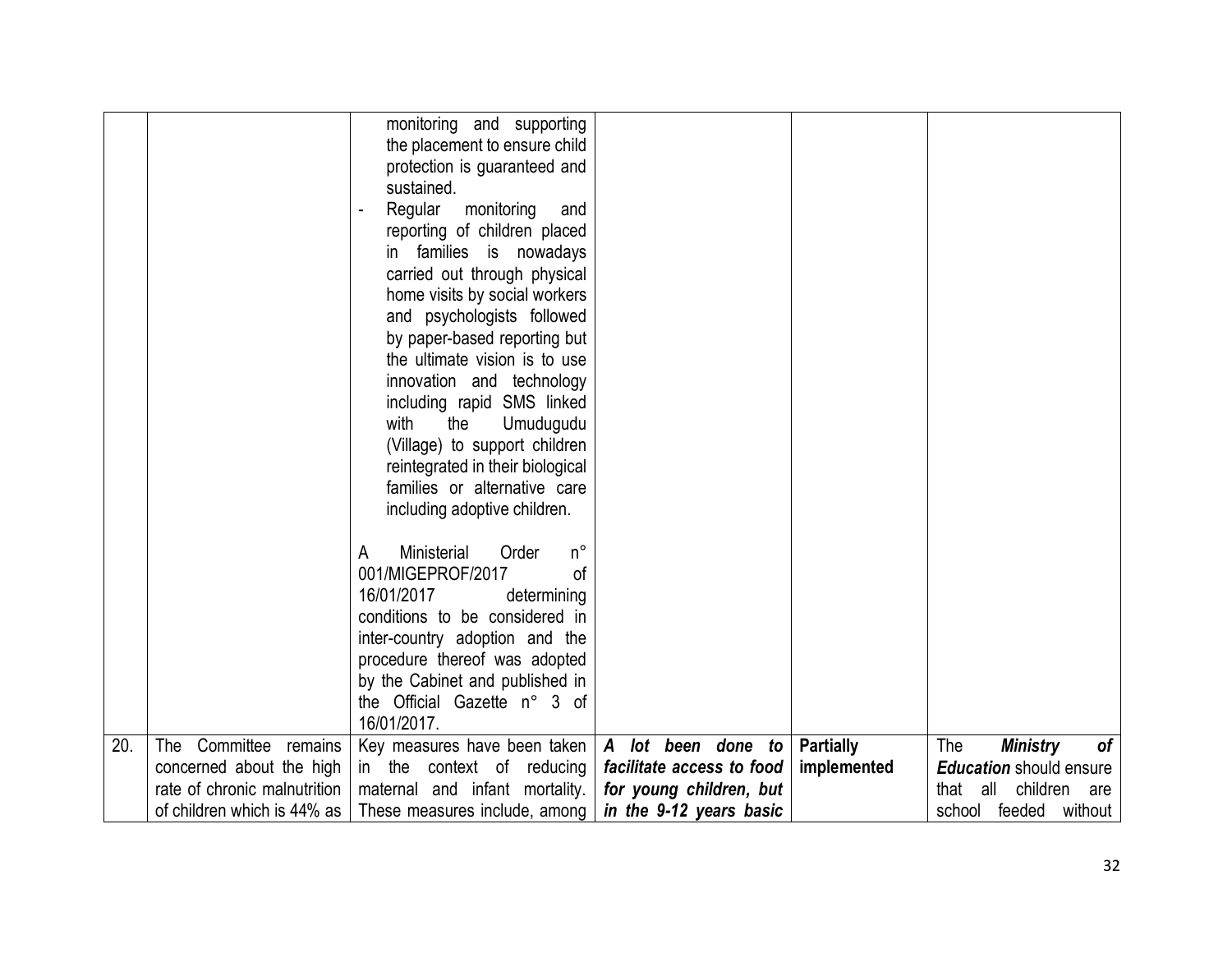| provided in the State Party<br>Report. Even though child<br>mortality rate has declined<br>in the past years, the rate<br>is still high especially with $\vert$ -<br>regard<br>to<br>neonatal<br>mortality.<br>Committee<br>The<br>also $\vert$ -<br>learned that more<br>than<br>25% of the population does<br>have<br>not<br>access<br>to<br>improved drinking water. In<br>addition,<br>there<br>are<br>indications that primary<br>health care services are  - | others, the following:<br>Expanding capacity for early<br>$\vert$ =<br>detection of pregnancy in the<br>community.<br>Improving capacities for<br>Neonatal service delivery in<br>health facilities.<br>Intensifying health promotion<br>efforts to increase community<br>knowledge and skills on<br>neonatal, child and maternal<br>health interventions<br>and<br>health-seeking<br>promote<br>behaviour.<br>Improving and sustain quality | children<br>education,<br>whose parents cannot<br>the<br>afford<br>financial<br>contribution<br>are<br>not<br>school feeded like their<br>classmates.<br>Some remote areas lack<br>safe drinking water and<br>there is still a problem<br>of corporal hygiene for<br>some individuals, as<br>well as lack of latrines. | discrimination because of<br>the<br>financial<br>of their<br>precariousness<br>parents.<br>The<br>Ministry<br>of<br><b>Infrastructure</b><br>should<br>identify remote areas<br>which have no drinking<br>water and ensure that<br>water supply services are<br>enhanced to address the<br>issue. |
|--------------------------------------------------------------------------------------------------------------------------------------------------------------------------------------------------------------------------------------------------------------------------------------------------------------------------------------------------------------------------------------------------------------------------------------------------------------------|----------------------------------------------------------------------------------------------------------------------------------------------------------------------------------------------------------------------------------------------------------------------------------------------------------------------------------------------------------------------------------------------------------------------------------------------|------------------------------------------------------------------------------------------------------------------------------------------------------------------------------------------------------------------------------------------------------------------------------------------------------------------------|---------------------------------------------------------------------------------------------------------------------------------------------------------------------------------------------------------------------------------------------------------------------------------------------------|
| generally poor, which can<br>be inferred from the fact<br>that primary health care                                                                                                                                                                                                                                                                                                                                                                                 | of Maternal and Child Health<br>(MCH) services/Focus on<br>decreasing maternal<br>and                                                                                                                                                                                                                                                                                                                                                        |                                                                                                                                                                                                                                                                                                                        |                                                                                                                                                                                                                                                                                                   |
| centers are not physically<br>accessible; the number of $\vert$ -<br>physicians and midwives is                                                                                                                                                                                                                                                                                                                                                                    | neonatal mortality.<br>Increasing Antenatal and<br>Postnatal care uptake.                                                                                                                                                                                                                                                                                                                                                                    |                                                                                                                                                                                                                                                                                                                        |                                                                                                                                                                                                                                                                                                   |
| not proportional to the  -<br>population's need; and the                                                                                                                                                                                                                                                                                                                                                                                                           | Improving<br>community<br>mobilization to increase                                                                                                                                                                                                                                                                                                                                                                                           |                                                                                                                                                                                                                                                                                                                        |                                                                                                                                                                                                                                                                                                   |
| quality of health care<br>service provided is low.                                                                                                                                                                                                                                                                                                                                                                                                                 | facility delivery.                                                                                                                                                                                                                                                                                                                                                                                                                           |                                                                                                                                                                                                                                                                                                                        |                                                                                                                                                                                                                                                                                                   |
| [Para 25 of Concluding<br>Observations]                                                                                                                                                                                                                                                                                                                                                                                                                            | Some of the key measures to<br>feeding<br>improve<br>programs<br>include the Community education                                                                                                                                                                                                                                                                                                                                             |                                                                                                                                                                                                                                                                                                                        |                                                                                                                                                                                                                                                                                                   |
|                                                                                                                                                                                                                                                                                                                                                                                                                                                                    | and awareness on dietary and<br>complementary<br>feeding<br>practices.                                                                                                                                                                                                                                                                                                                                                                       |                                                                                                                                                                                                                                                                                                                        |                                                                                                                                                                                                                                                                                                   |
|                                                                                                                                                                                                                                                                                                                                                                                                                                                                    | Thus, in order to protect young                                                                                                                                                                                                                                                                                                                                                                                                              |                                                                                                                                                                                                                                                                                                                        |                                                                                                                                                                                                                                                                                                   |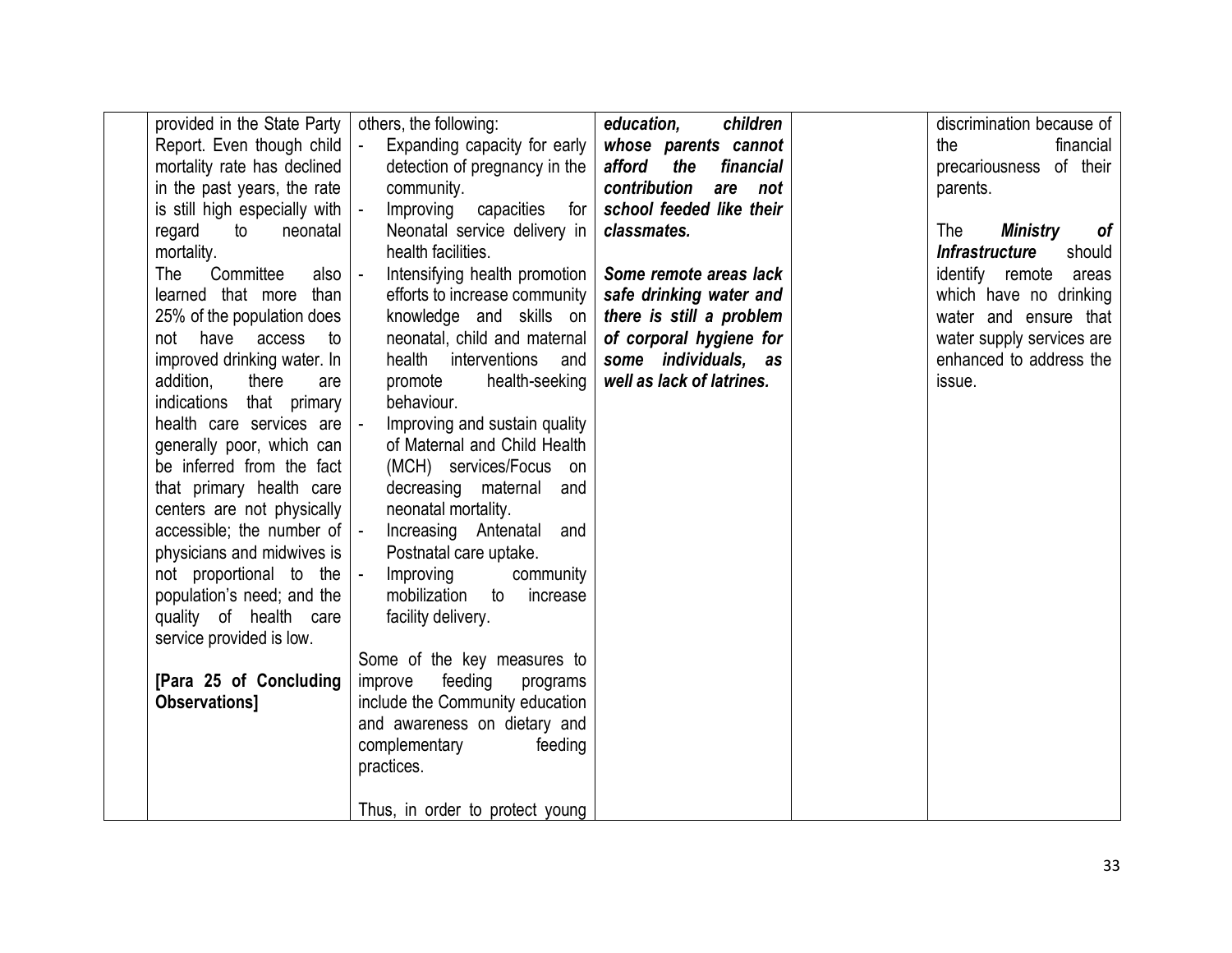| children against food insecurity<br>and malnutrition, a holistic<br>approach have been adopted by<br>Government.<br>This<br>approach<br>includes the following programs:<br>Girinka program (one cow<br>per family).<br>One cup per child.<br>Kitchen garden.                                                                                                                        |  |
|--------------------------------------------------------------------------------------------------------------------------------------------------------------------------------------------------------------------------------------------------------------------------------------------------------------------------------------------------------------------------------------|--|
| The Government of Rwanda has<br>also launched a program of<br>distributing Fortified Blended<br>Food to pregnant and lactating<br>women and children aged 6<br>months to 2 years old from<br>vulnerable families.<br>Around<br>80.000 children and 20.000<br>pregnant and lactating women<br>households<br>from<br>poor<br>are<br>currently receiving the product<br>free of charge. |  |
| Moreover, the Ministry<br>of<br>Education ensures sensitization<br>of good nutrition at schools,<br>focusing on school feeding and<br>nutrition education in schools.                                                                                                                                                                                                                |  |
| The projection from the 2012<br>fourth Population and Housing<br>Census indicates that Rwandans<br>will be 12.7 million in 2020.                                                                                                                                                                                                                                                     |  |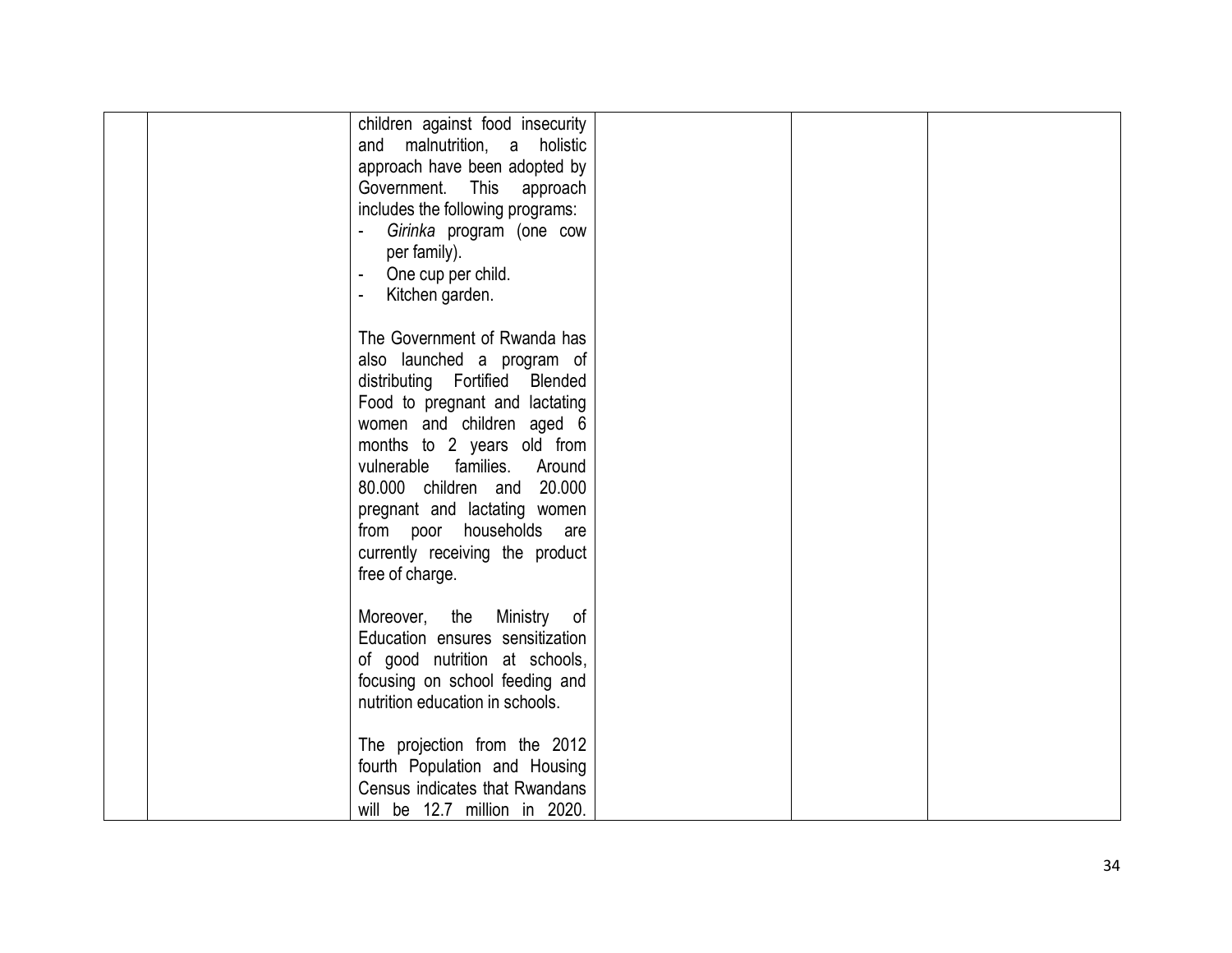|     |                                                                                                                                                                                                                                                                                                                                                                                                                                                                                                                                                                                  | Considering the 1,671 doctors<br>that Rwanda had in 2016, it is<br>obvious that it had on average<br>one doctor per 12,000 people.<br>This means that the country<br>needs to avail an average of 80<br>doctors per year to meet the one<br>physician per 10,000 population<br>ratio by 2020.4 |                                 |  |
|-----|----------------------------------------------------------------------------------------------------------------------------------------------------------------------------------------------------------------------------------------------------------------------------------------------------------------------------------------------------------------------------------------------------------------------------------------------------------------------------------------------------------------------------------------------------------------------------------|------------------------------------------------------------------------------------------------------------------------------------------------------------------------------------------------------------------------------------------------------------------------------------------------|---------------------------------|--|
| 21. | Therefore, the Committee<br>urges the State Party to<br>put collective efforts to fight<br>through<br>malnutrition<br>promotion of improved<br>feeding practice in the<br>community;<br>integrating<br>nutrition objectives into<br>agricultural programmes;<br>providing school feeding<br>programs for the most<br>vulnerable<br>children;<br>promoting<br>exclusive<br>breastfeeding for the first<br>six month after birth; and<br>improving<br>the nutrient<br>content of foods through<br>regulatory<br>frameworks.<br>The State Party is also<br>encouraged to train more | See response of para 25 of the<br>Concluding<br><b>Observations</b><br>(above).                                                                                                                                                                                                                | <b>Partially</b><br>implemented |  |
|     | physicians and midwives<br>as well as ensure that<br>health care centres are                                                                                                                                                                                                                                                                                                                                                                                                                                                                                                     |                                                                                                                                                                                                                                                                                                |                                 |  |

<sup>4</sup> The East African, Rwanda in need of more doctors at www.theeastafrican.co.ke/rwanda/News/Rwanda-in-need-of-more-doctors/1433218-3367630-iwvlr7z/index.html

 $\overline{\phantom{a}}$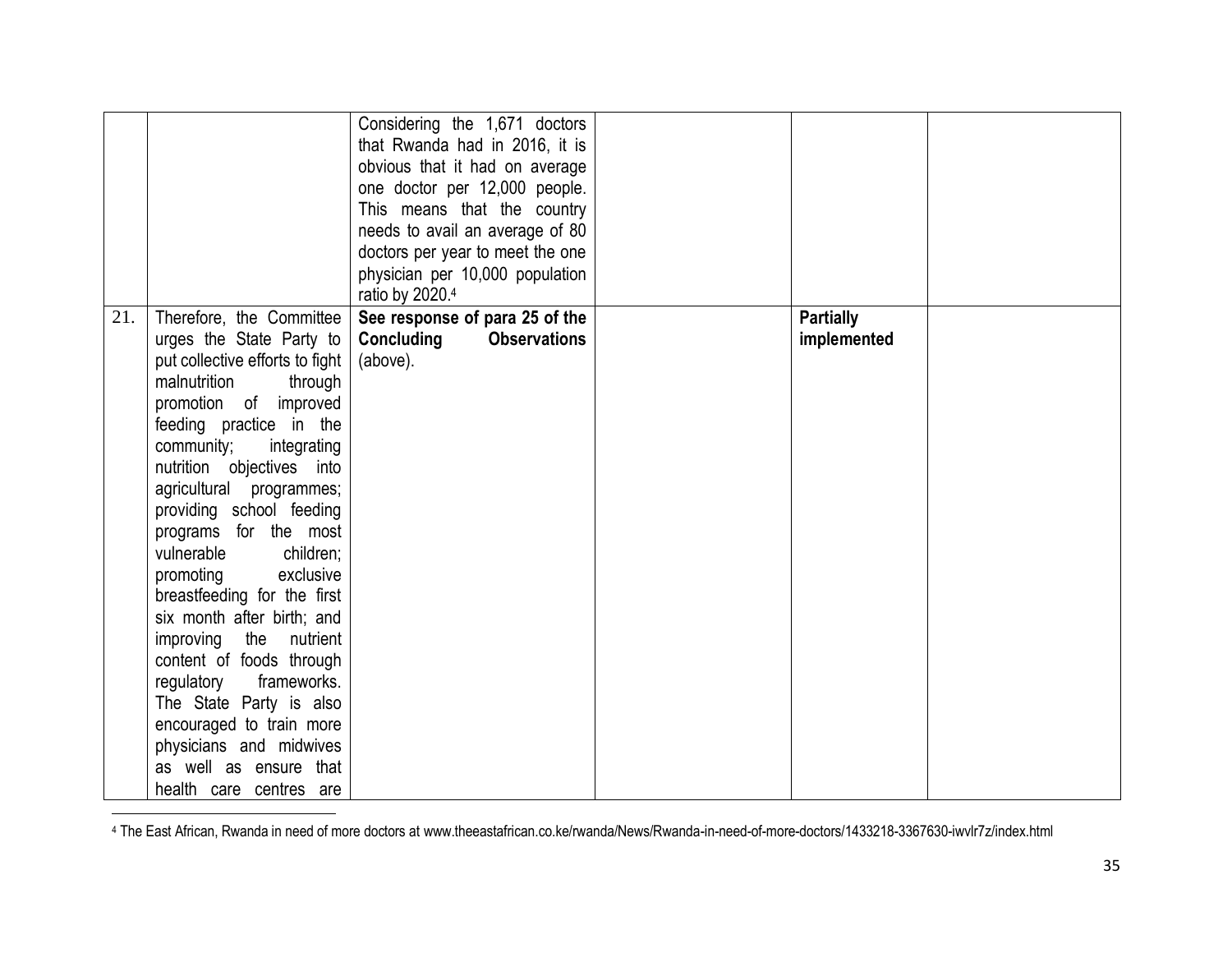|     | well<br>equipped.<br>Furthermore,<br>the<br>Committee<br>recommends<br>the<br>State<br>Party<br>that<br>its efforts to<br>continues<br>construct water reservoirs<br>to increase the coverage of<br>improved drinking water in<br>rural areas of the country.                                                                                                                                              |                                                                                                                                                                                                                                                                                                                                                                                                                                                                                                                                                                                                                                          |                                                                                                                                                                                                                                                                                                                                                                                       |                                 |                                                                                                                                                                                                                                                                                                                                                                                                                                                                                                                        |
|-----|------------------------------------------------------------------------------------------------------------------------------------------------------------------------------------------------------------------------------------------------------------------------------------------------------------------------------------------------------------------------------------------------------------|------------------------------------------------------------------------------------------------------------------------------------------------------------------------------------------------------------------------------------------------------------------------------------------------------------------------------------------------------------------------------------------------------------------------------------------------------------------------------------------------------------------------------------------------------------------------------------------------------------------------------------------|---------------------------------------------------------------------------------------------------------------------------------------------------------------------------------------------------------------------------------------------------------------------------------------------------------------------------------------------------------------------------------------|---------------------------------|------------------------------------------------------------------------------------------------------------------------------------------------------------------------------------------------------------------------------------------------------------------------------------------------------------------------------------------------------------------------------------------------------------------------------------------------------------------------------------------------------------------------|
|     | [Para 26 of Concluding                                                                                                                                                                                                                                                                                                                                                                                     |                                                                                                                                                                                                                                                                                                                                                                                                                                                                                                                                                                                                                                          |                                                                                                                                                                                                                                                                                                                                                                                       |                                 |                                                                                                                                                                                                                                                                                                                                                                                                                                                                                                                        |
|     | <b>Observations</b>                                                                                                                                                                                                                                                                                                                                                                                        |                                                                                                                                                                                                                                                                                                                                                                                                                                                                                                                                                                                                                                          |                                                                                                                                                                                                                                                                                                                                                                                       |                                 |                                                                                                                                                                                                                                                                                                                                                                                                                                                                                                                        |
| 22. | The Committee<br>recommends for the State<br>Party to:<br>a. identify and<br>address causes of<br>dropouts and the<br>low level of<br>enrolment to<br>secondary<br>education;<br>take measures to<br>b.<br>support vulnerable<br>students by<br>providing sanitary<br>materials in<br>schools, by setting<br>in place school<br>feeding programs;<br>and providing<br>teaching materials<br>with a view of | A specific budget line for the<br>of special<br>provision<br>needs<br>education<br>to<br>equipment<br>secondary schools has also been<br>established, providing specific<br>learning materials and teaching<br>aids.<br>Provision of scholastic materials<br>for children from low income<br>families; books, pens and school<br>uniforms<br>School feeding programs has<br>been initiated with the intention of<br>reducing<br>out<br>drop<br>more<br>especially<br>for children<br>from<br>vulnerable families.<br>Training of teachers on Special<br><b>Needs</b><br>Education<br>with<br>the<br>intention<br>of<br>the<br>increasing | The problem of school<br>drop-out persists despite<br>the efforts made by the<br>Government.<br>In the 9-12 years basic<br>education, children whose<br>parents can not afford the<br>financial contribution are<br>not school feeded.<br>While progress has been<br>made<br>in<br>protecting<br>children with disabilities,<br>some of these children<br>are not enrolled in school. | <b>Partially</b><br>implemented | The Ministry of Gender<br>and Family Promotion,<br>in collaboration with the<br>Ministry of Education,<br>should<br>continue<br>to<br>enabling<br>develop<br>an<br>environment<br>for<br>education<br>policy<br>that<br>addresses the issues of<br>school drop-out.<br>The Ministry of Gender<br>and Family Promotion<br>in collaboration with the<br>Ministry of Education<br>and the <b>Ministry</b> of<br>Local<br>Government<br>ensure that all<br>should<br>children with disabilities<br>are enrolled in school. |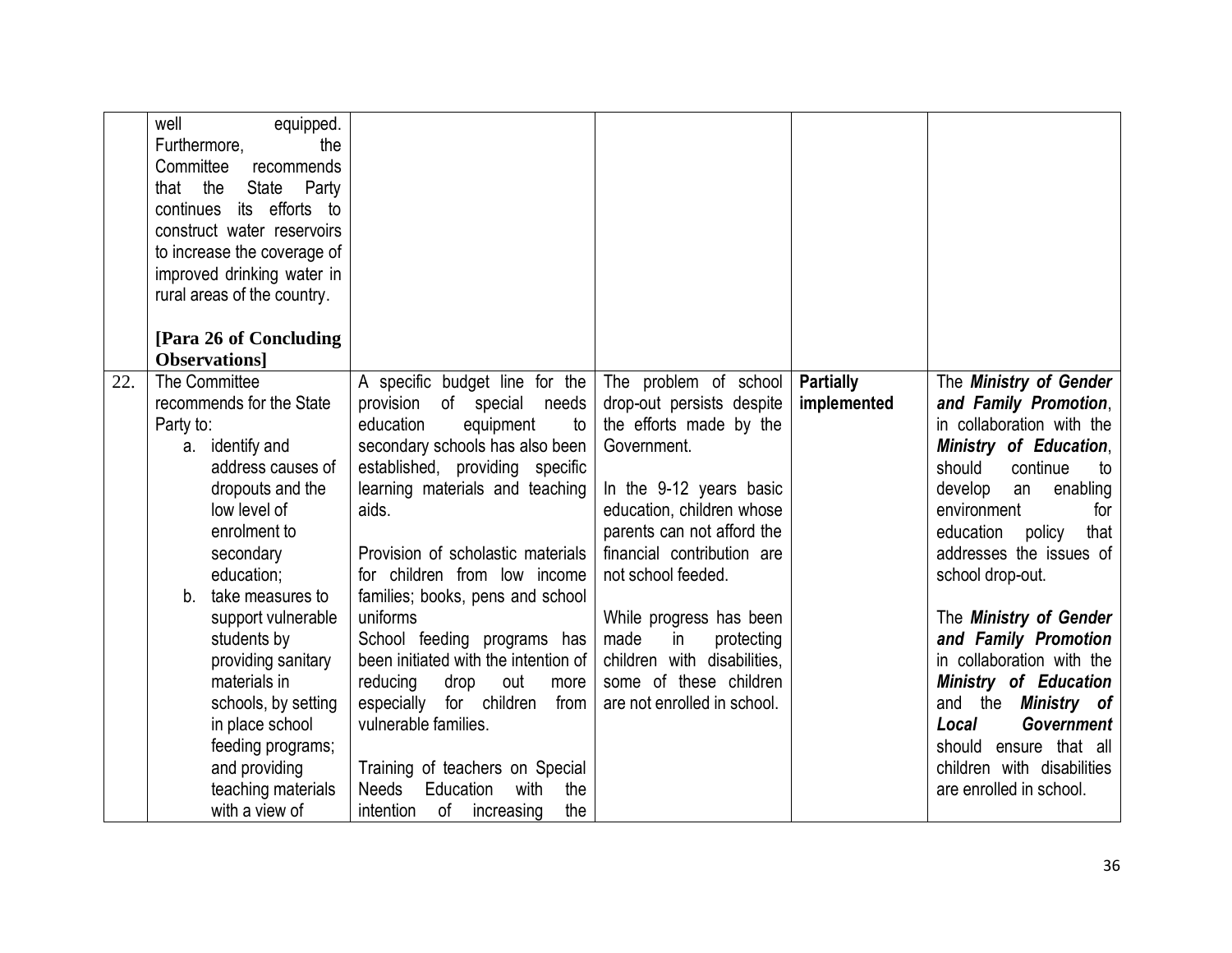|    | increasing school     | number of teachers who are          |  | The<br>Ministry<br>of          |
|----|-----------------------|-------------------------------------|--|--------------------------------|
|    | completion rate;      | skilled to provide specific support |  | <b>Education</b> should ensure |
| C. | train teachers,       | to learners with special needs.     |  | all<br>children<br>that<br>are |
|    | both at the primary   |                                     |  | school feeded without          |
|    | and secondary         | The Ministry of Education has put   |  | being penalized because        |
|    | schools, with a       | in place strategies to ensure that  |  | of<br>the<br>financial         |
|    | view of enhancing     | all schools in Rwanda are Child-    |  | of their<br>precariousness     |
|    | their capacity        | Friendly and Disabled-friendly      |  | parents.                       |
|    | which in effect       | and accessible.                     |  |                                |
|    | escalates the         |                                     |  |                                |
|    | quality of            | The government of Rwanda has        |  |                                |
|    | education;            | introduced<br>non-monetary          |  |                                |
| d. | fully implement the   | incentives to motivate teachers.    |  |                                |
|    | ECD policy and        | These includes the one cow          |  |                                |
|    | take measure to       | initiative,<br>housing,<br>land     |  |                                |
|    | increase              | allocations and the formation of    |  |                                |
|    | availability and      | Umwalimu SACCO (a teachers'         |  |                                |
|    | accessibility of pre- | savings and credit cooperative      |  |                                |
|    | primary education;    | organisation) to facilitate access  |  |                                |
| е. | ensure equity in      | to credit.                          |  |                                |
|    | education through     |                                     |  |                                |
|    | enhancing             | There is horizontal promotion       |  |                                |
|    | accessibility<br>of   | after every three years for in      |  |                                |
|    | education for all     | service teachers.                   |  |                                |
|    | with no distinction   |                                     |  |                                |
|    | children,<br>among    | Provision of bonus for every        |  |                                |
|    | this<br>includes      | month which is being<br>done        |  |                                |
|    | children<br>with      | through capitation grant by the     |  |                                |
|    | disabilities,         | Ministry of Education. The          |  |                                |
|    | children living in    | capitation grant is used, among     |  |                                |
|    | rural areas, and      | others, to equip girls' rooms with  |  |                                |
|    | others who<br>are     | appropriate sanitary material and   |  |                                |
|    | especially            | to build new toilets.               |  |                                |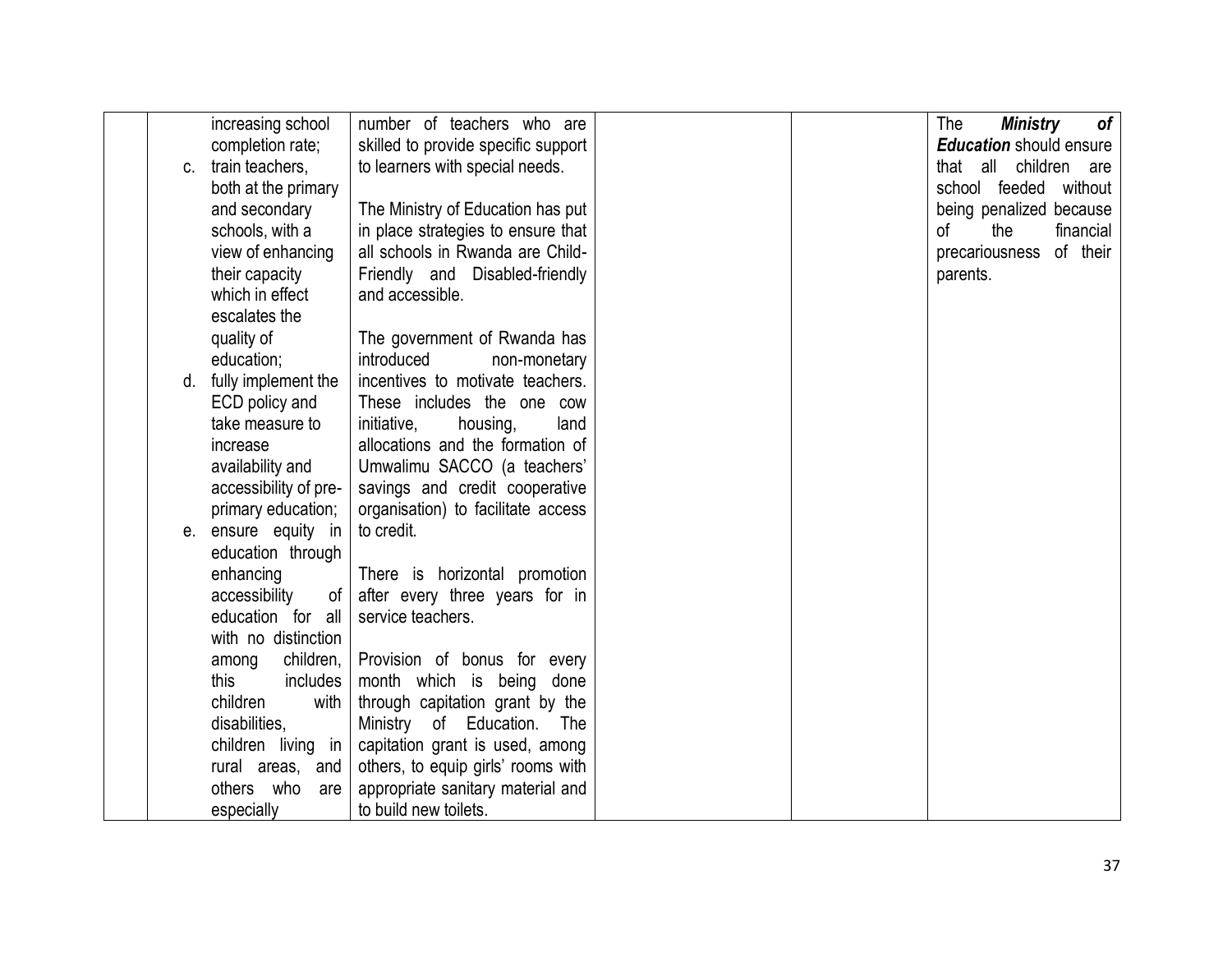|     | vulnerable;<br>and             |                                     |              |  |
|-----|--------------------------------|-------------------------------------|--------------|--|
|     | integrate<br>an                | The establishment of innovative     |              |  |
|     | inclusive education            | school-based<br>mentoring           |              |  |
|     | system<br>in<br>the            | throughout<br>programmes<br>the     |              |  |
|     | National Policy on             | country, placing an experienced     |              |  |
|     | Education.                     | and skilled mentor at the school    |              |  |
|     |                                | level, to improve the skills of     |              |  |
|     | [Para 27 of Concluding]        | teachers, both for English          |              |  |
|     | <b>Observations</b>            | language proficiency<br>and         |              |  |
|     |                                | teaching methodology.<br>The        |              |  |
|     |                                | provision and improved use of       |              |  |
|     |                                | information technology in the       |              |  |
|     |                                | teaching and learning process at    |              |  |
|     |                                | all levels.                         |              |  |
| 23. | The Committee calls upon       | The Government of Rwanda in         | <b>Fully</b> |  |
|     | the State Party to take        | partnership<br>with<br><b>UNHCR</b> | implemented  |  |
|     | concrete steps to enrol        | constructed health centres in       |              |  |
|     | refugee children in the        | refugee camps where children        |              |  |
|     | local health care services.    | get health services. There are      |              |  |
|     | State<br>Party<br>The<br>is is | also Hospitals for transferred      |              |  |
|     | encouraged to combat           | patients.                           |              |  |
|     | sexual exploitation and        |                                     |              |  |
|     | early<br>pregnancies<br>in     | Every refugee camp uses the         |              |  |
|     | refugee<br>camps<br>by         | services of the nearest Isange      |              |  |
|     | prosecuting perpetrators of    | One Stop Centre that handles        |              |  |
|     | sexual<br>abuse.<br>The        | problems of early pregnancies       |              |  |
|     | Committee<br>also              | and child defilement. Cases on      |              |  |
|     | recommends that the State      | child<br>defilement,<br>sexual      |              |  |
|     | Party fortifies its efforts to | exploitation<br>and<br>early        |              |  |
|     | register and issue birth       | pregnancies are reported to the     |              |  |
|     | certificate for<br>refugee     | nearest Police Station and          |              |  |
|     | children. In addition, the     | perpetrators are questioned and     |              |  |
|     |                                |                                     |              |  |
|     | State Party is encouraged      | prosecuted.                         |              |  |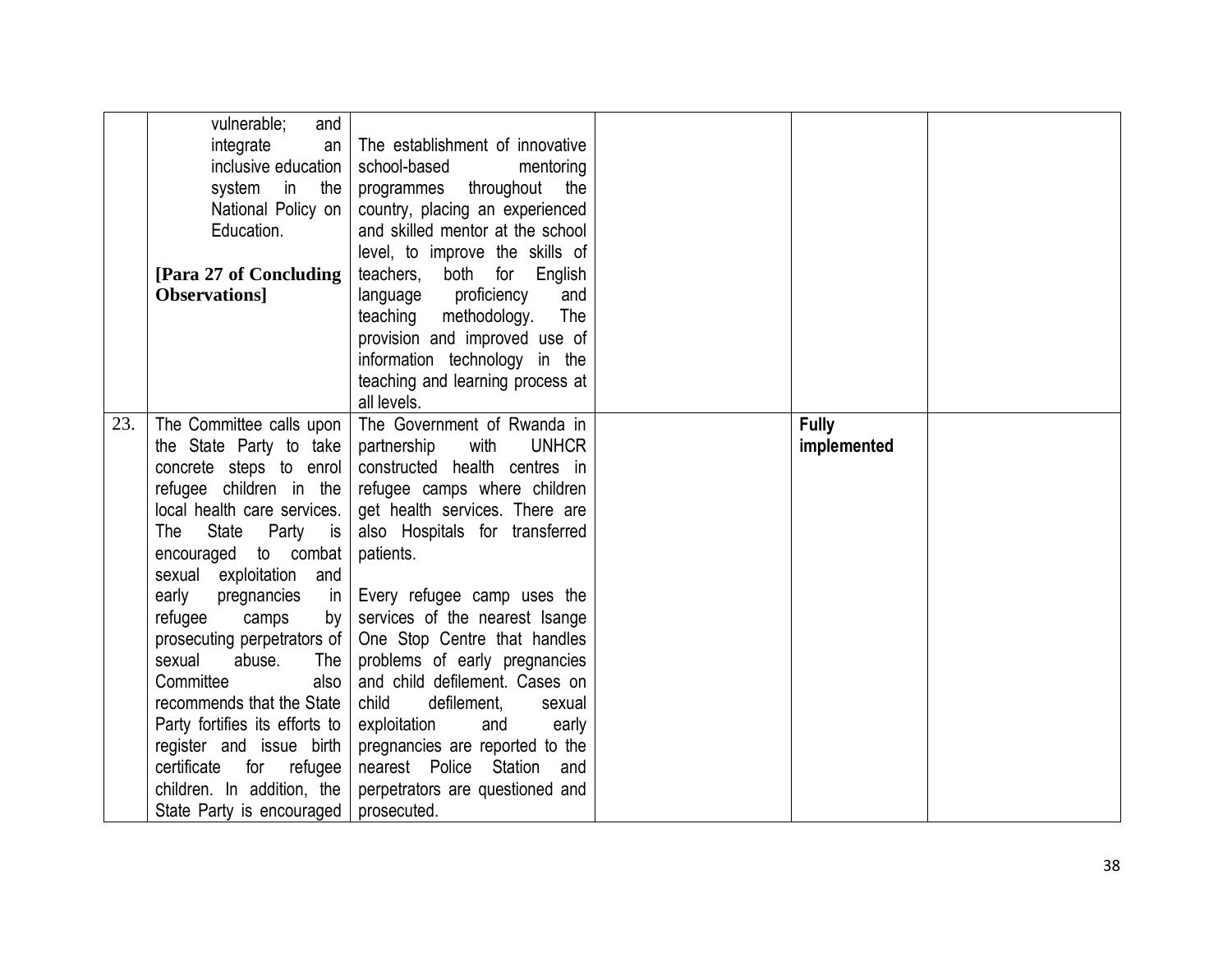| to evaluate the conditions   Regarding | of<br>prosecution                   |  |  |
|----------------------------------------|-------------------------------------|--|--|
| put for the reunification of           | Perpetrators of sexual violence in  |  |  |
| children with their parents            | the refugee camp, the procedure     |  |  |
| and to ensure that these               | of investigation and prosecution    |  |  |
| conditions do not result in            | is the same as it is outside the    |  |  |
| multiple violations of the             | Refugee camp.                       |  |  |
| rights of children.                    |                                     |  |  |
|                                        | Concerning Prevention of early      |  |  |
| The Committee urges the                | pregnancies,<br>awareness           |  |  |
| State Party to<br>take                 | campaign on GBV are regularly       |  |  |
| vigorous steps to prevent              | conducted by different local and    |  |  |
| soil erosion and landslides            | international<br><b>NGOs</b><br>and |  |  |
| in all refugee camps; to               | government institutions in the      |  |  |
| provide sufficient water in            | refugee camps                       |  |  |
| the camps; to provide                  |                                     |  |  |
| sanitation and<br>hygiene              | The Legal Aid Forum (Rwanda)        |  |  |
| facilities; and to build               | helps refugees to register their    |  |  |
| latrines in refugee camps.             | births in accordance with the       |  |  |
| To this end, the Committee             | Rwandan Law.                        |  |  |
| urges the State Party to               |                                     |  |  |
| collaborate<br>with<br>UN I            | The Rwanda Red Cross in             |  |  |
| other<br>agencies<br>and               | partnership with the International  |  |  |
| international as well as               | Committee of the Red Cross          |  |  |
| national organizations.                | (ICRC) help in the reunification    |  |  |
|                                        | processes in national<br>and        |  |  |
| [Para 29 & 30 of $\vert$               | international emergency settings.   |  |  |
| Concluding                             |                                     |  |  |
| <b>Observations</b>                    | Refugees organize community         |  |  |
|                                        | works (planting trees, cleaning     |  |  |
|                                        | activities in the camp, fighting    |  |  |
|                                        | landslides) to manage<br>the        |  |  |
|                                        | environment and hygiene (WASH       |  |  |
|                                        | and World Vision provide water      |  |  |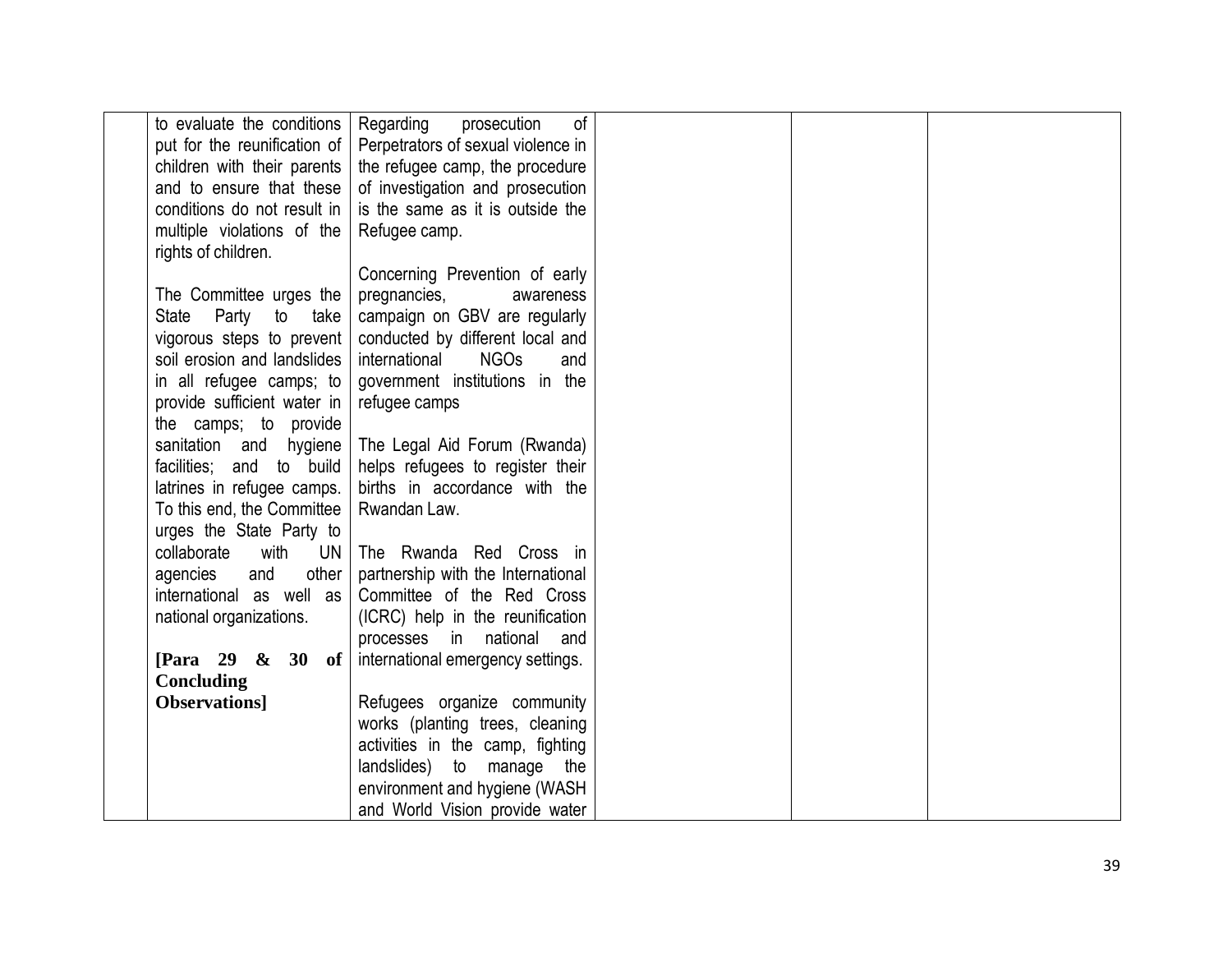|     |                                                                                                                                                                                                                                                                                                                                                                                                                                                                                                                                                                                                       | tanks and construct taps for<br>refugees).                                                                                                                                                                                                                                                                                                                                                                                                                                                                                                                                                                                                                                                                                                                              |                             |  |
|-----|-------------------------------------------------------------------------------------------------------------------------------------------------------------------------------------------------------------------------------------------------------------------------------------------------------------------------------------------------------------------------------------------------------------------------------------------------------------------------------------------------------------------------------------------------------------------------------------------------------|-------------------------------------------------------------------------------------------------------------------------------------------------------------------------------------------------------------------------------------------------------------------------------------------------------------------------------------------------------------------------------------------------------------------------------------------------------------------------------------------------------------------------------------------------------------------------------------------------------------------------------------------------------------------------------------------------------------------------------------------------------------------------|-----------------------------|--|
| 24. | The Committee<br>recommends that the State<br>Party enters into bilateral<br>or multilateral agreements<br>to prevent recruitment of<br>children by armed groups<br>in other countries and<br>facilitate the return of<br>children who are already<br>recruited.<br>Committee<br>The<br>also<br>encourages the State Party<br>to strengthen its border<br>security and its immigration<br>policy on travel<br>with<br>the<br>children.<br>Finally,<br>Committee calls upon the<br>State Party to introduce a<br>proportional<br>sanction<br>against those who recruit<br>children in armed conflicts. | In May 2016, the Romeo Dallaire<br>Child Soldiers Initiative signed a<br>framework<br>agreement<br>with<br>Rwanda Ministry of Defence to<br>forge partnership on combatting<br>the recruitment and use of child<br>soldiers not only in Rwanda but<br>in the whole region.<br>The<br>beginning<br>the<br>of<br>operationalization of the joint<br>framework<br>of<br>cooperation<br>between the Ministry of Defence<br>Romeo Dallaire<br>Child<br>and<br>Soldiers Initiative started with<br>training regional militaries, police,<br>policy makers, academics and<br>humanitarians to make a long-<br>term impact in the use of child<br>soldiers through a security sector<br>approach, combining world-level<br>advocacy,<br>and<br>prevention-<br>focused training. | <b>Fully</b><br>implemented |  |
|     | [Para 31 of Concluding]<br><b>Observations</b>                                                                                                                                                                                                                                                                                                                                                                                                                                                                                                                                                        | A child under sixteen (16) years<br>of age intending to enter in or exit<br>from Rwanda shall be required to<br>fulfil the following:<br>to be accompanied by one of<br>parents or<br>another<br>the<br>person authorized by the                                                                                                                                                                                                                                                                                                                                                                                                                                                                                                                                        |                             |  |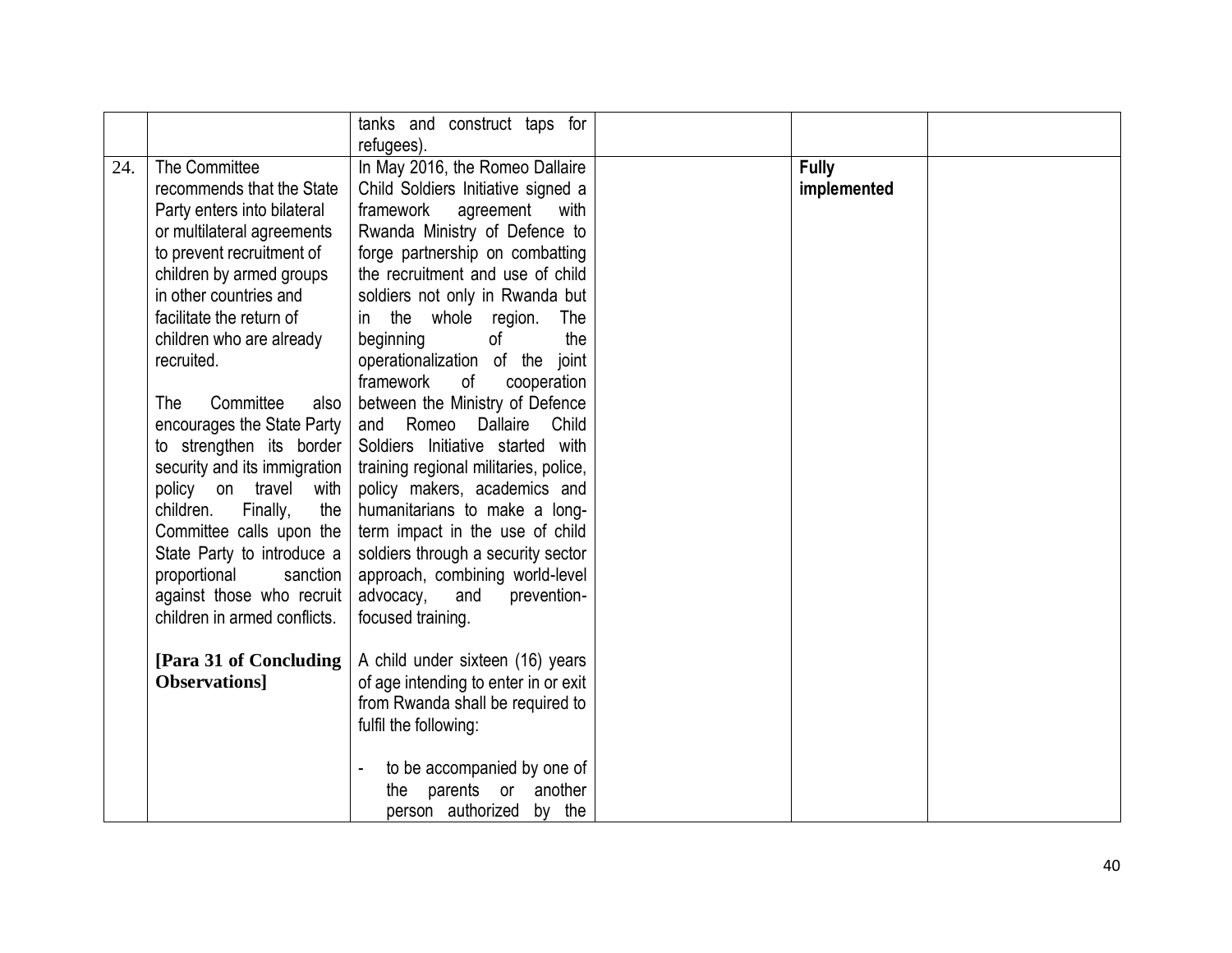| child's parent or guardian.       |  |
|-----------------------------------|--|
| a proof of consent from one       |  |
| of the parents or guardian        |  |
| authorizing him/her to travel     |  |
| in case the child is not          |  |
| accompanied<br>(the               |  |
| authorization<br>should<br>be     |  |
| official<br>approved<br>by        |  |
| authority).                       |  |
| In case a child is under          |  |
| responsibility of Transport       |  |
| Company, the later shall          |  |
| assume the responsibility for     |  |
| the child's travel.               |  |
|                                   |  |
| Rwanda does not recruit child     |  |
| soldiers because the law is clear |  |
| in this regard and it has never   |  |
| signed any memorandum of          |  |
| understanding with neighbouring   |  |
| countries on the protection of    |  |
| children against recruitment by   |  |
| armed groups. It should also be   |  |
| noted that the Law No. 04/2011    |  |
| of 21 March 2011 on immigration   |  |
| to and emigration from Rwanda     |  |
| does not allow children under the |  |
| age of 18 to cross the border     |  |
| without being accompanied by at   |  |
| least one of his/her parent and   |  |
| with authorization of the other   |  |
| parent; which makes impossible    |  |
| to recruit from Rwanda.           |  |
|                                   |  |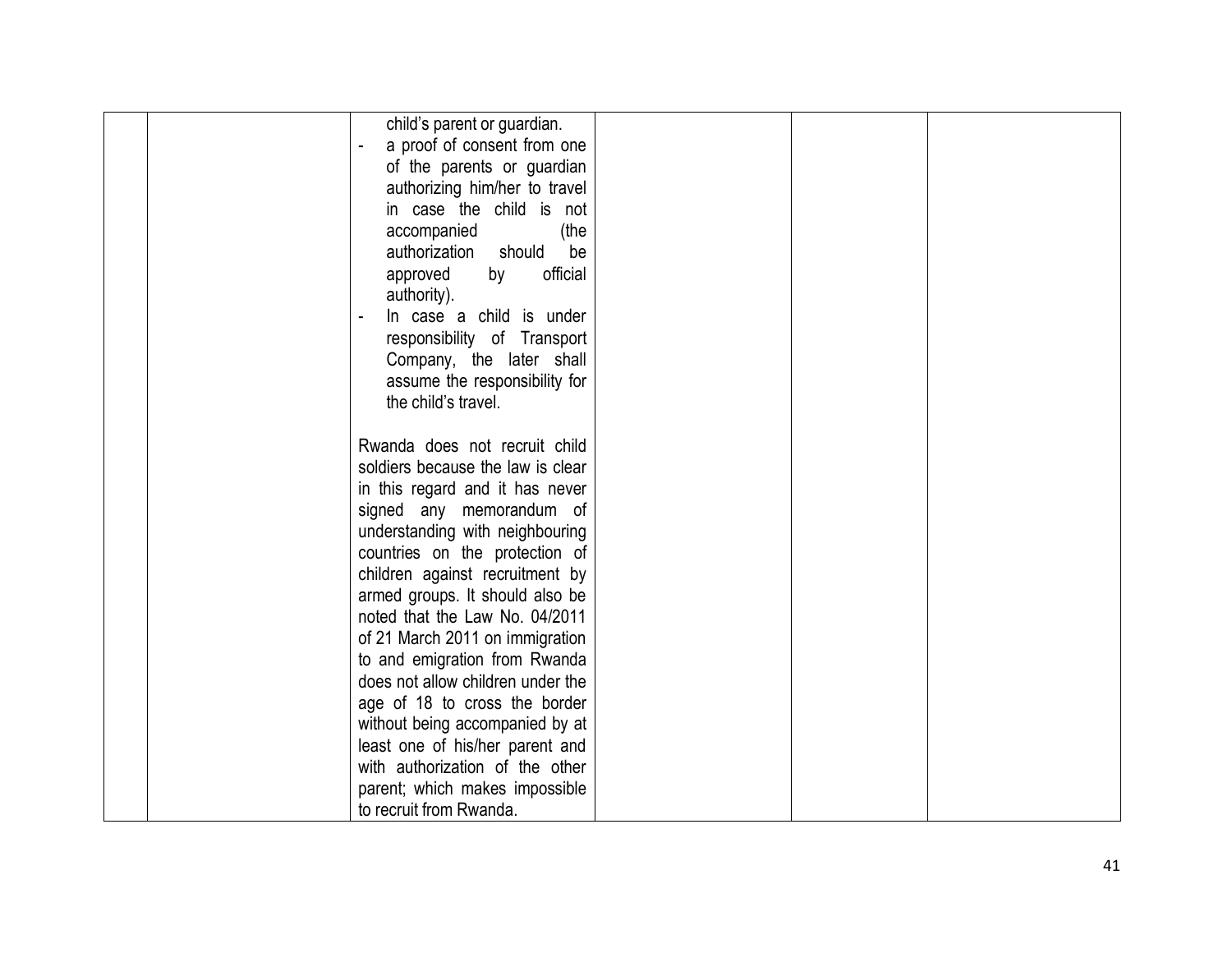| 25. | The<br>Committee<br>recommends that the State<br>Party allocates sufficient<br>budget<br>to<br>establish<br>specialized<br>juvenile<br>chambers<br>$\mathsf{in}$<br>all<br>intermediate<br>courts<br>pursuant to Article 9 Law<br>N <sup>o</sup><br>51/2008.<br>The<br>Committee<br>further<br>recommends that the State<br>Party trains more judges<br>on juvenile justice and<br>assign them in<br>each<br>specialized<br>juvenile<br>chamber.<br>[Para 33 of Concluding]<br><b>Observations</b> | According to the new Law n°<br>30/2018<br>of<br>02/06/2018<br>determining the jurisdiction of<br>courts, the specialised chamber<br>for minors and family tries at the<br>first instance (Article 33) and has<br>appellate jurisdiction over all<br>cases relating to the minor child's<br>interests (Article 34).<br>Furthermore,<br>Judges<br>are<br>regularly trained on the rights of<br>the child.                        | judges<br>The<br>specialized chamber for<br>minors and family need<br>specific<br>training<br>sessions,<br>especially<br>the<br>since<br>law<br>establishing<br>these<br>chambers is of the very<br>recent. | of   Partially<br>implemented   | The <b>Supreme Court</b> , in<br>partnership<br>with<br>the<br>Ministry of Justice,<br>should<br>organize<br>more<br>training<br>sessions for<br>of specialized<br>judges<br>chambers for minors and<br>family<br>subjects<br>on<br>relating to the rights and<br>protection of minors. |
|-----|----------------------------------------------------------------------------------------------------------------------------------------------------------------------------------------------------------------------------------------------------------------------------------------------------------------------------------------------------------------------------------------------------------------------------------------------------------------------------------------------------|--------------------------------------------------------------------------------------------------------------------------------------------------------------------------------------------------------------------------------------------------------------------------------------------------------------------------------------------------------------------------------------------------------------------------------|-------------------------------------------------------------------------------------------------------------------------------------------------------------------------------------------------------------|---------------------------------|-----------------------------------------------------------------------------------------------------------------------------------------------------------------------------------------------------------------------------------------------------------------------------------------|
| 26. | The Committee is of the<br>that rehabilitation<br>view<br>should<br>be<br>centres<br>established in all regions to<br>ensure that children are<br>not detained with adults.<br>The Committee urges the<br>State Party to comply with<br>the U.N. Rules for the<br>Protection of Juveniles<br>Deprived of their Liberty,<br>and the U.N. Standard                                                                                                                                                   | Only Nyagatare Rehabilitation<br>Centre for Minors handles cases<br>of children in conflict with the law.<br>Detained children are treated in<br>accordance with U.N. Rules for<br>the Protection<br>of Juveniles<br>Deprived of their Liberty, and the<br>U.N. Standard Minimum Rules<br>for the Treatment of Prisoners:<br>They have access to education<br>and vocational trainings, they sit<br>for national examinations: | Minors are still detained<br>with adults in the same<br>Police Station cells.                                                                                                                               | <b>Partially</b><br>implemented | The Rwanda National<br><b>Police</b> should provide for<br>separate<br>detention<br>a<br>room for minors at police<br>stations.                                                                                                                                                         |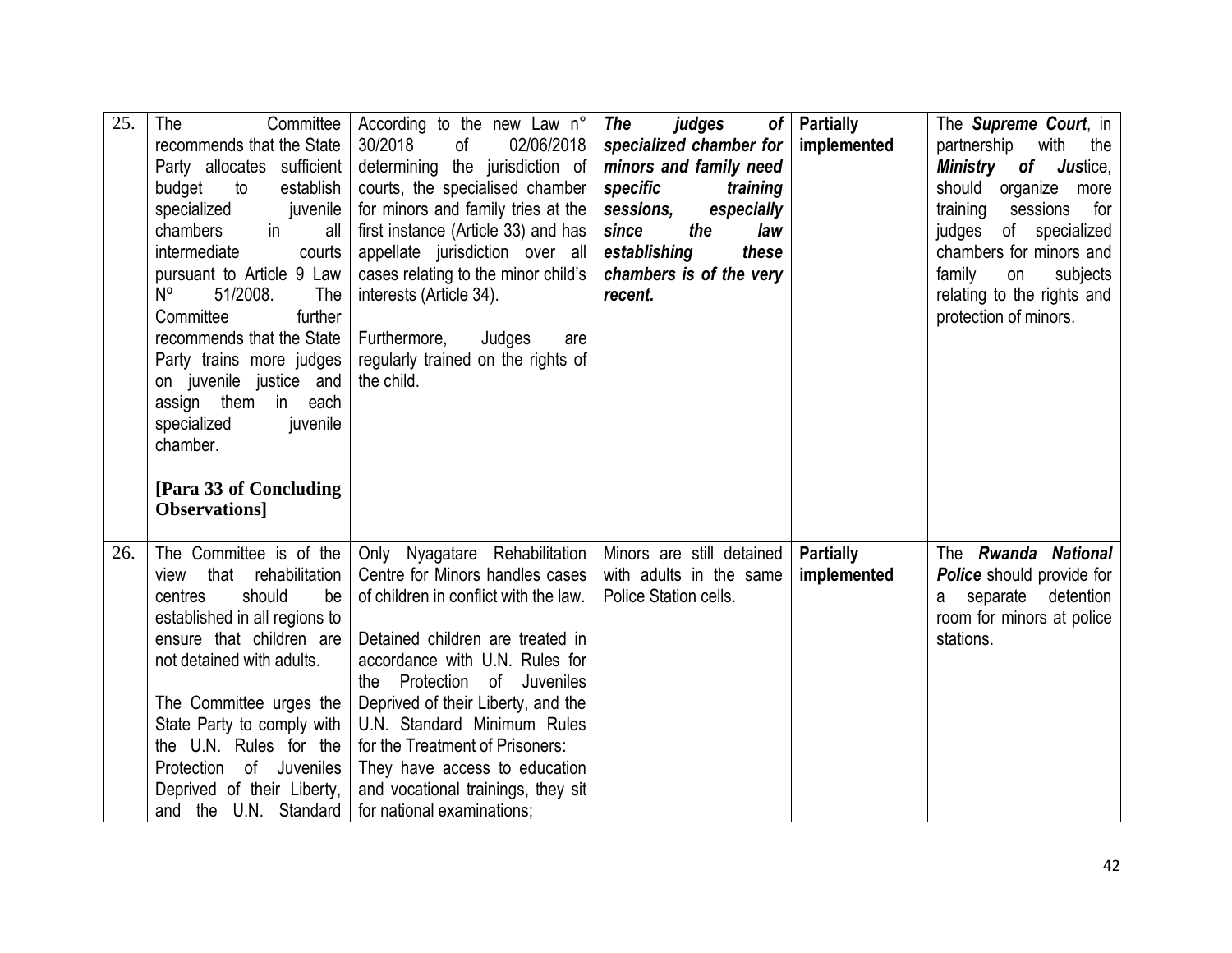|     | Minimum Rules for the       | They<br>to<br>have<br>access       |              |  |
|-----|-----------------------------|------------------------------------|--------------|--|
|     | Treatment of Prisoners      | entertainment<br>have<br>(they     |              |  |
|     | the<br>regard<br>to<br>with | playgrounds, watch TV, );          |              |  |
|     | standards of detention of   | They are visited by their parents  |              |  |
|     | children and to take into   | and relatives.                     |              |  |
|     | account the Guidelines on   | According to the Law n° 54/2011    |              |  |
|     | Children in the Justice     | of 14/12/2011 relating to the      |              |  |
|     | System in Africa.           | rights and the protection of the   |              |  |
|     |                             | child, the Government provides     |              |  |
|     | [Para 34 of Concluding      | legal assistance to children in    |              |  |
|     | <b>Observations</b>         | conflict with the law. Rwanda      |              |  |
|     |                             | Service<br>(RCS)<br>Correctional   |              |  |
|     |                             | follows up and monitors that legal |              |  |
|     |                             |                                    |              |  |
|     |                             | representation.                    |              |  |
|     |                             |                                    |              |  |
|     |                             | Orders<br>Presidential<br>Three    |              |  |
|     |                             | establishing the Rehabilitation    |              |  |
|     |                             | Centres have been gazetted:        |              |  |
|     |                             | Presidential Order n° 99/01        |              |  |
|     |                             | of 02/06/2018 establishing         |              |  |
|     |                             | Iwawa Rehabilitation Centre.       |              |  |
|     |                             | Presidential Order n° 100/01       |              |  |
|     |                             | of 02/06/2018 establishing         |              |  |
|     |                             | Rehabilitation<br>Gitagata         |              |  |
|     |                             | Centre.                            |              |  |
|     |                             | Presidential Order n° 101/01       |              |  |
|     |                             | of 02/06/2018 establishing         |              |  |
|     |                             | Nyamagabe<br>Rehabilitation        |              |  |
|     |                             | Centre.                            |              |  |
| 27. | The Committee urges the     | Children under the age of 3 years  | <b>Fully</b> |  |
|     | State Party to extend the   | have special care as they stay     | implemented  |  |
|     | protection accorded to      | with their mothers, and have their |              |  |
|     | children under the age of   | own kindergartens. They are fed    |              |  |
|     |                             |                                    |              |  |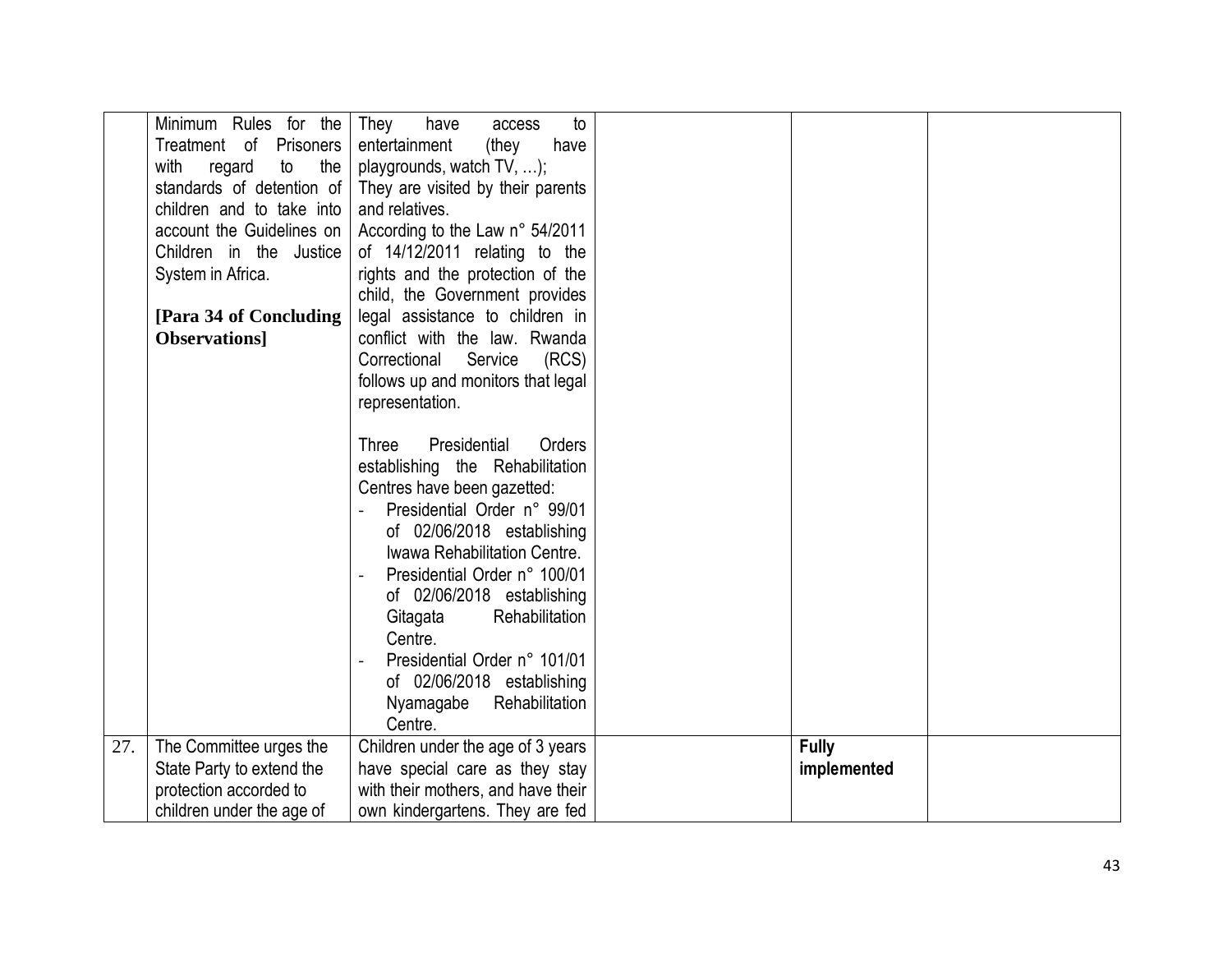|     | three to young children as                                 | with balanced meal and milk.                                          |                                                         |                  |                                              |
|-----|------------------------------------------------------------|-----------------------------------------------------------------------|---------------------------------------------------------|------------------|----------------------------------------------|
|     | enshrined in the Charter                                   |                                                                       |                                                         |                  |                                              |
|     | and also to children whose                                 | Children beyond the age of 3<br>to their                              |                                                         |                  |                                              |
|     | primary care givers are<br>found criminally liable.        | years are returned<br>families.                                       |                                                         |                  |                                              |
|     |                                                            |                                                                       |                                                         |                  |                                              |
|     | Committee<br>highly<br>The                                 |                                                                       |                                                         |                  |                                              |
|     | encourages the State Party                                 |                                                                       |                                                         |                  |                                              |
|     | to make reference to its                                   |                                                                       |                                                         |                  |                                              |
|     | General Comment No. 1                                      |                                                                       |                                                         |                  |                                              |
|     | on Article 30 of the African                               |                                                                       |                                                         |                  |                                              |
|     | Children's<br>Charter<br>for<br>implementation<br>detailed |                                                                       |                                                         |                  |                                              |
|     | strategies of the provision.                               |                                                                       |                                                         |                  |                                              |
|     |                                                            |                                                                       |                                                         |                  |                                              |
|     | [Para 35 of Concluding]                                    |                                                                       |                                                         |                  |                                              |
|     | <b>Observations</b>                                        |                                                                       |                                                         |                  |                                              |
|     |                                                            |                                                                       |                                                         |                  |                                              |
|     |                                                            |                                                                       |                                                         |                  |                                              |
| 28. | The<br>Committee<br>recommends                             | In March 2013, a 5-year National                                      | The worst forms of child                                | <b>Partially</b> | The Ministry of Public<br>Service and Labour |
|     | for<br>accelerated                                         | Plan of Action (NPA) for the<br>Elimination of the Worst Forms of     | labour<br>not<br>vet<br>are<br>criminalized, while some | implemented      | initiate<br>the<br>should                    |
|     | complementary measures                                     | Child<br>Labour<br>has<br>been                                        | are only punished with a                                |                  | process of enacting law                      |
|     | to be taken towards the                                    | developed by the Ministry of                                          | fine. However, it is quite                              |                  | criminalizing worst forms                    |
|     | implementation of the laws                                 | Public Service and Labour and its                                     | obvious that a simple fine                              |                  | of child labour.                             |
|     | and policies in this regard.                               | stakeholders and approved by                                          | effectively<br>cannot                                   |                  |                                              |
|     | To this end, the Committee                                 | Cabinet. The NPA is now the                                           | contribute in eradicating                               |                  |                                              |
|     | encourages the State Party                                 | national framework that provides                                      | worst forms<br>of child                                 |                  |                                              |
|     | investigate<br>and<br>to<br>those<br>who<br>prosecute      | the necessary focus and impetus<br>for eliminating all forms of child | labour.                                                 |                  |                                              |
|     | employ children below the                                  | labour and its worst forms in a                                       |                                                         |                  |                                              |
|     | age of 16.                                                 | timely, efficient, effective and                                      |                                                         |                  |                                              |
|     |                                                            | sustainable manner.                                                   |                                                         |                  |                                              |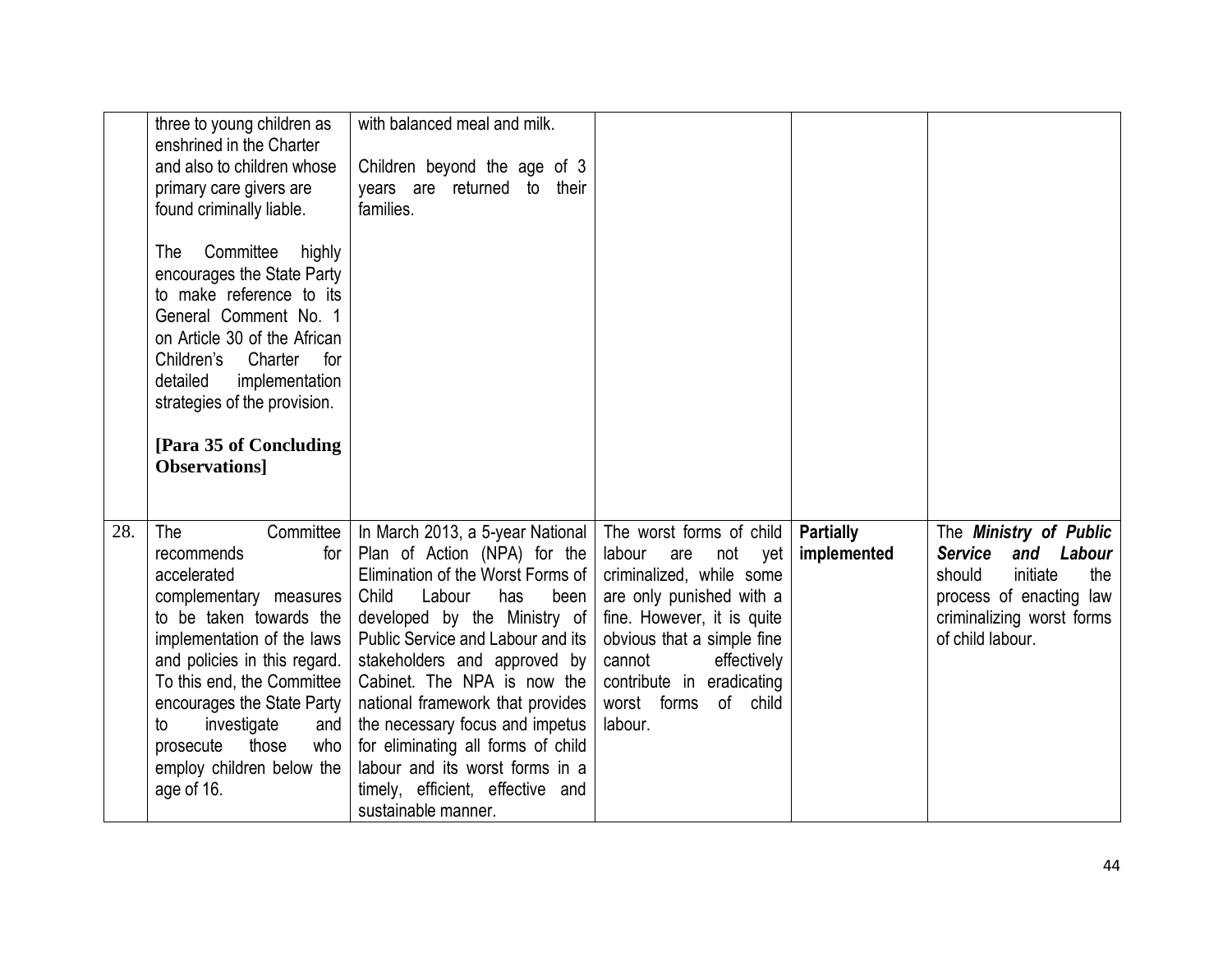| Committee<br>The<br>also     |                                          |  |  |
|------------------------------|------------------------------------------|--|--|
| recommends that the State    | The overall goal of this NPA is "to      |  |  |
| Party sensitizes the society | eliminate the incidence of the           |  |  |
| about<br>the<br>negative     | child labour and its worst forms to      |  |  |
| consequences of worst        | the barest minimum by 2018,              |  |  |
| forms of domestic labour     | while laying strong social, policy       |  |  |
| and intensifies its support  | and institutional foundations for        |  |  |
| financially<br>to            | the elimination and prevention of        |  |  |
| disadvantaged<br>families    | all other forms of child labour in       |  |  |
| through "one cow to one      | the longer term."                        |  |  |
| family program", program     |                                          |  |  |
| to provide small animals to  | Among the key activities figuring        |  |  |
| poor families and fertilizer | in the NPA, the community                |  |  |
| subsidies.                   | awareness raising and behaviour          |  |  |
|                              | change communication vis-à-vis           |  |  |
| Moreover, the Committee      | child labour and its worst forms         |  |  |
| encourages the State Party   | remains the foundation of                |  |  |
| to give vocational training  | prevention of incidences of child        |  |  |
| to poor parents and assist   | labour.                                  |  |  |
| them to generate income      |                                          |  |  |
| to avert the use of their    | Most of the measures taken to            |  |  |
| children<br>domestic<br>as   | eradicate child labour is to             |  |  |
| workers to earn income.      | conduct awareness campaign on            |  |  |
|                              | the prevention and eradication of        |  |  |
| [Para 36 of Concluding]      | child labour at least each               |  |  |
| <b>Observations</b>          | Quarter. This has been done in           |  |  |
|                              | line of implementing the National        |  |  |
|                              | Policy on the Elimination of Child       |  |  |
|                              | labour.                                  |  |  |
|                              |                                          |  |  |
|                              | The Ministry of Public Service           |  |  |
|                              | Labour through<br>Labour<br>and          |  |  |
|                              | the<br><b>District</b><br>Inspectors and |  |  |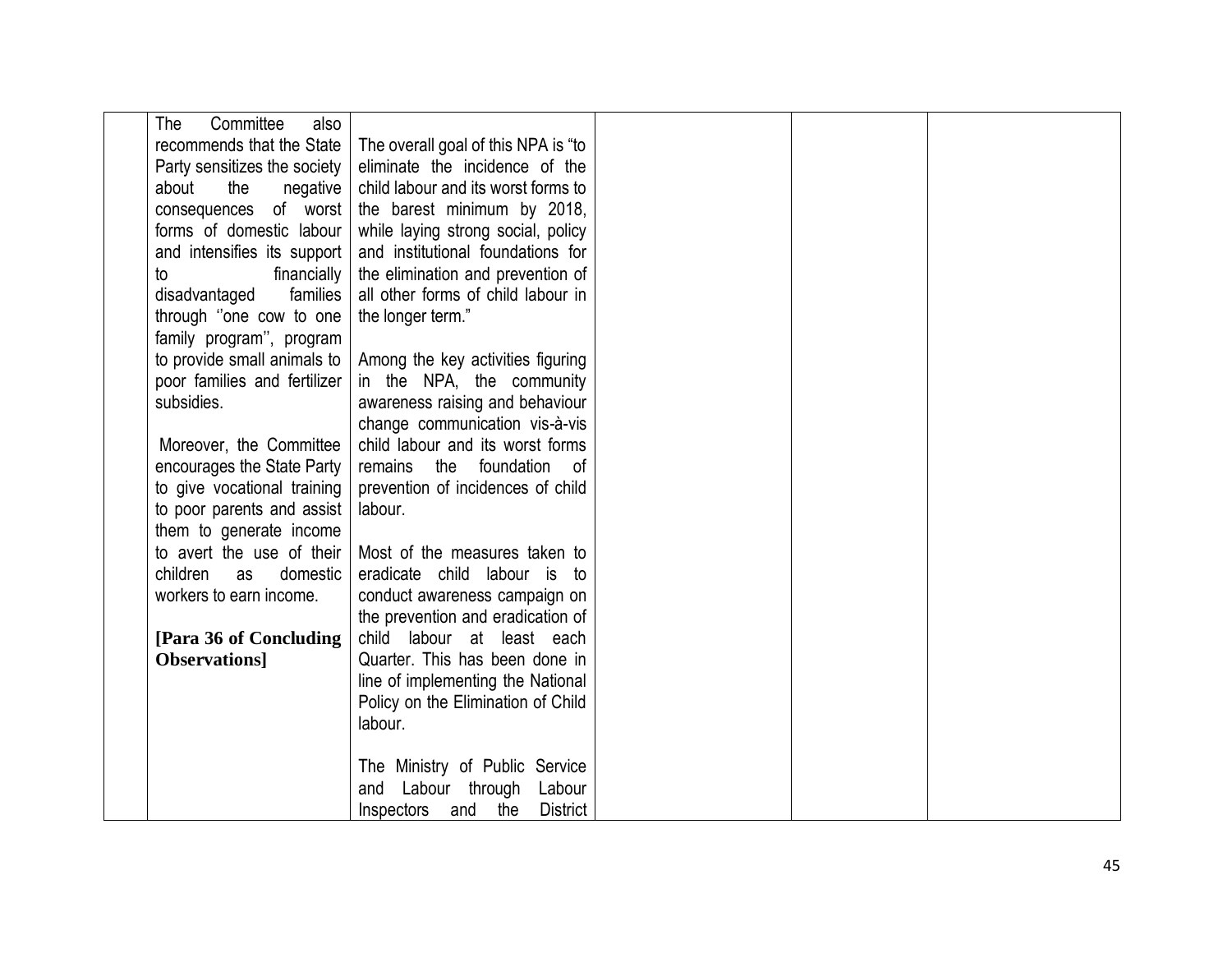| Steering Committee on the           |  |
|-------------------------------------|--|
| prevention and fight against child  |  |
| labour focusing on worst forms of   |  |
| child labour conduct periodic       |  |
| inspections and fine any person     |  |
| found guilty of engaging children   |  |
| in child labour.                    |  |
|                                     |  |
| For example, in 2015-2016 more      |  |
| than 116 persons were fined         |  |
| while about 93 persons were         |  |
| fined from June 2017.               |  |
|                                     |  |
| The Ministry of Public service      |  |
| and Labour in collaboration with    |  |
| the Ministry of Local Government    |  |
| about to establish Local<br>IS -    |  |
| Steering Committee on fighting      |  |
| child labour which will be based    |  |
| at sector level in order to tackles |  |
| issues of domestic child labour at  |  |
| village level. This will help       |  |
| identifying closed door domestic    |  |
| workers and thereafter fining       |  |
| those persons engaging them         |  |
|                                     |  |
| The Ministry of Public Service      |  |
| and Labour has requested the        |  |
| Ministry of Justice and National    |  |
| Public Prosecution Authorities      |  |
| to take into consideration during   |  |
| the review of the Penal Code to     |  |
| cover penalties found in Labour     |  |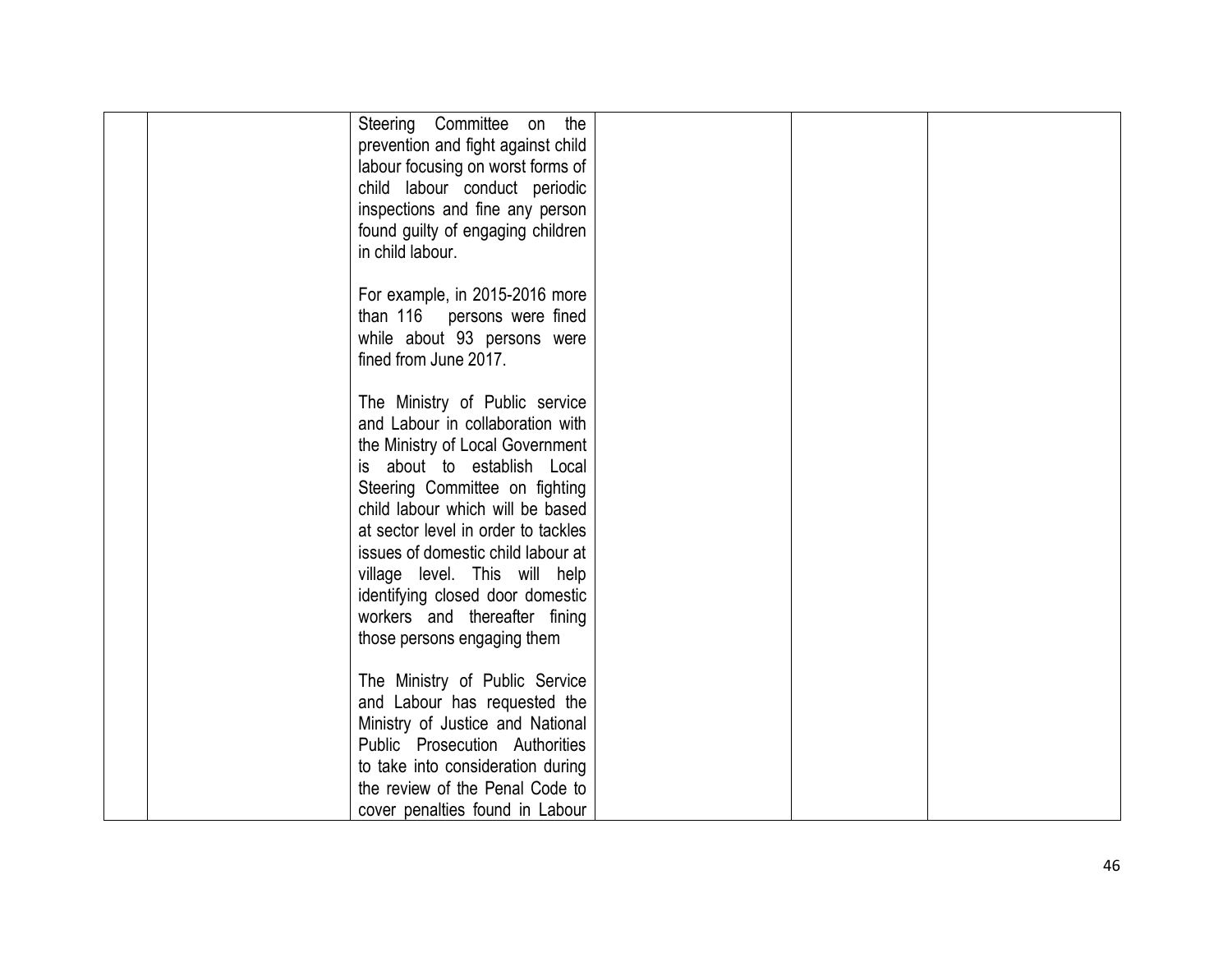|  | Law, so that the worst forms of<br>child labour and hazardous work |  |  |
|--|--------------------------------------------------------------------|--|--|
|  | are put into Penal Code. This will                                 |  |  |
|  | help to prosecute child labour                                     |  |  |
|  | issues.                                                            |  |  |
|  | REF: See art .167, 168 and 169                                     |  |  |
|  | in the Law n° 13/2009 Regulating                                   |  |  |
|  | labour in Rwanda.                                                  |  |  |
|  |                                                                    |  |  |
|  | In general, there is a new                                         |  |  |
|  | Ministerial Guidelines n° 02/2016                                  |  |  |
|  | of 10/05/2016 on the prevention                                    |  |  |
|  | and fighting against child labour                                  |  |  |
|  | the worst forms of domestic child                                  |  |  |
|  | labour is mentioned in this                                        |  |  |
|  | Ministerial guidelines on child                                    |  |  |
|  | labour, therefore, those engaging                                  |  |  |
|  | children in worst forms domestic                                   |  |  |
|  | child labour are fined basing on                                   |  |  |
|  | the<br>mentioned<br>Ministerial                                    |  |  |
|  | Guidelines like all other forms of                                 |  |  |
|  | Child labour.                                                      |  |  |
|  | On the employment of children                                      |  |  |
|  | below the age of 16, some acts                                     |  |  |
|  | are not criminalized in the Penal                                  |  |  |
|  | Code.                                                              |  |  |
|  | Are only provided in the                                           |  |  |
|  | Ministerial Order n° 06 of                                         |  |  |
|  | 13/07/2010 determining the list of                                 |  |  |
|  | worst forms of child labour,                                       |  |  |
|  | however some of them are not                                       |  |  |
|  | considered as crimes by the                                        |  |  |
|  | Penal Code.                                                        |  |  |
|  |                                                                    |  |  |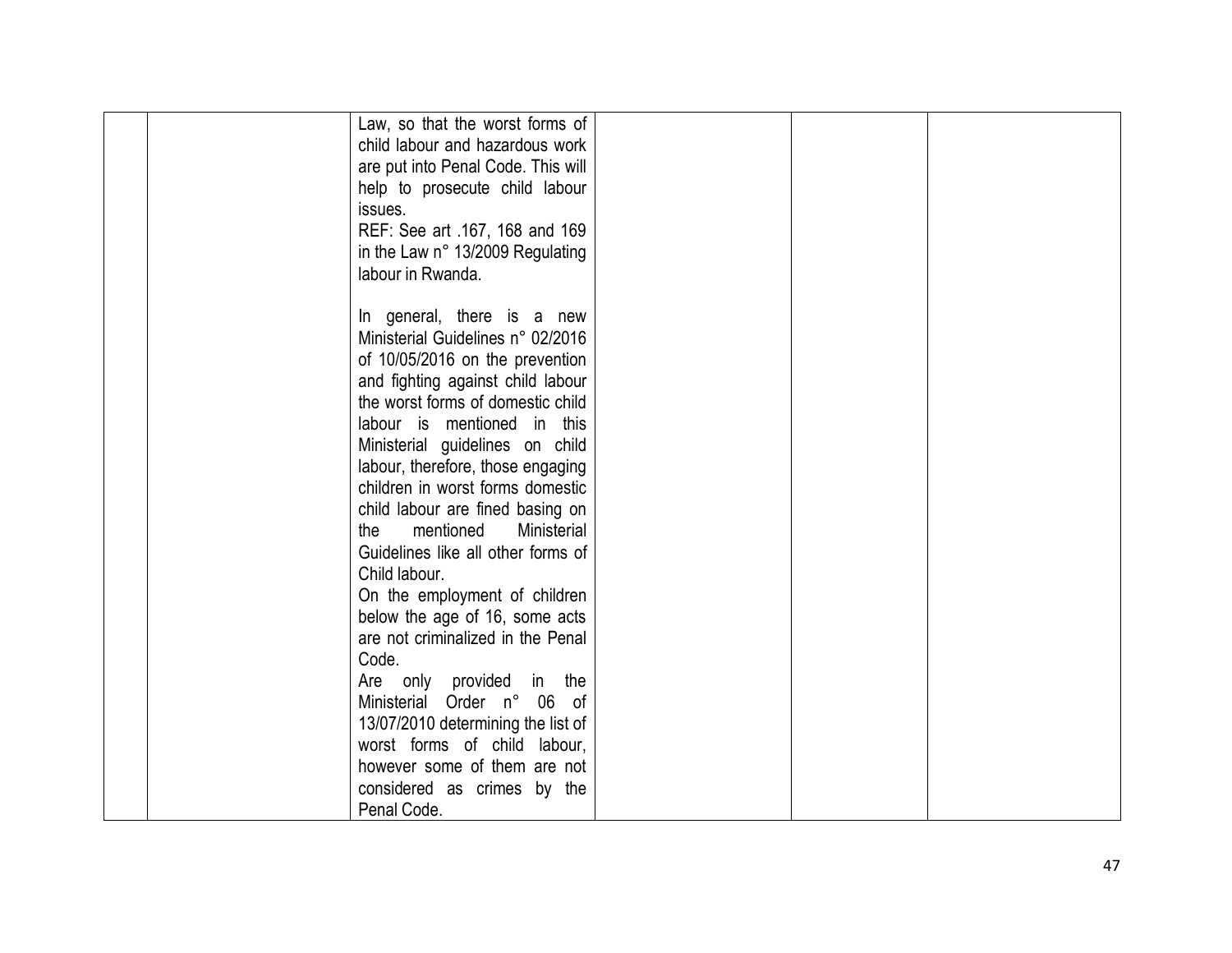| 29. | The<br>Committee                                        | The Rwandan National Police                                         | The Law on human          | <b>Partially</b> | The <b>Office</b> of <b>Prime</b> |
|-----|---------------------------------------------------------|---------------------------------------------------------------------|---------------------------|------------------|-----------------------------------|
|     | recommends for the State                                | (RNP) fight against human                                           | trafficking is in process | implemented      | Minister should speed up          |
|     | Party to take concrete                                  | trafficking through Interpol. The                                   | of promulgation.          |                  | the<br>of<br>process              |
|     | prosecute<br>steps<br>to                                | Law on human trafficking is in                                      |                           |                  | promulgation of Law on            |
|     | perpetrators;<br>and<br>to                              | process of promulgation. In the                                     |                           |                  | the Human Trafficking.            |
|     | provide rehabilitation and                              | meantime, the Penal Code                                            |                           |                  |                                   |
|     | reintegration services for                              | punishes this crime and a public                                    |                           |                  |                                   |
|     | victims (Children who are                               | awareness campaign against this                                     |                           |                  |                                   |
|     | trafficked to neighbouring                              | crime is conducted in different                                     |                           |                  |                                   |
|     | countries like Tanzania,                                | districts.                                                          |                           |                  |                                   |
|     | Uganda and Democratic                                   |                                                                     |                           |                  |                                   |
|     | Republic of Congo for the                               | The rehabilitation of the victims of                                |                           |                  |                                   |
|     | purpose of commercial                                   | human trafficking is done through                                   |                           |                  |                                   |
|     | sexual exploitation).                                   | counselling<br>programs<br>and                                      |                           |                  |                                   |
|     |                                                         | jurisdictions that condemn the                                      |                           |                  |                                   |
|     | The<br>Committee                                        | perpetrators of this crime.                                         |                           |                  |                                   |
|     | recommends that the State                               |                                                                     |                           |                  |                                   |
|     | Party collaborates with                                 | Rwanda has also signed a                                            |                           |                  |                                   |
|     | neighbouring countries to                               | memorandum of understanding                                         |                           |                  |                                   |
|     | prevent<br>trafficking<br>0f                            | with Uganda, Tanzania, Kenya                                        |                           |                  |                                   |
|     | children;<br>prosecute                                  | and Burundi that allows the                                         |                           |                  |                                   |
|     | perpetrators and facilitate                             | repatriation of victims and the                                     |                           |                  |                                   |
|     | the return of the trafficked                            | extradition of perpetrators of the                                  |                           |                  |                                   |
|     | children.                                               | crime of human trafficking.                                         |                           |                  |                                   |
|     |                                                         |                                                                     |                           |                  |                                   |
|     | Committee<br>The<br>also                                | Regarding measures to deal with                                     |                           |                  |                                   |
|     | the<br>encourages                                       | child<br>sexual<br>abused<br>and                                    |                           |                  |                                   |
|     | Government to formulate a                               | trafficking;<br>investigators,                                      |                           |                  |                                   |
|     | multi-sectorial prevention<br>and redress mechanism for | prosecutors, lawyers and judges<br>were trained on how to deal with |                           |                  |                                   |
|     | this menace.                                            | child, in ILPD (See module                                          |                           |                  |                                   |
|     |                                                         | related to interviewing), other                                     |                           |                  |                                   |
|     | [Para 37 of Concluding]                                 | different trainings have been                                       |                           |                  |                                   |
|     |                                                         |                                                                     |                           |                  |                                   |